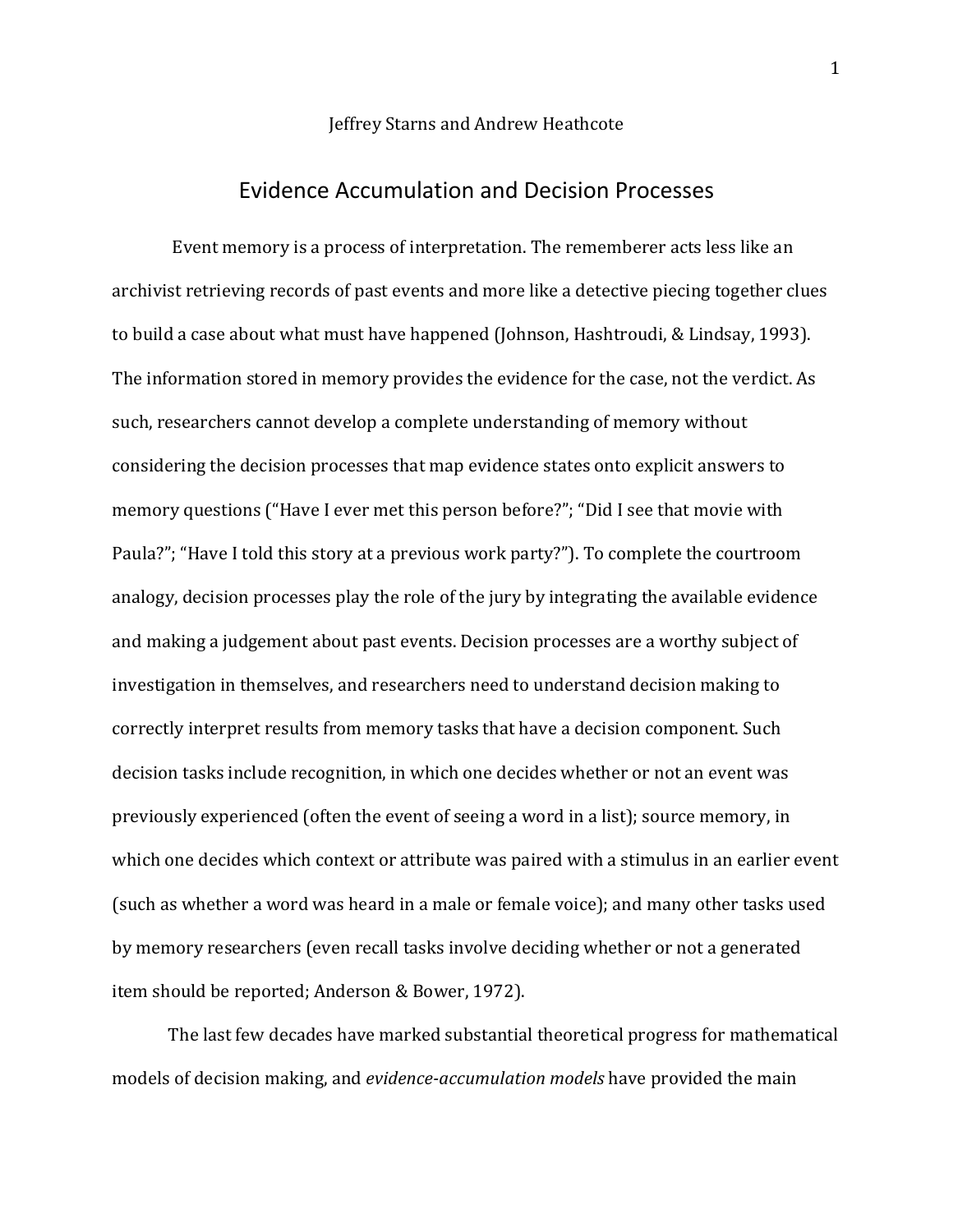impetus for this progress (e.g., Brown & Heathcote, 2008; Ratcliff, 1978; Smith & Vickers, 1988; Usher & McClelland, 2001). Broadly, evidence-accumulation models assume that decisions are made by adding or integrating samples of noisy evidence over time until the total evidence reaches a threshold, so they are also commonly called sequential-sampling models. When applied to memory tasks, these models are consistent with the metaphor in the preceding paragraph: they assume that information retrieved from memory provides evidence about past events, and they implement the decision process that translates this evidence into a response.

Currently, a number of models are available that consistently match all aspects of behavioral data from decision tasks: choice proportions; the location, shape, and spread of response time (RT) distributions for both correct and error responses; and the manner in which all of these characteristics (co)vary across experimental conditions or individual differences (e.g., Ratcliff & Smith, 2004; Brown & Heathcote, 2008). These models have proven to be valuable research tools across a wide variety of tasks by mapping complex patterns of data onto psychologically meaningful processes (Donkin & Brown, 2018; Ratcliff & McKoon, 2008). They are also becoming increasingly influential in memory research, where they are slowly replacing decision models that address accuracy but do not consider RT data, such as models based on signal-detection theory (Green & Swets, 1966; Tanner & Swets, 1954).

To illustrate the role of dynamic decision processes in memory we will focus on two evidence-accumulation models that have been widely applied, the diffusion-decision model (DDM; Ratcliff & McKoon, 2008) and the Linear Ballistic Accumulator (Brown & Heathcote, 2008). We will first provide details of the DDM and then describe the LBA.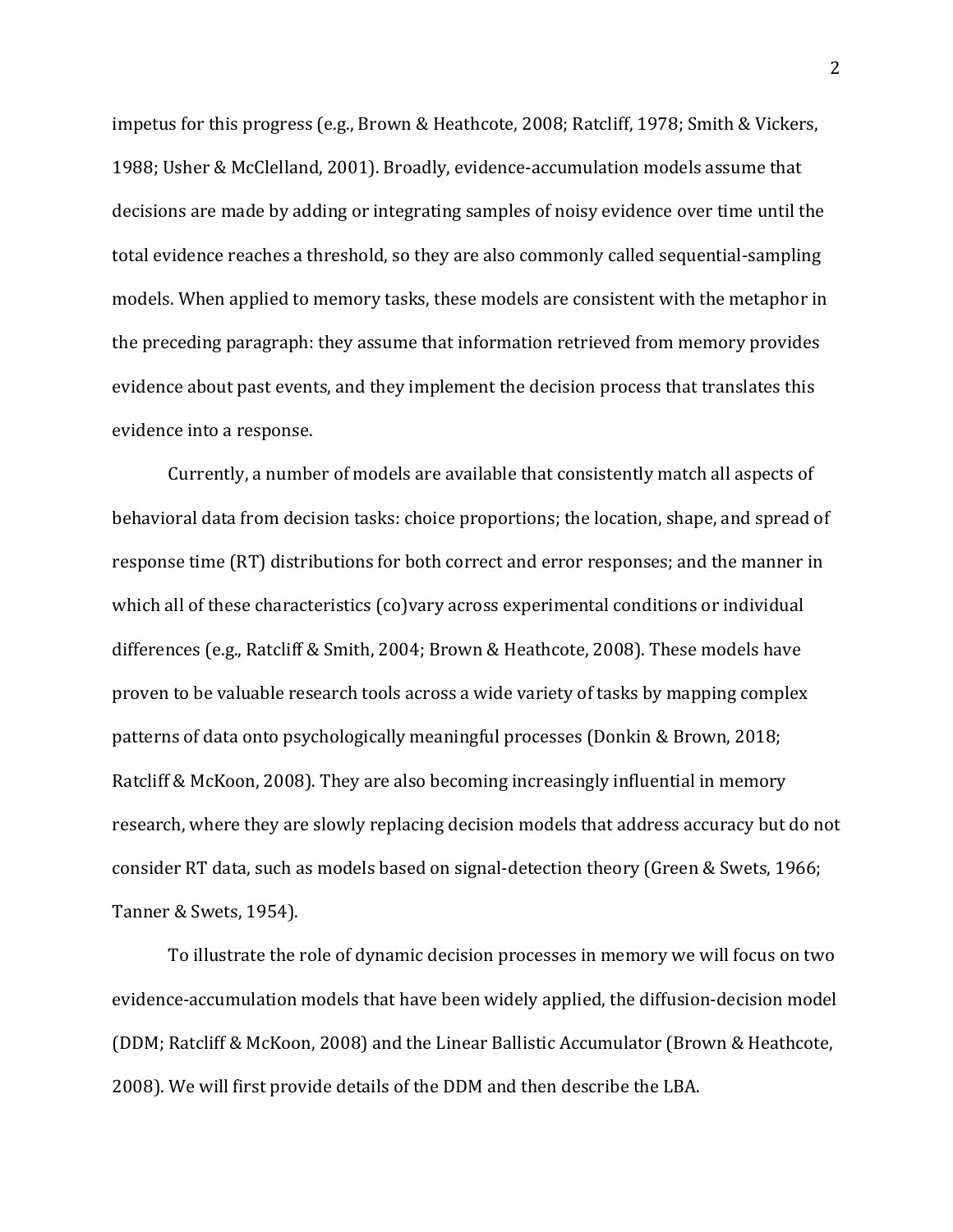A simple diffusion model was first proposed by Stone (1960) as a general model of binary perceptual choice. It assumes that the evidence for a two-alternative choice is sequentially sampled and integrated until it exceeds either an upper or lower threshold, where each threshold corresponds to a choice.



Figure 1. The diffusion model as applied to a recognition memory task. Panel A shows a Gaussian distribution of within trial variability and the drift criterion defining the zeropoint in drift rates. Panel B shows an example evidence accumulation process, which begins at a starting point (z), accumulates (sums together) samples from the within trial distribution (Panel A), and terminates when one of the two response boundaries is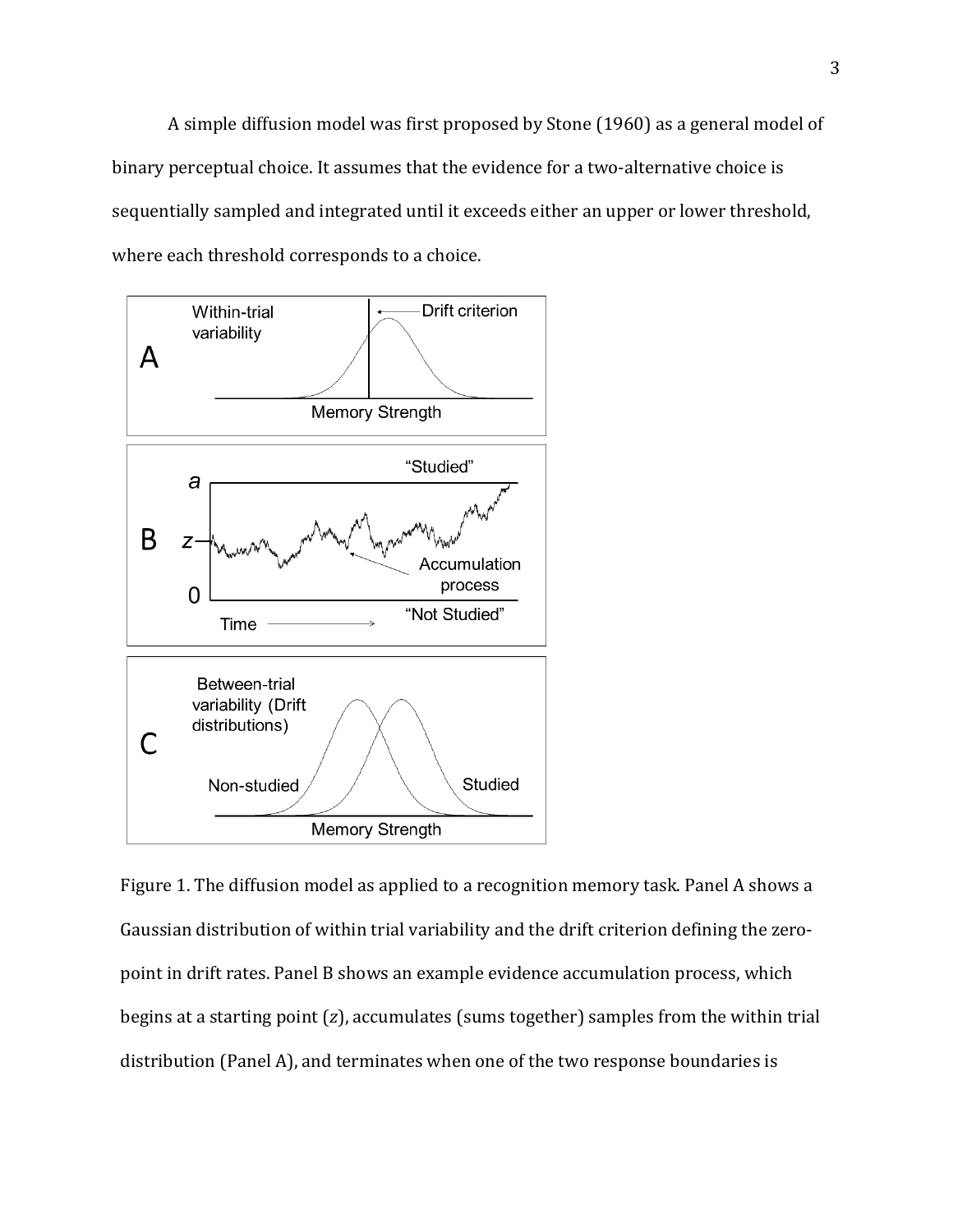reached. Panel C shows Gaussian distributions of between-trial variability in drift rates. The average drift rate (i.e., mean of the within-trail distribution) on each trial is a random sample from this distribution.

Let's consider an example of this sequential sampling process relevant to a common recognition memory task; that is, deciding if a word was or was not studied in an earlier list. To make this decision, one needs an information source; that is, some signal that tends to be different for words that were and were not encountered on the study list. Some candidates for such a signal could be the "sharpness" of neural representations in the perirhinal cortex or the fidelity of pattern completion in the hippocampus (Norman  $&$ O'Reilly, 2003), but we will remain agnostic as to the source of the signal and simply refer to it as "memory strength." The diffusion model assumes that evidence is subject to moment-to-moment variability (neural noise, perhaps; Gold & Shadlen, 2007) that can be represented by a Gaussian distribution such as the one shown in Figure 1A. The values in the distribution represent the memory strength experienced at different points in time within a single trial of a recognition task, with higher values on the continuum representing stronger evidence that a word was previously studied. The vertical line is a model parameter called the drift criterion, and it defines how strength values are mapped to evidence that the word was studied or not studied. Strength values above the drift criterion provide evidence that the item was studied, and strength values below the drift criterion provide evidence that it was not. The memory strength experienced in a given moment is a random sample from the within-trial distribution seen in Figure 1A, and due to the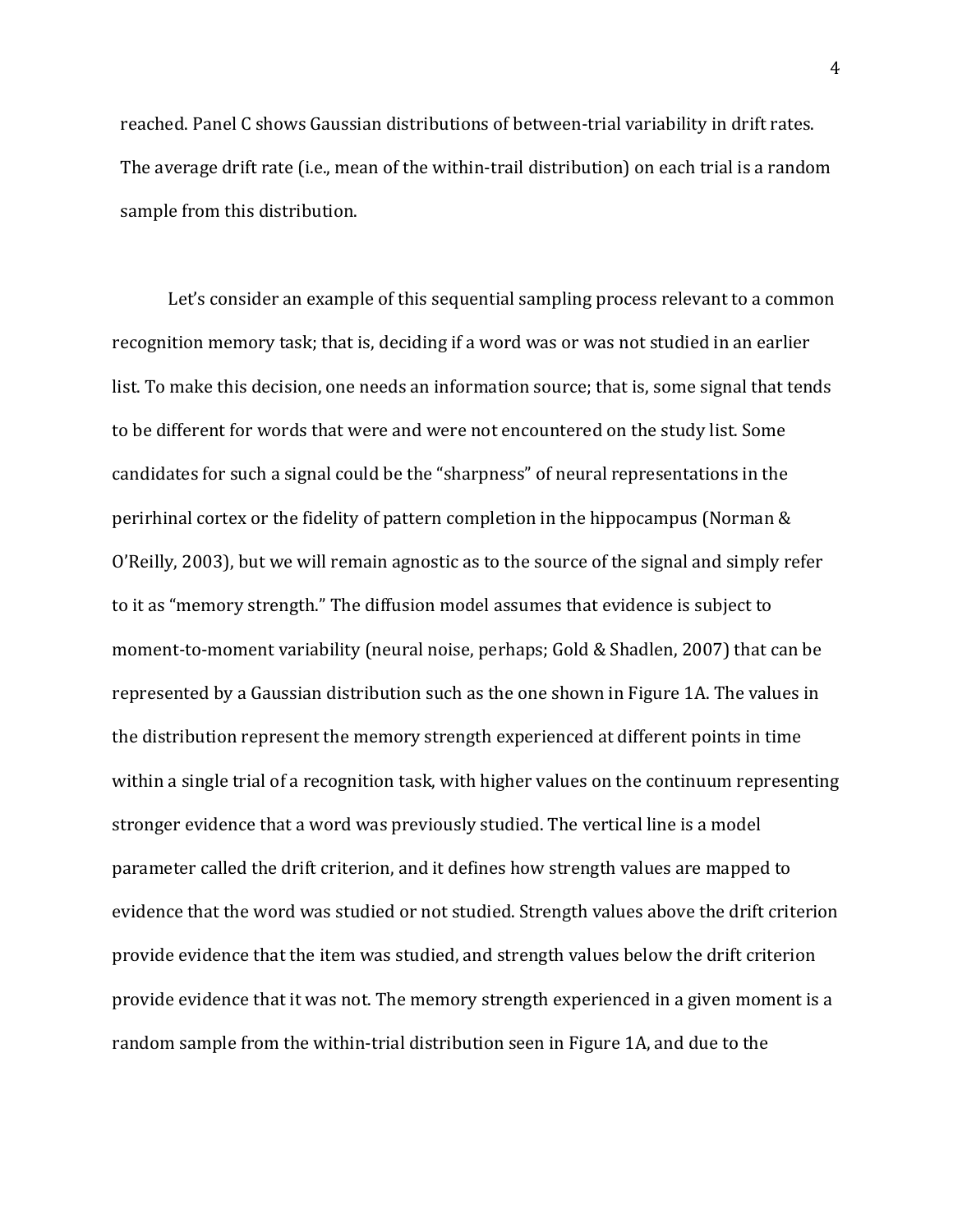considerable within-trial variability, the strength value will sometimes fall above and sometimes below the drift criterion, creating ambiguity as to the correct response.

The model assumes that the decision maker deals with this within-trial variability by taking multiple evidence samples over time and accumulating evidence until a criterial level of support for one decision alternative is achieved. Figure 1B shows a continuum of accumulated evidence over time, with higher (lower) values indicating more evidence supporting a studied (not studied) response. The wavy line in Figure 1B shows an example evidence accumulation process, with the "waves" representing the moment-to-moment variability in strength as each evidence sample affects the total accumulated evidence. The offset produced by each new sample is determined by its distance from the drift criterion; a momentary strength sample far above the drift criterion moves the accumulation process up by a lot, a sample just below the drift criterion moves it down by a little, and so forth. The decision maker continues to consider new momentary strength samples until the accumulation process reaches one of the two boundaries shown in Figure 1B, triggering a "studied" response for the top boundary or a "not studied" response for the bottom boundary. 

The speed and accuracy of responses are influenced by several factors. First, moving the within-trial strength distribution relative to the drift criterion affects the rate of approach to the top or bottom boundary, commonly referred to as drift rate,  $v$  (Ratcliff, 1978). A within-trial distribution centered near the drift criterion tends to produce an accumulation path with many vacillations in direction (drift rate near zero); a within-trial distribution far above the drift criterion produces an accumulation path that consistently takes big steps towards the top boundary (strong positive drift rate); and a within-trial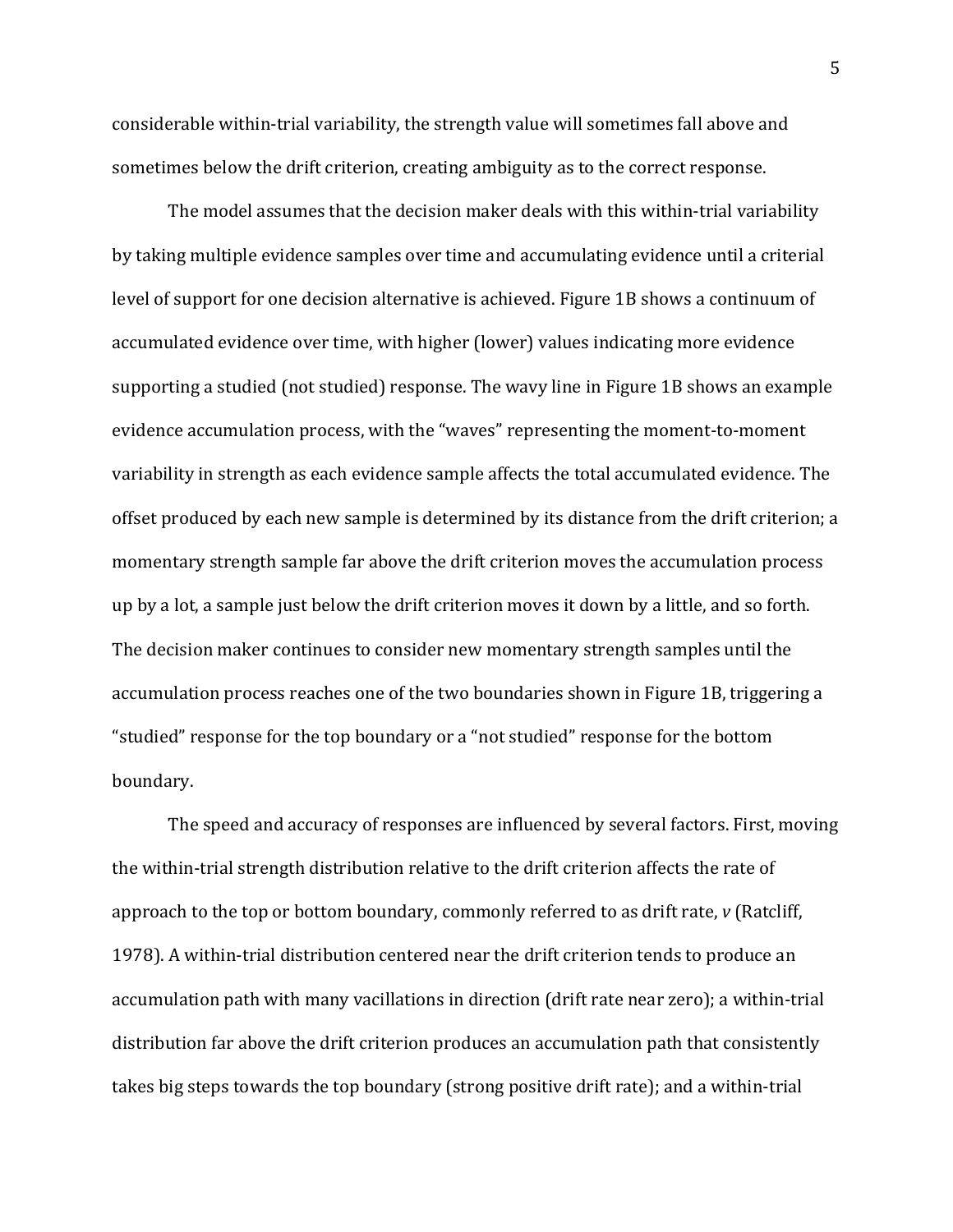distribution far below the drift criterion produces an accumulation path that consistently takes big steps towards the bottom boundary (strong negative drift rate). So, the drift rate for an individual trial represents the overall memory strength of the item being considered; for example, a word studied 4 times should tend to have a higher positive drift rate than a word studied once. The distance between the response boundaries, often denoted by *a*, represents the level of response caution, or the speed-accuracy tradeoff, adopted by the decision maker. Narrow boundaries produce fast responding but high susceptibility to errors produced by within-trial variability; wide boundaries produce slow responding but reduce within-trial errors by allowing more time for within-trial variability to "average out." The position of the accumulation process at the beginning of the trial is called the starting point, z, and it represents response biases that are unrelated to an item's memory strength. For example, a decision maker who knows that the majority of tested items are studied might start accumulation near the top boundary to represent the fact that they are leaning towards a "studied" response even before they attempt to remember the test item.

Building on earlier work by Laming (1968) in perceptual choice, Ratcliff (1978) applied an elaborated version of the simple diffusion model to recognition memory data. The elaboration adds between-trial variability to the within-trial variability of the simple diffusion model. The most important added assumption for memory theorists is betweentrial variability in drift rate. That is, the Ratcliff diffusion model assumes that drift rate varies from trial to trial according to a Gaussian distribution for both studied and nonstudied items. Figure 1C shows an example of these drift distributions, one for studied and one for non-studied items. For a given trial, the position of the within-trial distribution in Figure 1A is a random draw from the appropriate between-trial distribution in Figure 1C;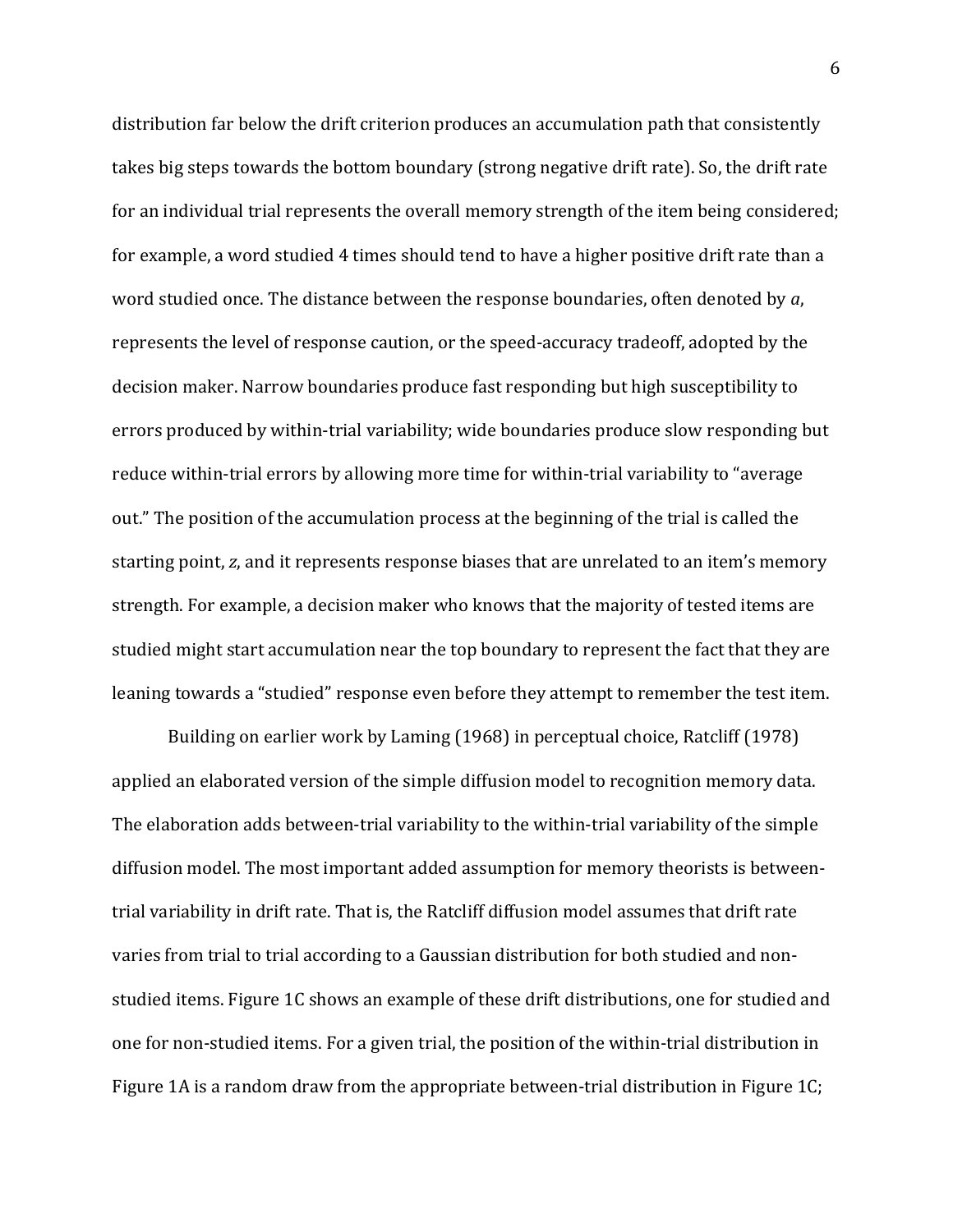e.g., a draw from the distribution on the right for a studied item. So, two different trials with a studied item would have two different positions of the within-trial distribution (i.e., two different drift rates). This added layer of variability is very plausible for memory tasks like recognition. For example, even if every word on a study list is studied once for one second, say, some words will be more memorable than others because they have distinctive orthography, have a meaning that is personally relevant to the participant, are presented at a time when the participant happens to be paying close attention to the study task, etc. Moreover, even words not studied on the list can vary in strength for a number of reasons; for example, some of these words might be a close associate of a word that was studied. This between-trial variability in drift can produce errors even with a very cautious speedaccuracy tradeoff (i.e., wide boundaries). For example, a studied word presented during a lapse in attention could fall in the lower tail of the drift distribution and end up with a negative drift rate; thus, the accumulation process would tend to move toward the bottom boundary and the participant would be likely to incorrectly decide that the item was not studied even if they adopted a slow pace of responding.

The diffusion model also has some ancillary parameters that are less likely to factor into research questions addressed with the model. One of these in the average duration of non-decision processes, including stimulus encoding and response production times. For example, non-decision time could represent the time needed to read a word before trying to remember if it was on the study list or the time needed to press a computer key once a decision has been made. RT is the sum of decision time (i.e., the time to accumulate evidence to a response boundary) and non-decision time. The full version of the DDM also includes uniformly distributed variability from trial to trial in non-decision time and in the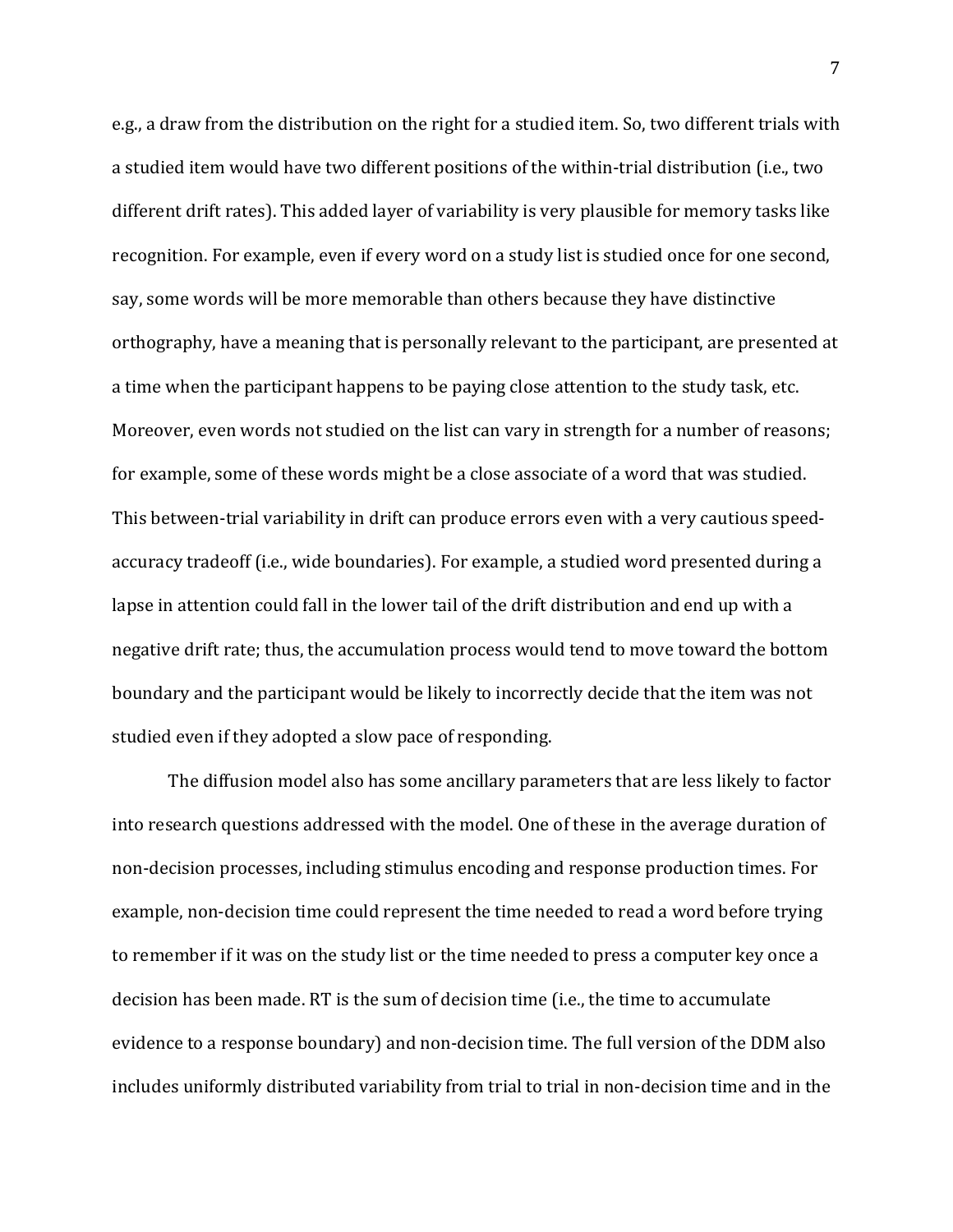starting point of evidence accumulation (Ratcliff & Tuerlinckx, 2002). The latter type of variability affords the full DDM the ability to accommodate data in which error responses are faster than correct responses, which happens when people are pressed to respond very quickly but the decision task is otherwise very easy (Ratcliff & Rouder, 1998). The errorfaster-than-correct pattern is rare for memory tasks, which tend to be difficult. Trial-totrial variability in drift rates also allows the DDM to accommodate slower error than correct RT, which happens when accuracy is emphasized over speed. These two types of trial-to-trial variability together make the DDM able to accommodate most observed patterns of correct vs. error speed (Ratcliff & Rouder, 1998).

Even with multiple sources of across-trial parameter variability, the model is still quite testable in that there are many patterns of RT data that it *cannot* produce. Artificially changing RT data in even fairly subtle ways severely impairs model fits (Ratcliff, Thapar, Gomez, & McKoon, 2004), and one could list many properties of RT distributions that the model **must** predict for any parameter set, such as the fact that predicted distributions must be positively skewed and, further, must maintain the same shape across any manipulation that affects decision difficulty by changing the information available for the decision (Ratcliff & McKoon, 2008). Observed RT distributions honor these tight constraints with impressive consistency, providing strong support for the model (e.g., Ratcliff & McKoon, 2008; Ratcliff & Smith, 2004).

Although the diffusion model has been incredibly influential (Wagenmakers, 2009), it is by no means the only evidence accumulation model available to decision modelers. The LBA model was proposed more recently by Brown and Heathcote (2008) and is illustrated in Figure 2. It shares the DDMs assumptions about across-trial variability in the starting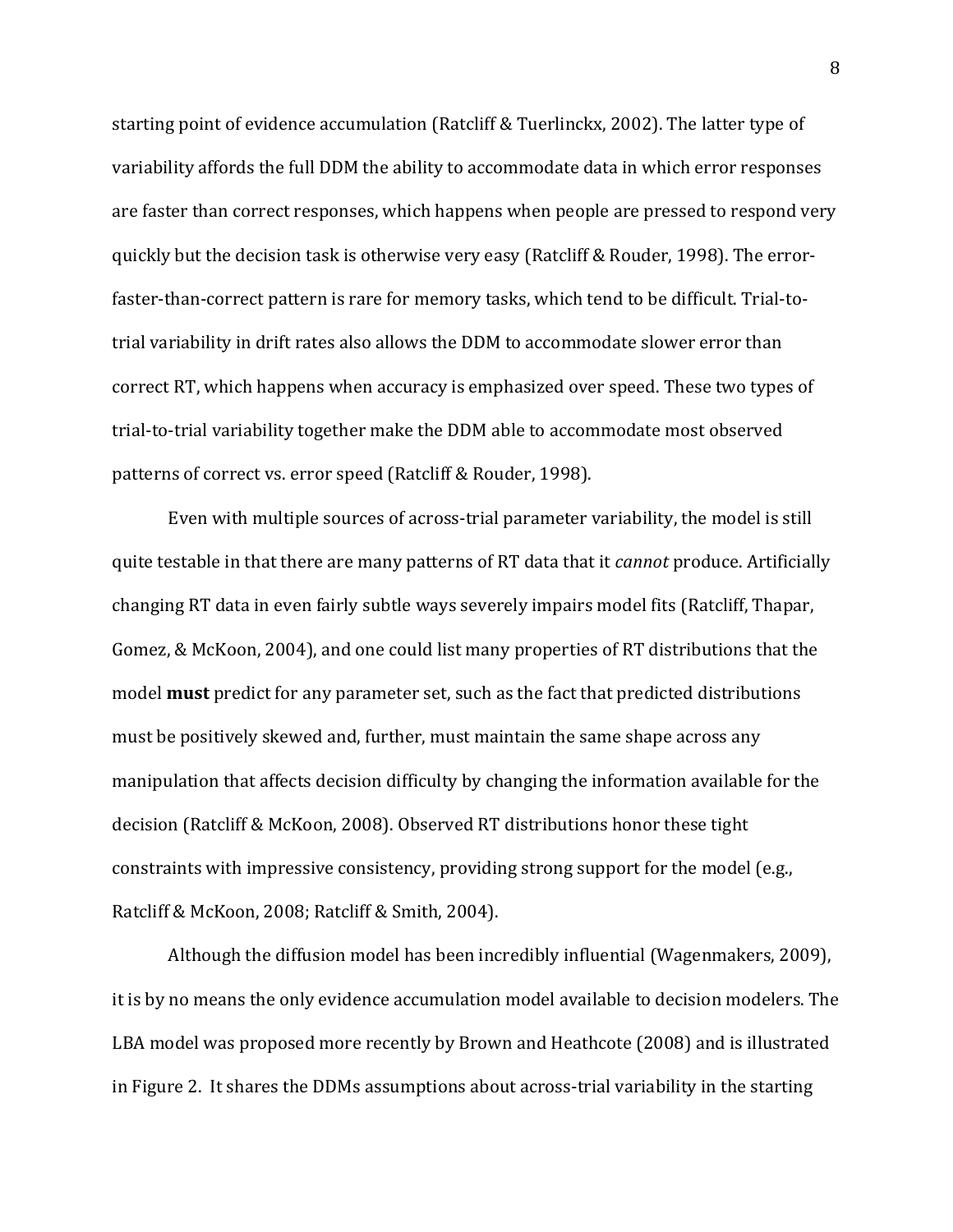point and rate of evidence accumulation but differs in three respects. First, it assumes the effect of within-trial variability is so much smaller than that of across-trial variability that accumulation within a trial can be approximated as having a constant rate, from which it derives the "Linear Ballistic" components of its name and the straight line accumulation illustrated in Figure 2. Second, there are separate accumulators for each response, with the first one that reaches its threshold determining the choice that is made and the decision time. Figure 2 illustrates a binary recognition memory trial in which a lure response is made because the lure accumulator reaches its boundary before the target accumulator. As we discuss in Section 3, racing accumulator models like the LBA are not limited to accounting for only binary choice like the DDM because it is straightforward to expand their architectures to have an accumulator for each possible response. Finally, in most applications of the LBA, non-decision time variability has been assumed to be so much smaller than variability in decision time that it can be treated as a constant.

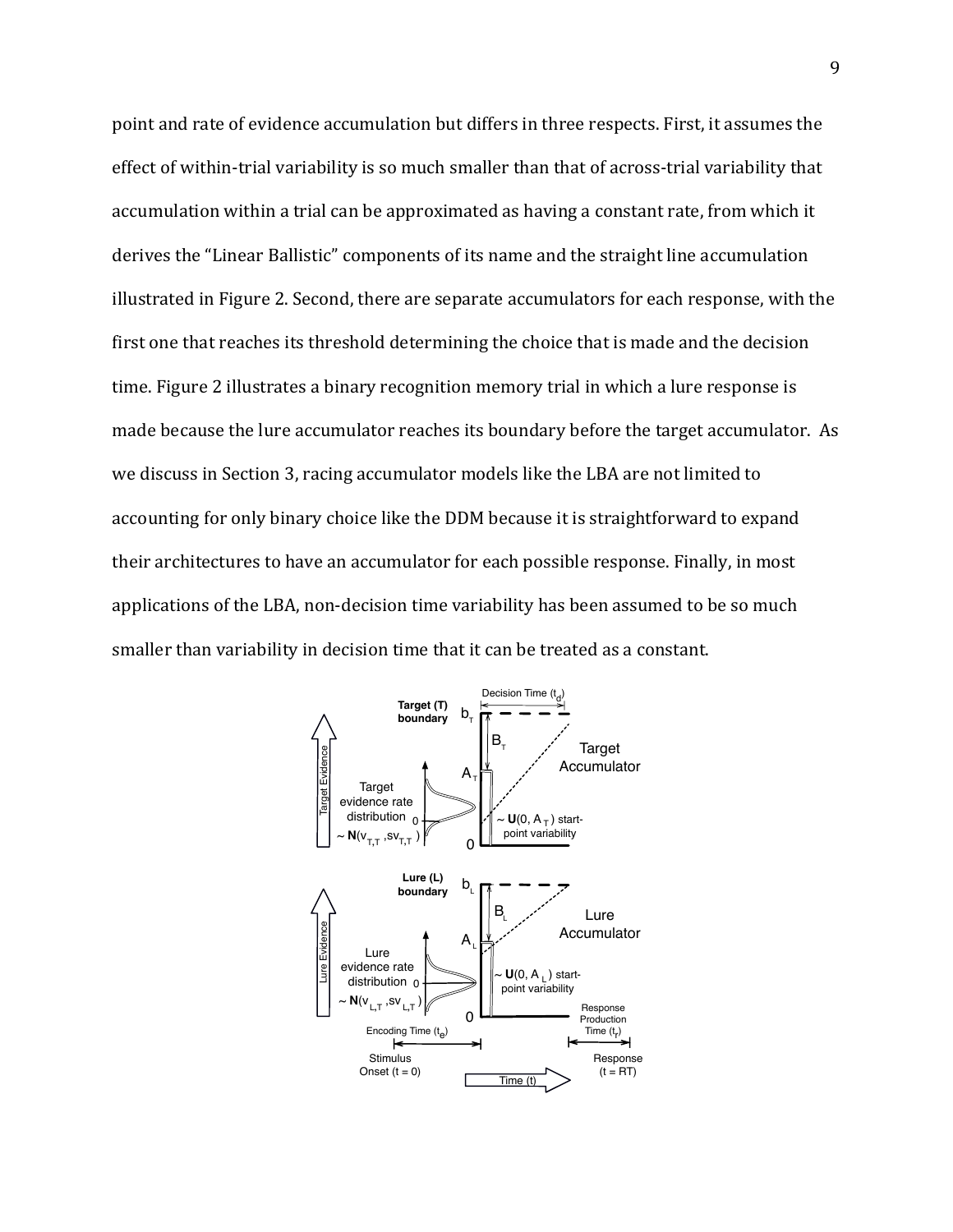Figure 2. An LBA model of a binary recognition memory trial. Target and lure accumulators have separate parameters indicated by T and L subscripts respectively: *b*, the evidence total required to trigger a response, *v*, the mean rate of evidence accumulation, *sv*, the standard deviation of across-trial rate variability (which has a normal distribution), and A, the width of the uniform distribution of evidence starting points. Non-decision time is the sum of encoding and response production times. In the trial illustrated a target is presented, so the mean rate for the target accumulator given a target stimulus  $(v_{T,T})$  is greater than the mean rate for the lure accumulator  $(v_{L,T})$ , so the slope of the dashed line representing within-trial accumulation for the target accumulator is steeper than the slope for the lure accumulator. However, random variability in the starting point of evidence accumulation gives the lure accumulator a sufficient head start to win. This illustrates how speed-accuracy tradeoff is accounted for the LBA: raising the threshold would eventually result in a correct response.

Although these different assumptions make the LBA simpler than the DDM, both mathematically and computationally, Brown and Heathcote (2008) showed that it can provide the same comprehensive account of benchmark binary choice phenomena as the DDM (e.g., Figure 2 illustrates how it accounts for speed-accuracy tradeoffs). At the same time, its greater architectural flexibility allows it not only to be applied beyond binary choice, but also to model a wider range of paradigms and cognitive processes than the DDM, as we illustrate in Section 3.

Most applications of the DDM and LBA do not account for the memory processes that give rise to drift rates. Instead, they are used as a *measurement models*, which combine the information in accuracy and RT measurements in order to separate out the effects of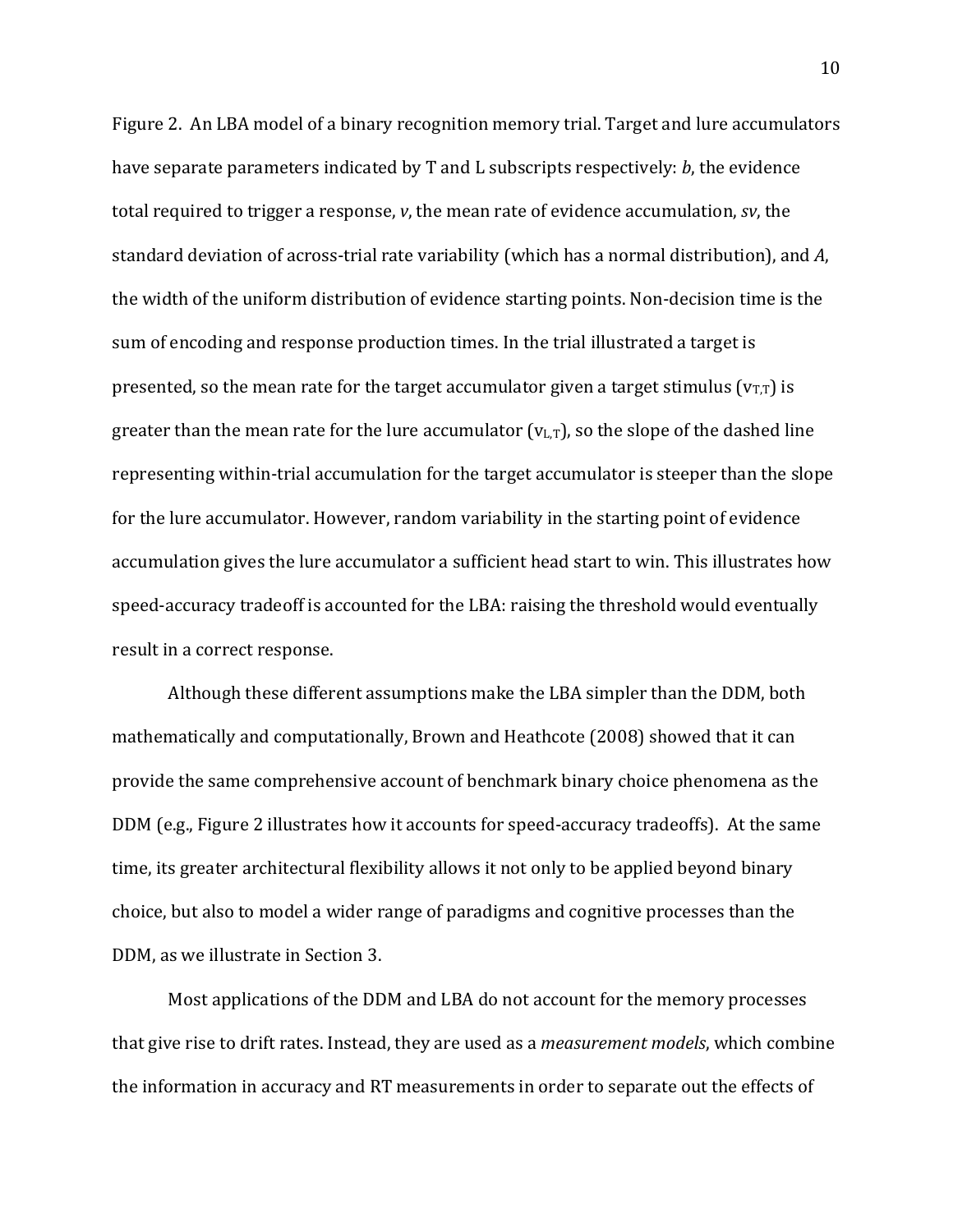memory processes, which determine drift rates, from the effects of decision processes, such as the total amount of evidence required to make a choice. However, some theorists have also advocated a closer integration of the idea of evidence accumulation with models of memory processes. In the final section of the paper we discuss three recent examples.

To set up our discussion of evidence accumulation models, the next section describes some ways that applying accuracy-based decision models has influenced memory research. Our goal for this section is to paint a broad-strokes picture of the types of research questions that have been addressed with accuracy-only decision modeling, which will serve as context for the next section describing applications that use evidenceaccumulation models as measurement models in recognition memory research. As such, we will omit discussion of research questions that have not been re-assessed with evidenceaccumulation models. For more thorough reviews of this literature, see Wixted (2007), Yonelinas and Parks (2007), and Pazzaglia, Dube, and Rotello (2013, with commentary by Batchelder & Alexander, 2013).

#### **Section 1: Accuracy-based decision modeling in memory research**

Decision modeling in memory research has a long history, stretching back at least to Egan's  $(1958)$  signal detection modeling of recognition memory data. In the early 1990's, seminal papers from the Ratcliff, Glanzer, and Yonelinas laboratories sparked a wave of studies that attempted to test memory theories by fitting receiver operating characteristic (ROC) functions (Glanzer, Adams, Iverson, & Kim, 1993; Ratcliff, McKoon, & Tindall, 1994; Ratcliff, Sheu, & Gronlund, 1992; Yonelinas, 1994). ROCs are a way of representing data and theoretical predictions that was borrowed from perceptual signal detection research (Tanner & Swets, 1954). A recognition memory ROC shows the relationship between the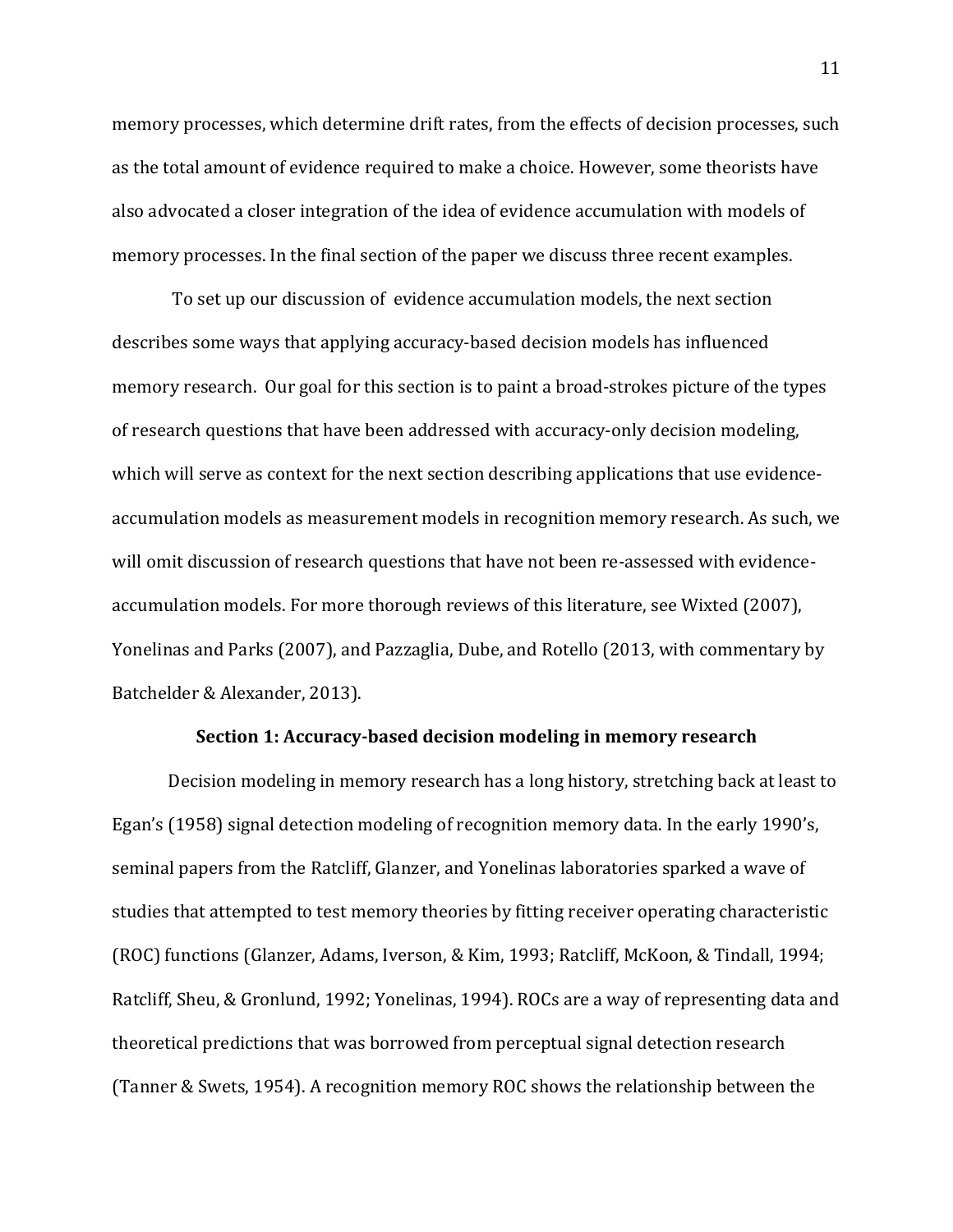hit rate and the false-alarm rate, with the former defined as the proportion of studied items ("targets") correctly identified as studied and the latter defined as the proportion of nonstudied items ("lures") mistakenly identified as studied (see Figure 1). Although recognition memory ROCs are the most common, ROCs can be defined for any memory task that requires discrimination of different stimulus classes; for example, in a source memory task, researchers can form an ROC by plotting the proportion of "Source 1" responses for items actually studied in Source 1 (correct responses) on the proportion of "Source 1" responses for items studied in Source 2 (incorrect responses; e.g., Yonelinas, 1999).

ROCs can be defined by manipulations that affect response biases; most commonly, this involves changing the proportion of the different stimulus types on the test list or changing the gains and losses associated with the different response options (e.g., Starns, Ratcliff, & McKoon, 2008). For example, a participant might complete a recognition test across different test blocks that have either 20%, 35%, 50%, 65%, or 80% studied words. Figure 3A shows an example of five ROC points and labels the corresponding proportion conditions for each. Participants tend to be more willing to say "studied" when a higher proportion of studied items are on the test list, producing increases in both the hit rate and the false alarm rate. Accordingly, the ROC points move higher on both axes from  $20\%$  to 80% targets.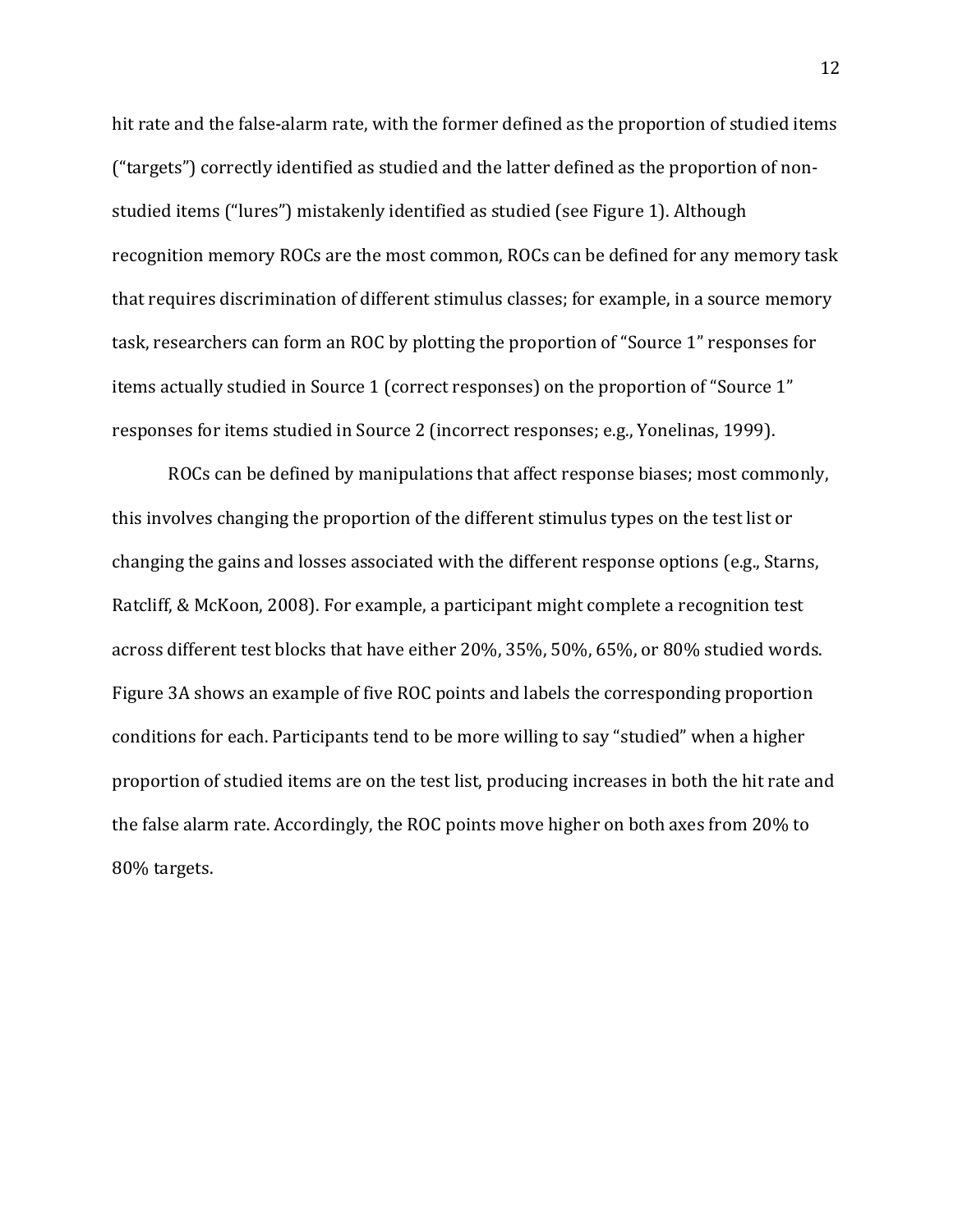

Figure 3. Recognition memory Receiver Operating Characteristics (ROCs) and Signal Detection Theory (SDT) distributions. Panels A and B show ROC points defined by 5 different bias conditions (proportion of targets on the test list) or a 6-point confidencerating scale, where each point marks the hit rate and false alarm rate at a given level of response bias. Panel C shows three pairs of hit and false alarm rates, with two pairs indicating the same level of memory discriminability and the third indicating higher discriminability. Panel D shows the signal detection strength distributions that generated the ROCs in Figure C, with a dotted line for the lure distribution, a solid line for the weak target distribution, and a dashed line for the strong target distribution.

ROCs can also be created from a confidence scale (e.g., Egan, 1958). For instance, participants could be asked to respond to each test word with a 6-point scale ranging from 1 (Definitely Not Studied) to 6 (Definitely Studied). In this case, the first ROC point represents the most stringent policy for mapping confidence levels onto a binary "studied"/"not studied" decision, so only high-confidence "studied" responses (6's) are counted. The next point represents the next most stringent policy, so high- and moderate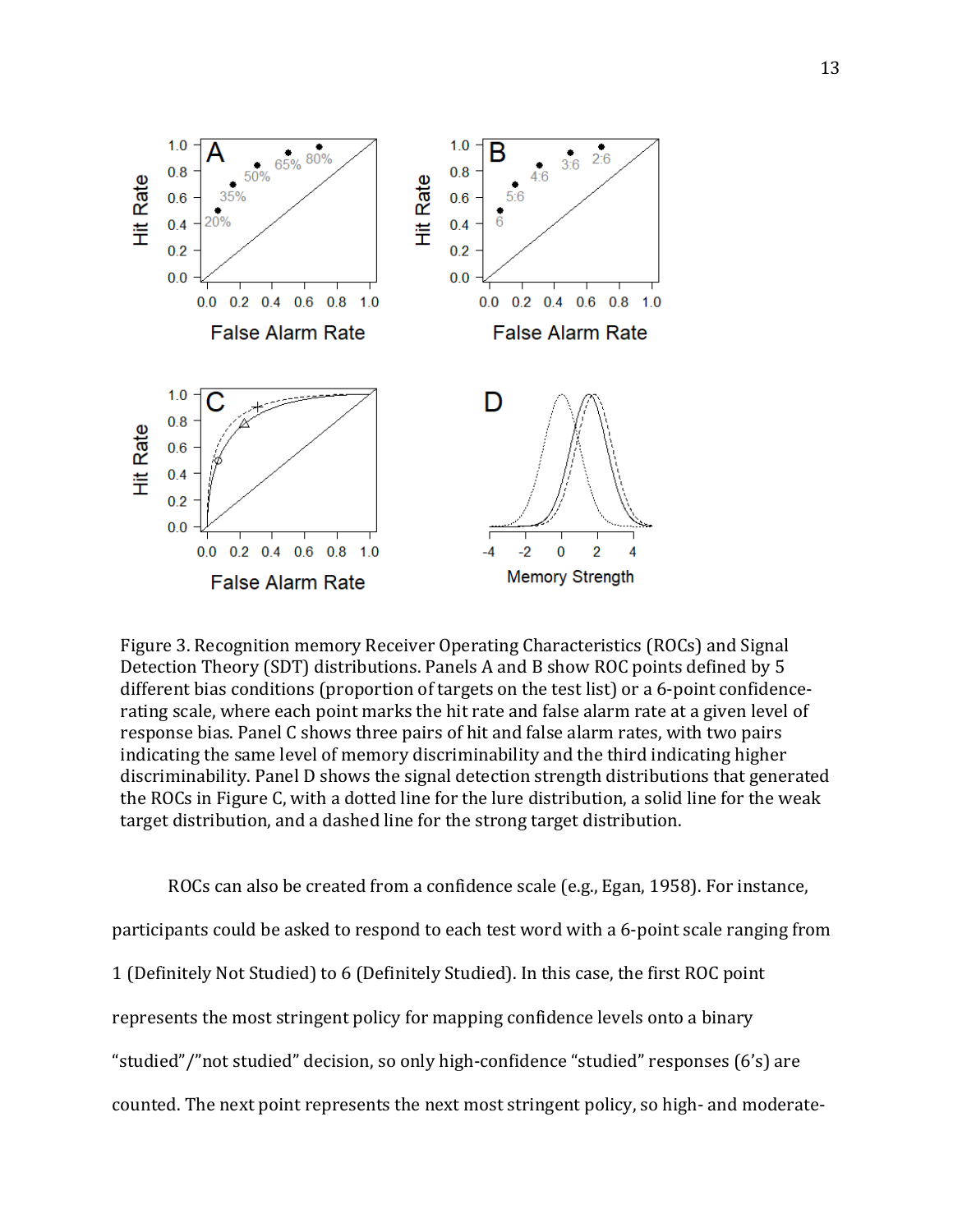confidence "studied" responses (5's and 6's) are counted, and so forth. Figure 3B shows a confidence-rating ROC and labels the confidence-scale levels counted as "studied" for each point.

#### *ROCs as a Measurement Tool*

One strand of ROC research uses these functions as a tool to disentangle changes is memory discriminability and response bias across different levels of an independent variable or predictor variable. Discriminability refers to how much information a person has to distinguish words that were previously studied from words that were not; in everyday terms, it is a measure of how well a person remembers the words on the study list. Response bias refers to the overall predilection to say "studied" or "not studied." It is often difficult to distinguish changes in discriminability and response bias when performance is defined by a single hit and false-alarm rate. For example, imagine that the circle, triangle, and plus sign in Figure 1C show performance from Conditions 1, 2, and 3 in an experiment. Conditions 2 and 3 both have higher hit rates and higher false alarm rates than Condition 1, but determining whether or not this indicates a difference in memory discriminability requires a decision model to define the ROC.

The theoretical curves displayed in Figure 3C are based on the signal detection model (Tanner & Swets, 1954) displayed in Figure 3D. Signal detection theory posits distributions of evidence strength that are quite similar to the drift distributions discussed above as shown in Figure 1C, but the strength values are used in a one-step decision process in which a given item's strength value is simply compared to a response criterion to decide between "studied" and "not studied" responses (strength values above and below the criterion, respectively). In Figure 3D, the dotted curve represents the memory strength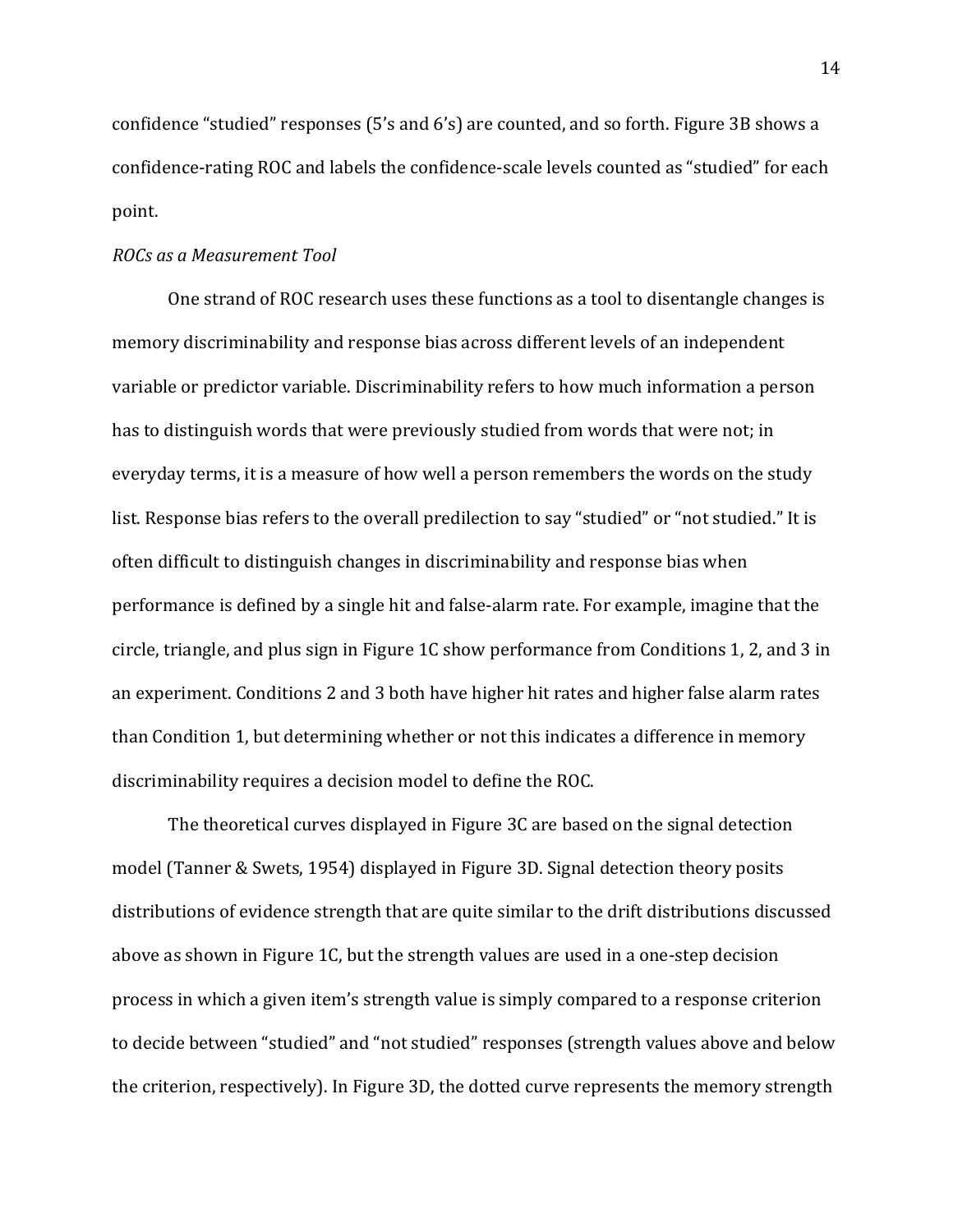distribution for non-studied words, and the solid and dashed curves represent strength distributions for studied items at two different levels of discriminability. The ROCs are produced by sweeping a criterion across the strength distributions, with the hit rate and false alarm rate for a given criterion position determined by the proportion of the studied and non-studied strength distributions above the criterion, respectively. For example, if we start the criterion at an extremely high value (all the way to the right in Figure 3D), then almost none of the strength distributions are above the criterion and we are near the  $(0,0)$ point on the ROCs. Moving the criterion lower and lower increases the proportion of the distributions above the criterion, moving to the  $(1,1)$  point on the ROCs. Any difference in performance for conditions that fall on the same ROC can be accommodated by a change in response bias without a change in memory ability.

According to the displayed signal detection model, the difference between Condition 1 and 2 (the circle and the triangle) is a function of response biases: participants in the two conditions have the same potential to discriminate studied and non-studied items (performance lies on the same ROC), but participants in Condition 2 made "studied" responses more liberally (adopted a lower criterion value). The difference between Condition 1 and 3 (the circle and the plus sign) is produced by both a bias shift and a difference in discriminability, with participants in Condition 3 displaying better ability to discriminate studied and non-studied items. In technical terms, the average strength for studied items was farther above the average strength for non-studied items in Condition 3 compared to Condition 1, so performance lies on a different ROC farther from the chance diagonal. Different decision models trace different functions through these points and might produce different conclusions about whether or not memory discriminability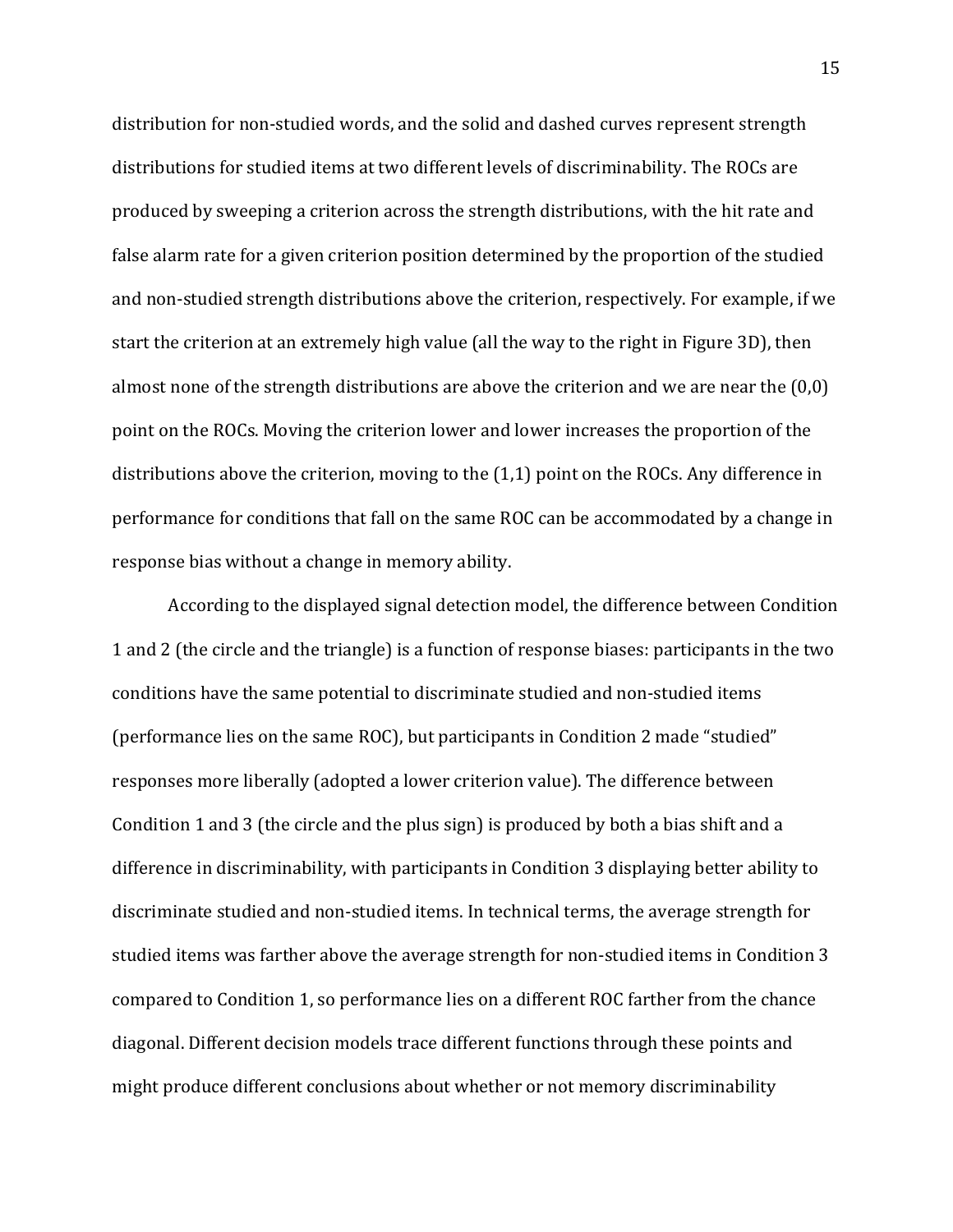changed between conditions (Kinchla, 1994). Thus, obtaining ROC data helps to distinguish discriminability and bias by providing information about whether the ROC assumed by a particular model is appropriate for the data.

A number of memory studies have employed either confidence ratings or bias manipulations to define ROCs with the goal of distinguishing memory discriminability and response bias (e.g., Gombos, Pezdek, & Haymond, 2012; Healy, Light, & Chung, 2005; Verde & Rotello, 2003). This practice has been generally successful for standard recognition tasks, and is now being explored in the eyewitness memory literature (e.g., Mickes, Flowe,  $\&$ Wixted, 2012). That said, we wish to note two caveats for the use of ROCs as measurement tools. 

The first caveat is empirical: a recent study sent unlabeled data to a number of published recognition memory researchers and asked them to determine if memory discriminability was manipulated across two conditions that might also vary in terms of response bias (Starns et al., 2019). The results showed no indication that the ability to make inferences about discriminability improved when confidence rating data were available to define ROCs compared to two-choice ("studied"/"not studied") data without confidence ratings. This suggests that ROC data are not always helpful, but future research will be needed to explore this pattern in more depth.

The second caveat is theoretical. Differences in memory discriminability can be masked not only by response biases, but also by differences in response caution, i.e., the speed-accuracy tradeoff adopted by the decision maker. For example, one subject population might emphasize quick responding while another takes the time to retrieve as much information as possible, which could produce lower performance in the first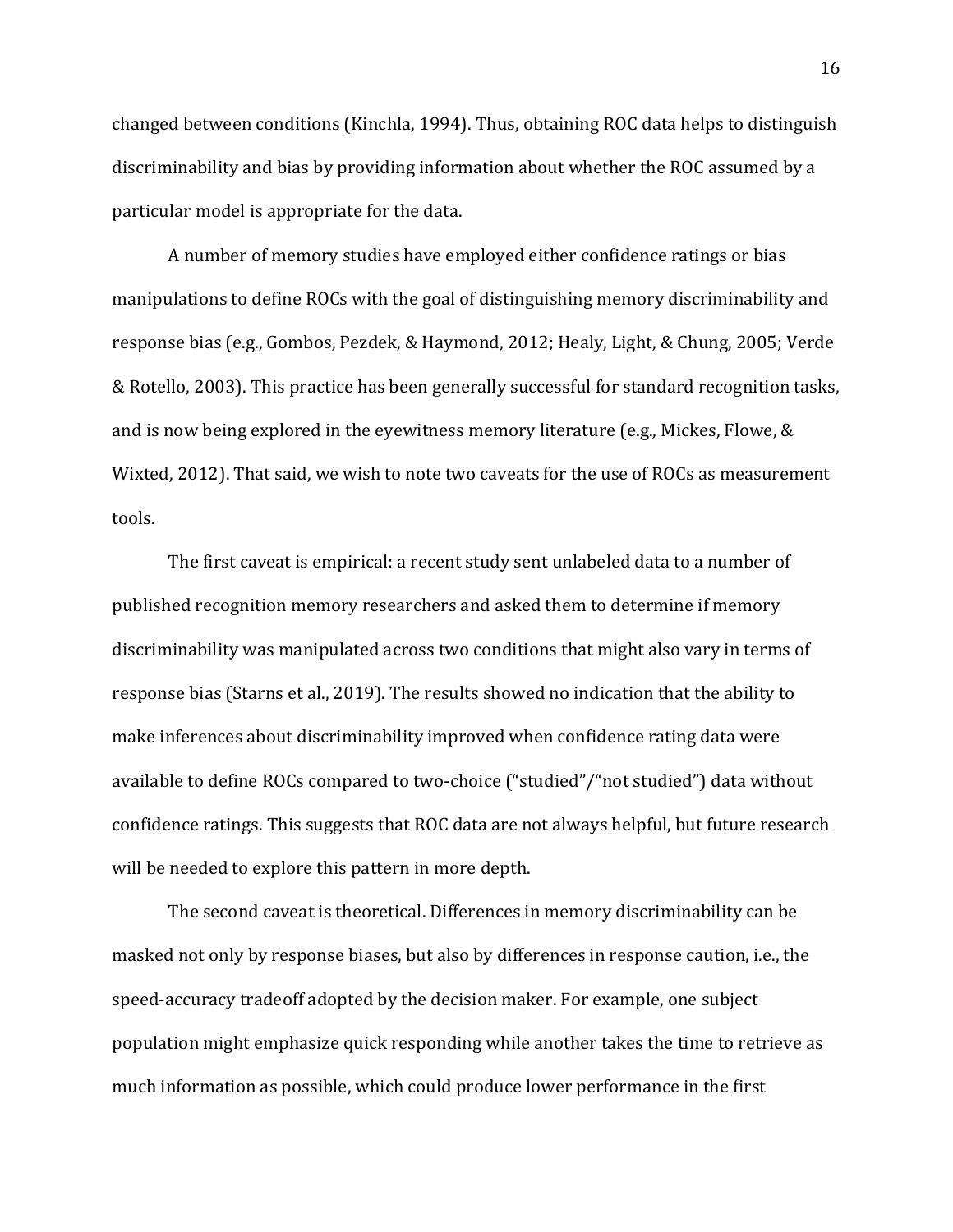population even if members of this population can remember the target events just as well as the comparison population. As we will review below, evidence-accumulation models can measure memory performance independently of differences in response caution as well as bias.

## *ROCs as Tests of Memory Theories*

A different strand of research has focused on using ROCs to answer basic questions about memory processes. Again, we will briefly characterize this work without attempting a comprehensive review. We will consider three general research questions that have been influential in this literature and that are currently being re-assessed with evidenceaccumulation models: whether there are independent memory systems or a single coherent system; whether the relative variability of memory evidence for studied and nonstudied items is consistent with various mathematical models of memory; and whether retrieval processes produce continuous or discrete information states. In the following paragraphs, we will briefly describe efforts to investigate these questions and highlight a few example studies. The examples in this section demonstrate that memory researchers have a history of making theoretical conclusions based on properties of ROCs.

*Dual Process Debate.* Pioneering work by Yonelinas (1994) linked ROCs to earlier multiple-system theories of memory (see Yonelinas, 2002, for a review of these theories) and quickly became a powerful force promoting the popularity of ROC modeling. Yonelinas created a decision model that distinguished recollection - the controlled, contextualized recovery of specific details from an earlier experience – and familiarity – the error-prone, automatically-generated sense that a stimulus has been recently encountered (Yonelinas, 2002). This dual-process signal detection (DPSD) model assumes that familiarity is a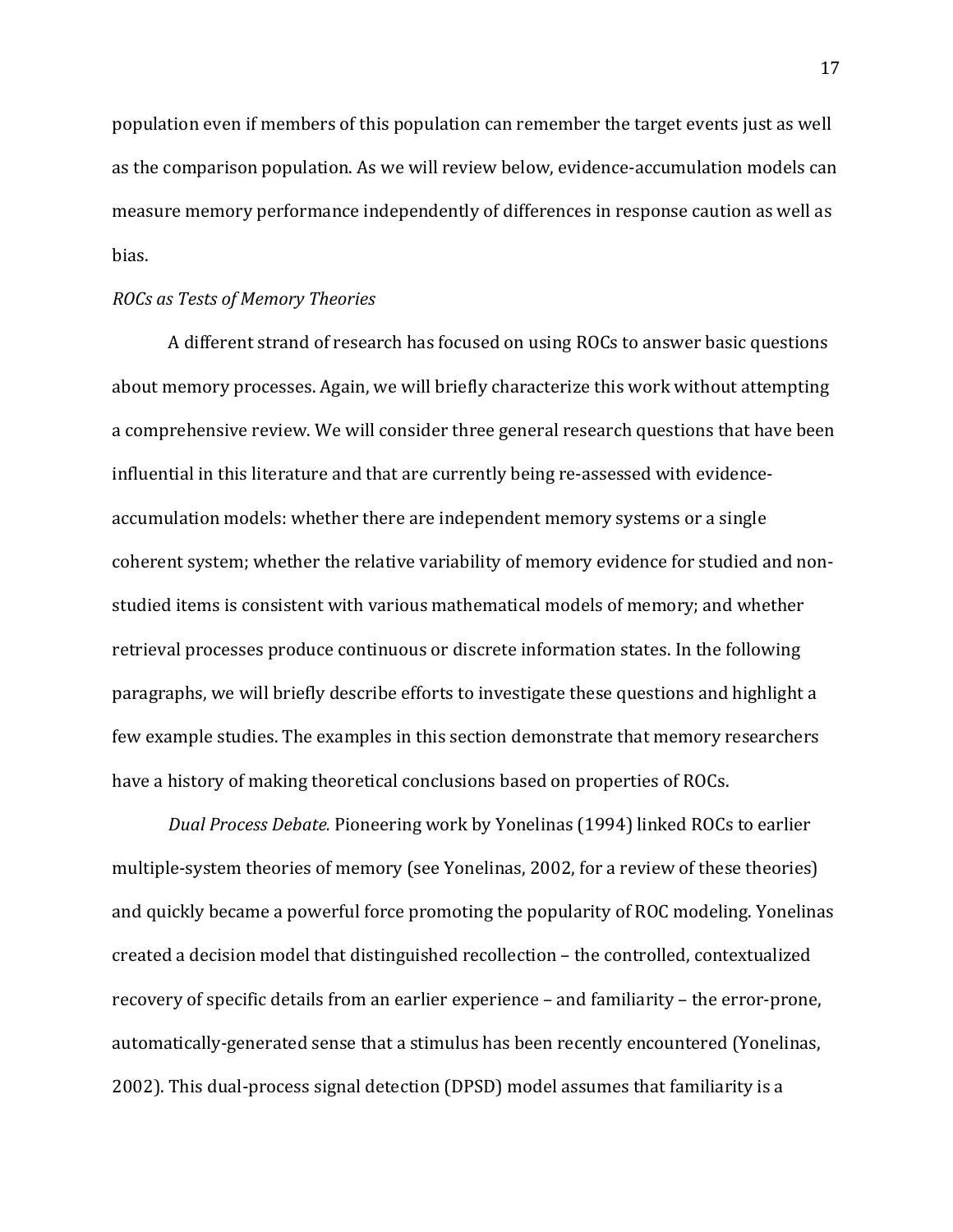continuous signal-detection process; that is, familiarity values follow Gaussian distributions across trials with higher familiarity on average for studied items due to their recent presentation (like the distributions in Figure 3D). Recollection, in contrast, follows a high-threshold process that succeeds for a proportion of studied items and fails for the rest. The model further assumes that recollection and familiarity are independent (i.e., the familiarity distributions are identical for recollected and non-recollected targets) and that the familiarity distributions are equally variable for studied and non-studied words.

Yonelinas (1994) demonstrated a simple correspondence between parameters of the DPSD model and properties of the predicted ROC. In the model, familiarity-based responding produces a curved ROC that is symmetrical around the negative diagonal, whereas recollection-based responding produces a linear ROC with a slope less than 1 (thus making the function asymmetrical around the negative diagonal). As a result, the relative contribution of recollection and familiarity can be measured based on the extent to which the observed ROC is flattened and asymmetrical. This conceptualization of ROC shape triggered a flood of studies that either applied these measurement properties of the model to various research questions or tested the DPSD model against alternatives (for reviews of this literature, see Heathcote, 2003; Wixted, 2007; Yonelinas & Parks, 2007).

The dual-process approach is often contrasted with the unequal-variance signal detection (UVSD) model in which memory strength values are normally distributed for both studied and non-studied items, with a higher mean and higher variability for studied items (Egan, 1958). For some researchers, this approach was motivated by global matching models in which memory evidence is represented by a single, continuous match strength (e.g., Ratcliff et al., 1992). For others, it was motivated by dual-process models in which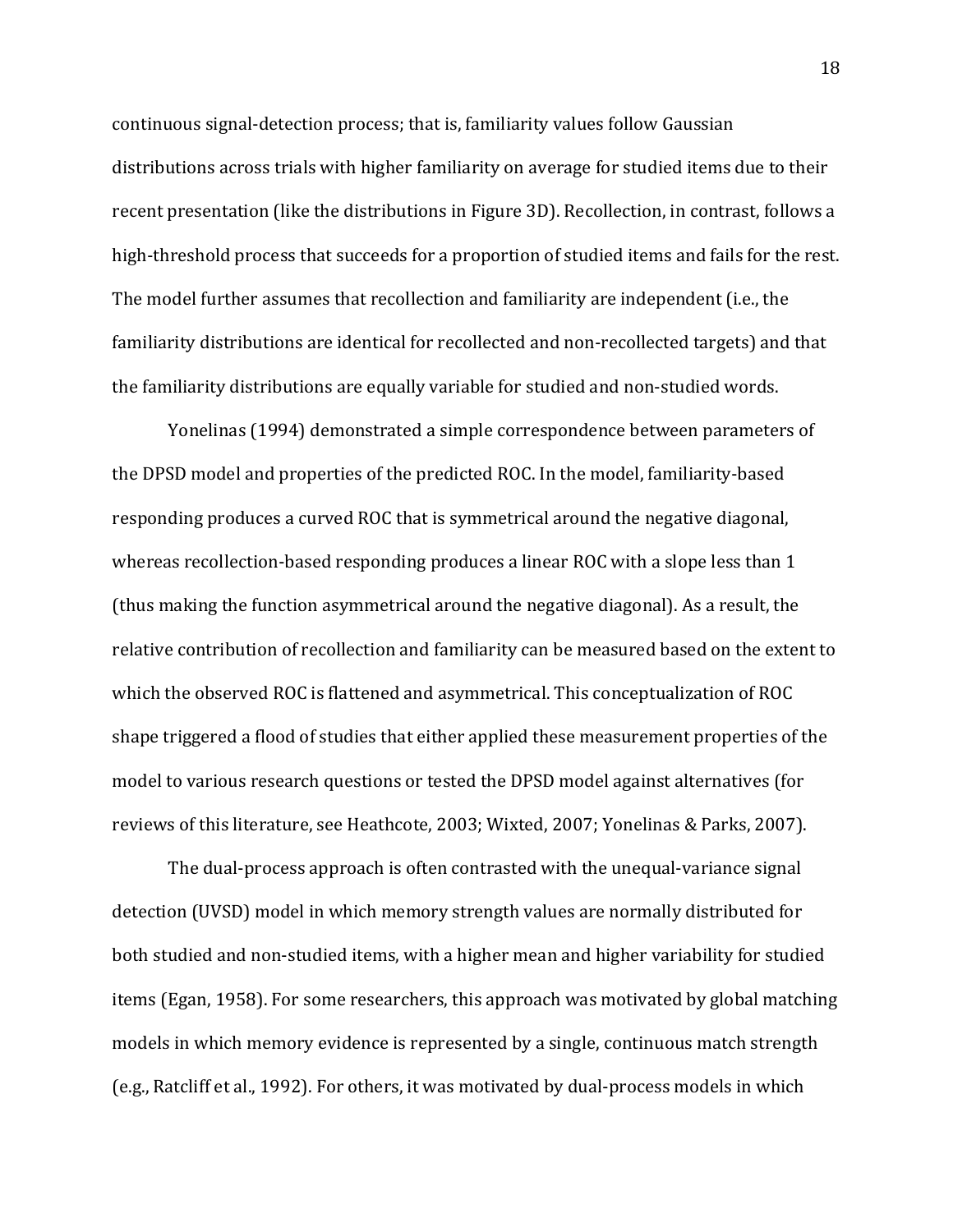recollection and familiarity are both continuous variables and are added together on every trial to represent the total evidence that an item was studied (e.g., Wixted, 2007). This approach predicts curved ROCs without the flattening produced by recollection in the dualprocess model, and it links the degree of ROC asymmetry to the ratio of the standard deviation in evidence values for studied and non-studied items, with symmetrical functions for equal variability and increasingly asymmetrical functions for variability ratios farther from 1. Given that the DPSD model uniquely predicts flattened ROCs, one would expect that ROC shape provides information capable of discriminating the models. For recognition memory tasks, however, this aspect of the data has proven to be too subtle for confident conclusions. For example, Glanzer, Kim, Hilford, and Adams (1999) noted that conditions producing more asymmetrical recognition-memory ROCs do not also have more flattened ROCs as predicted by the DPSD model, but Yonelinas (1999) responded by noting that the DPSD model closely fits empirical ROCs.

Generally, evaluating ROC data has not successfully resolved the process debate. Instead of enumerating the many volleys exchanged by the competing theoretical camps, we will highlight research on source memory ROCs as an example. Early source ROCs seemed to support the DPSD model, as they were substantially flatter than recognition memory ROCs and flatter than predicted functions from the UVSD model (Yonelinas, 1999). This pattern of results is expected under the DPSD model based on the reasonable proposition that source tasks rely primarily on recollection. However, subsequent studies argued that flat ROCs are produced by uninformed guesses for the subset of items that were not recognized as being studied in any source, and this account is supported by the fact that source ROCs show the curvature predicted by the UVSD model if analyses are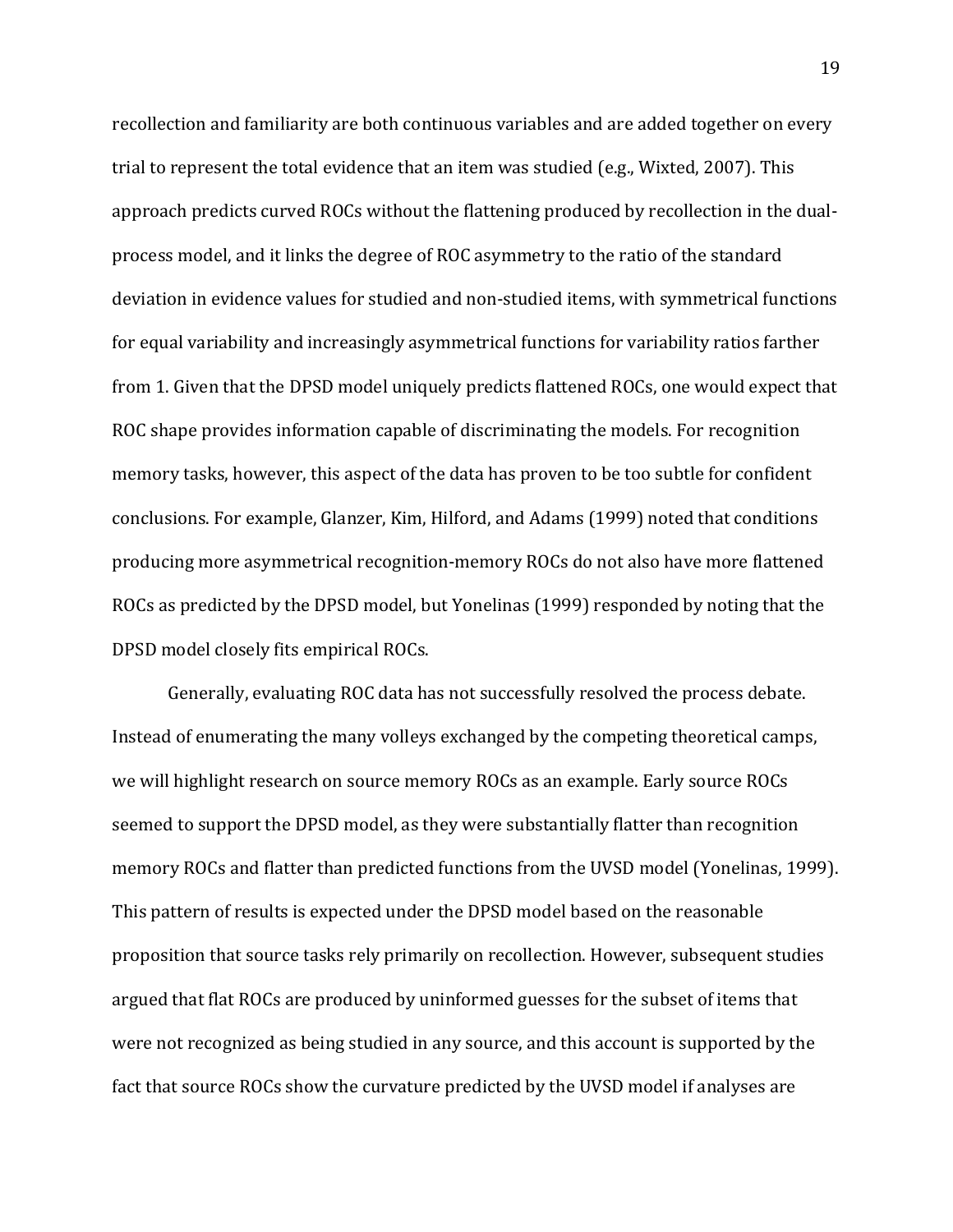limited to items that the rememberer is confident were previously studied (Slotnick  $&$ Dodson, 2005). More recent studies demonstrate that people are less willing to provide high-confidence source responses when they are less certain that an item was studied, and neither the DPSD or UVSD model can accommodate joint recognition and source confidence data without using decision criteria that implement this confidence heuristic (Starns et al., 2014; Starns, Pazzaglia, Rotello, & Hautus, 2013). Notably, the confidence heuristic produces flattened ROCs even for models that otherwise predict curved ROCs, so ROC flattening does not provide clear information about the nature of memory retrieval.

*Testing Memory-Process Models.* The previous section described efforts to use ROCs to test decision models that make a few basic assumptions about the nature of memory retrieval, such as assuming that strength values follow Gaussian distributions. ROCs have also been used to test "process" models that attempt to simulate the mechanisms involved in memory encoding, storage, and retrieval. This trend began with studies that used ROCs to measure the relative variability of evidence strength values for studied and non-studied items to test global matching models of memory (Ratcliff et al., 1992, 1994). These researchers measured evidence variability in terms of ROC asymmetry as defined by the UVSD model. Results showed that ROCs were asymmetrical to a degree corresponding to roughly 25% higher variability for studied than non-studied items (replicating Egan, 1958), but the degree of ROC asymmetry did not increase with additional learning. This pattern provided evidence against existing global matching models, which tended to predict either increasing unbalanced variability ratios with additional learning or equal variability for studied and non-studied items (Clark & Gronlund, 1996; Ratcliff et al., 1992, 1994).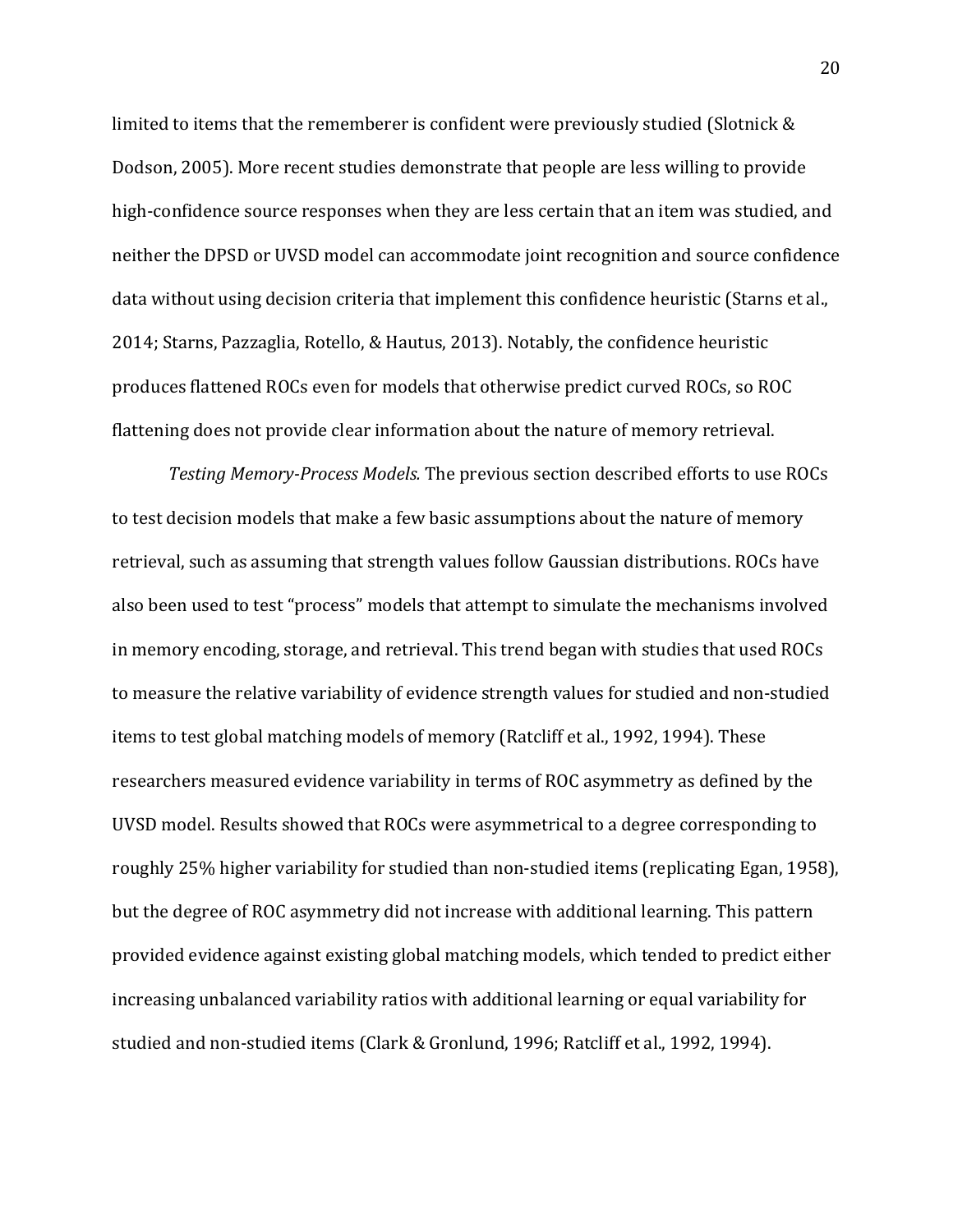*Retrieval Format.* Recently, the ROC literature has focused on the format of memory evidence, where one alternative is that a retrieval attempt produces a continuous strength value representing the total evidence available in memory and the other alternative is that retrieval results in one of a small number of discrete evidence states (for a review, see Pazzaglia et al., 2013, and commentary by Batchelder & Alexander, 2013). Discrete-state, or threshold, models have been dismissed by some researchers based on the observation that ROCs are curved, not linear (Kintsch, 1967; Wixted, 2007; Yonelinas & Parks, 2007). However, most recognition ROCs are based on confidence rating data, and discrete-state models can predict curved ROCs if responses from a given evidence state are distributed across confidence levels (Banks, 1970; Broder & Schutz, 2009; Erdfelder & Buchner, 1998; Malmberg, 2002). A number of papers have attempted to distinguish discrete and continuous models by evaluating ROCs produced by bias manipulations instead of confidence ratings (e.g., Bröder & Schutz, 2009; Dubé & Rotello, 2012; Dubé, Starns, Rotello, & Ratcliff, 2012; Kellen, Klauer, & Bröder, 2013). ROC data have not succeeded in resolving this debate, and one can find papers claiming to support continuous models and discrete models in roughly equal measure.

## *Summary*

Perhaps the clearest take away from the ROC literature is that fitting ROCs is not a great way to test models of memory decisions, a conclusion that was presaged by Banks  $(1970)$  and Lockhart and Murdock  $(1970)$ . A wide range of models have been successful in matching empirical ROCs despite offering dramatically different characterizations of memory retrieval (DeCarlo, 2002; Egan, 1958; Kellen & Klauer, 2015; Yonelinas, 1994). On a more positive note, ROCs can be a useful tool for distinguishing effects on memory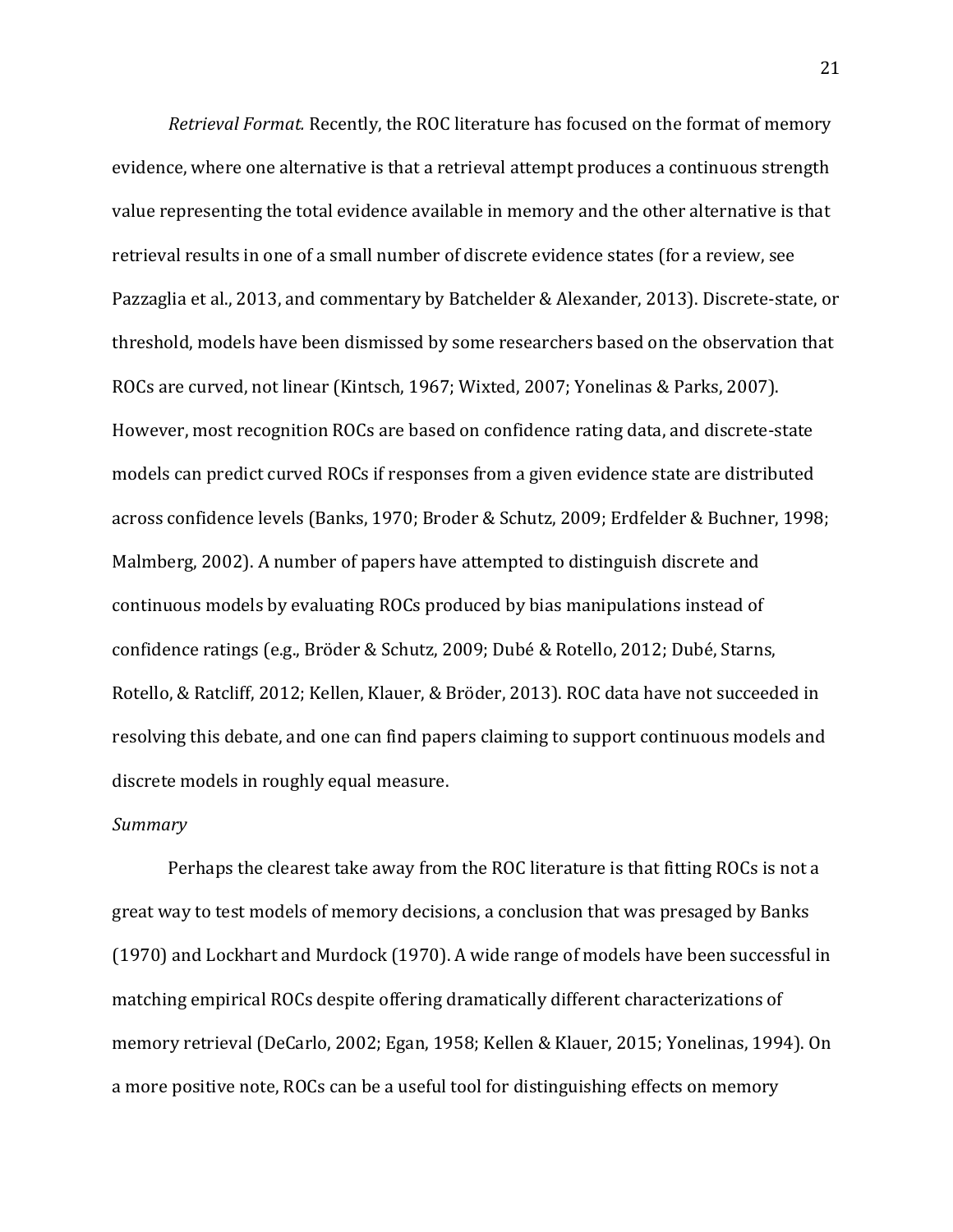discriminability versus response bias (Banks, 1970), but this methodology is limited as a measurement technique as it has no way to identify speed-accuracy tradeoffs.

#### **Section 2: Evidence-accumulation models in memory research**

Although decision modeling has played a prominent role in many aspects of memory research, memory researchers have primarily relied on models that fit accuracy and/or confidence data without considering RTs. We now consider more recent studies that capitalize on the rich processing information provided by RT distributions while addressing the same sorts of research questions discussed in Section 1. Modeling RT distributions has been a fairly recent focus for these specific research questions, but RT data have long played an important role in various aspects of memory research. To cite some prominent early examples, Atkinson and Juola (1974) developed and tested a model for average recognition RTs based on a process in which a fast familiarity assessment was supplemented by a slower memory search for items with ambiguous familiarity values; Norman and Wickelgren (1969) explored the possibility that recognition response times are an increasing function of the distance between an item's memory strength and the response criterion; and Thomas and Myers (1972) used RT data to construct RT-ROCs with the goal of testing decision models assuming continuous or discrete evidence states (see Weidemann & Kahana, 2016, for a recent follow up). The specific studies discussed here differ from these past efforts by directly modeling all aspects of the data, including response proportions and RT distributions for both correct and error responses. *Measurement of Underlying Processes*

Just as ROCs are sometimes used as a tool to distinguish memory and bias, advocates of evidence-accumulation models have emphasized their ability to separately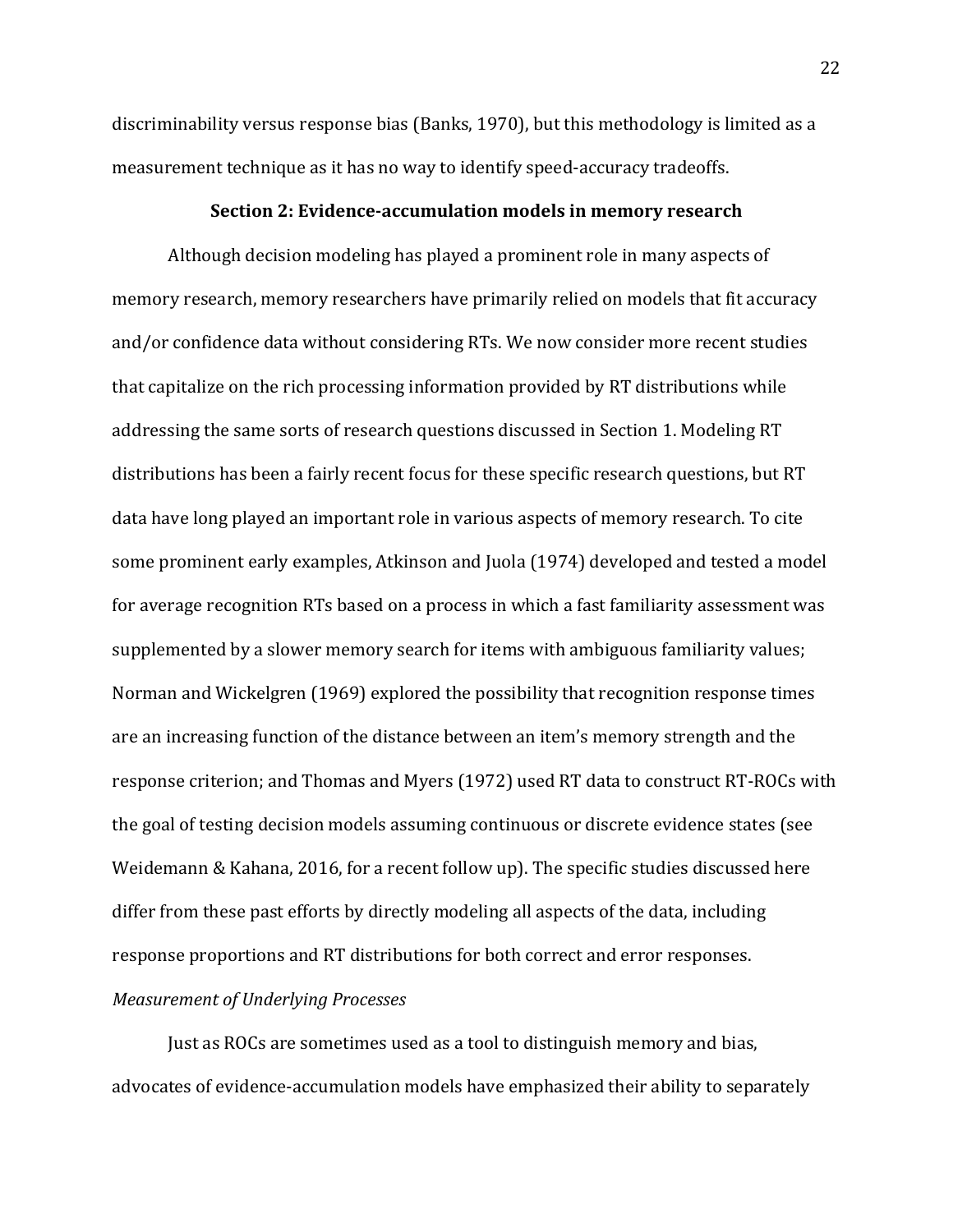measure distinct psychological constructs (Donkin & Brown, 2018), and a growing number of studies have used evidence-accumulation models as measurement tools for memory tasks (e.g., Criss, 2010; Starns, Ratcliff, & White, 2012; Ratcliff, Thapar, and McKoon, 2004). We first highlight the Ratcliff, Thapar, and McKoon (2004) study as an excellent example of the value of decision modeling in memory research. These researchers used the DDM to explore aging effects in recognition memory. Previous results indicated that young and older adults have similar accuracy levels in recognition memory, but older adults take substantially more time to decide. This pattern had been interpreted in terms of a "general slowing" mechanism whereby aging slows a wide range of cognitive processes by a similar factor (Salthouse & Somberg, 1982). However, considering the decision requirements of the task reveals that there are a number of possible interpretations for the observed results. The slowing experienced by older adults could be driven by any combination of impaired evidence quality (i.e., lower drift rates), greater response caution (i.e., more widely separated thresholds), or slowed non-decision components like pressing a key once a decision has been made. The roughly equivalent accuracy values could indicate similar levels of recognition memory ability, or it could indicate impaired memory for older adults that is counteracted by increased response caution. These different theoretical possibilities produce different patterns of aging effects on accuracy data and RT distributions in the diffusion model, so applying the model can provide information about which scenario is the most credible.

In fits to data, Ratcliff et al. (2004) found that older adults had drift rate estimates that were very similar to younger adults, indicating similar levels of recognition memory ability. The age-related slowing was driven by two factors: older adults were more cautious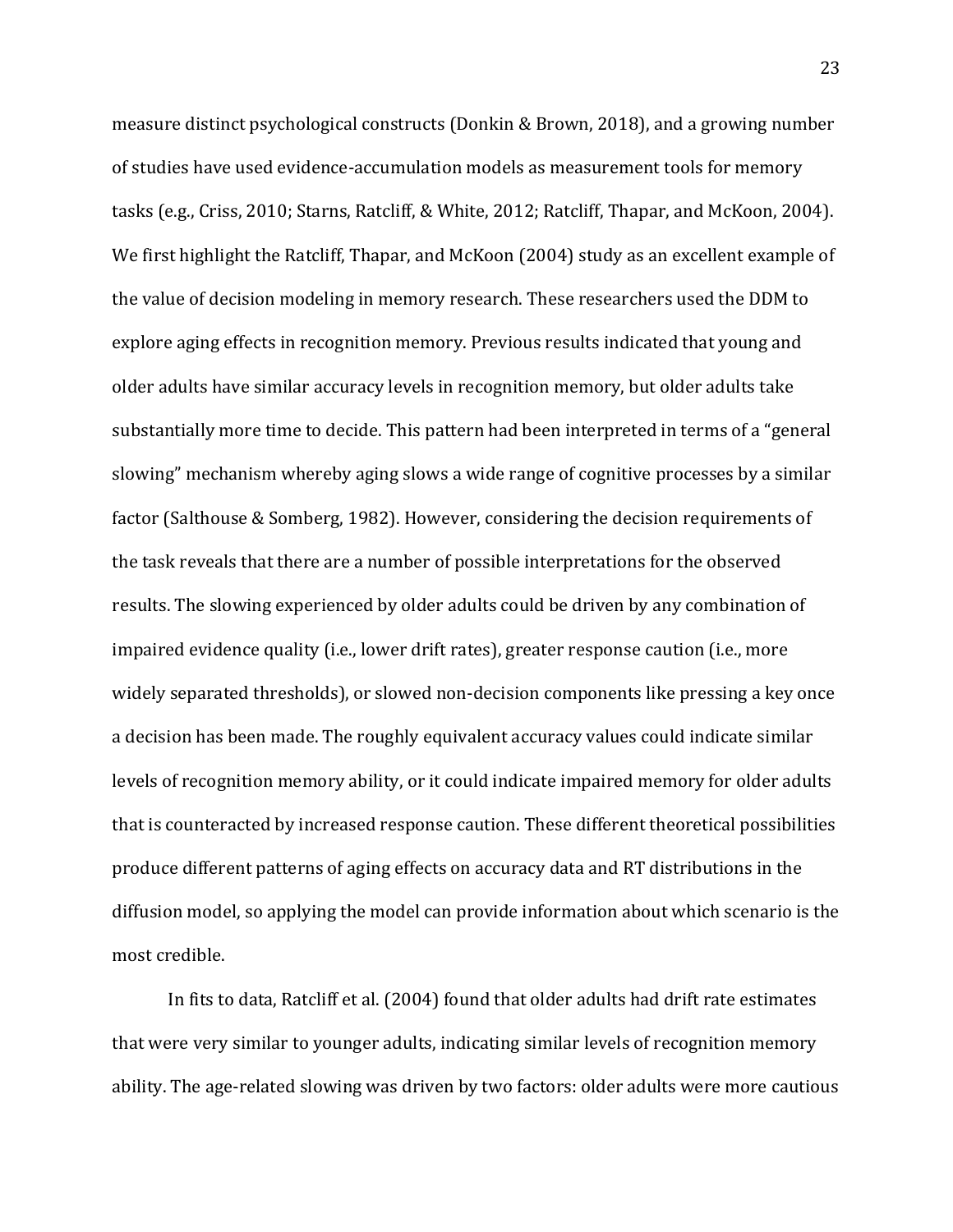and took longer to complete the non-decision task requirements (e.g., hitting keys). One might expect that older adults would be more accurate than younger adults if they have similar memory acuity and are more cautious, but that incorrect expectation shows why it is critical to formalize ideas in explicit decision models instead of relying on intuition. As response caution increases, accuracy increases in a negatively accelerated function that approaches an asymptote imposed by between-trial variation in evidence (i.e., some items have drift rates that approach the wrong boundary due to the variability illustrated in Figure 1C, and these items will consistently produce errors even in conditions of high caution). Younger adults tend to set boundaries that achieve accuracy levels near asymptotic performance, and older adults tend to set boundaries well past the flat part of the curve, meaning that they could speed up substantially without a meaningful drop in accuracy (Garton, Reynolds, Hinder & Heathcote, 2019; Starns & Ratcliff, 2010). Thus, this example illustrates the multiple benefits of applying decision models: the modeling efforts not only clarified the factors driving observed effects, but also led to new discoveries that were not evident in the raw performance data, such as the fact that older participants tend to adopt a maladaptive level of caution for decision tasks (Starns & Ratcliff, 2010, 2012). *RT Models of ROC Data*

*Confidence ROCs.* Theorists have developed a variety of models that attempt to jointly accommodate confidence and RT data (and the relationship between the two; Merkle & Van Zandt, 2006; Moran, Teodorescu, & Usher, 2015; Pleskac & Busemeyer, 2010; Ratcliff & Starns, 2009; Smith & Vickers, 1988; Van Zandt, 2000). Some of these models focus on a two-step decision task in which participants first make a two-choice response and then rate their confidence in that response (Pleskac & Busemeyer, 2010; Smith &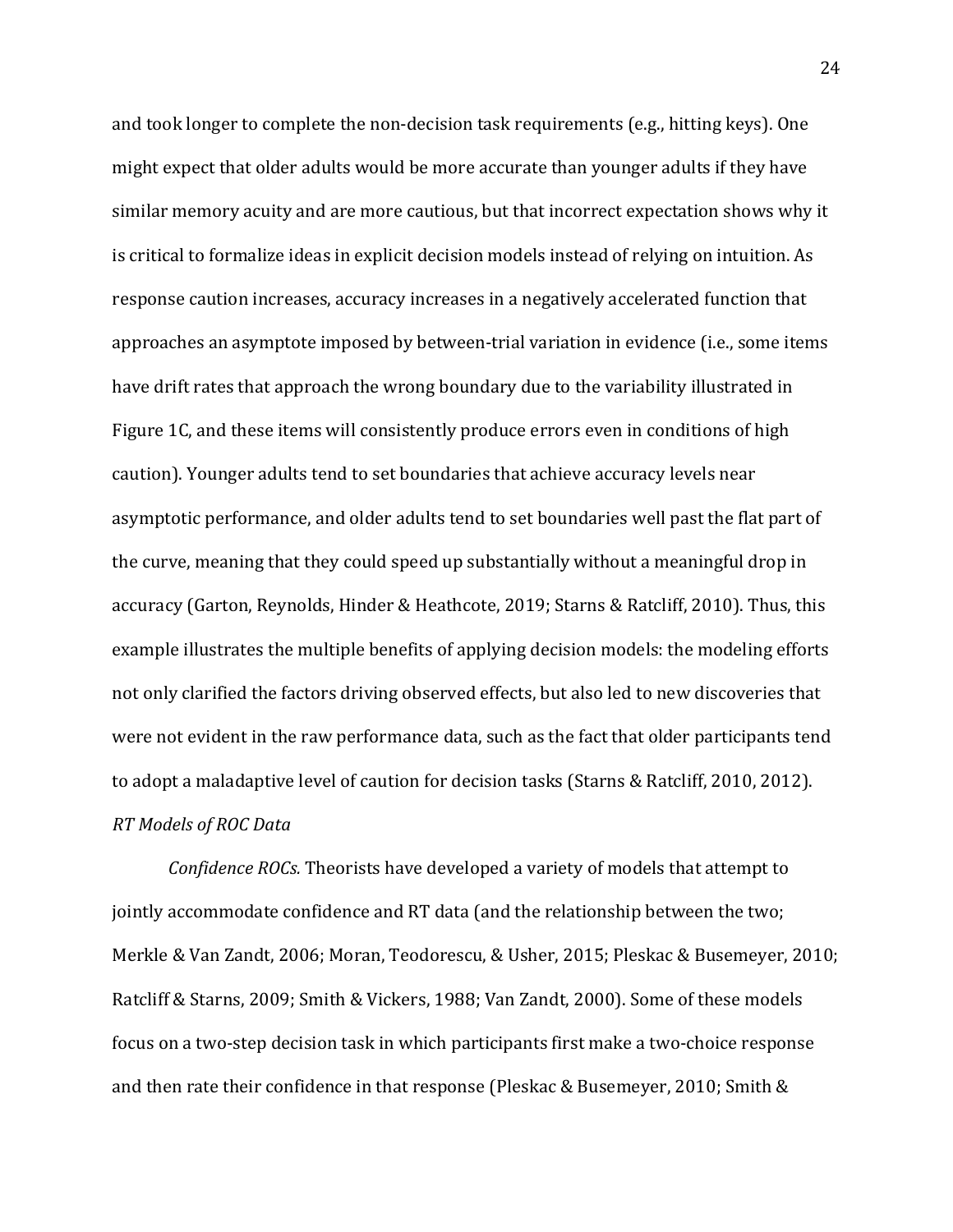Vickers, 1988; Van Zandt, 2000; Van Zandt & Maldonado-Molina, 2004; Vickers, 1979). Other models focus on a one-step paradigm in which participants make a single response across multiple confidence levels; for example, selecting one of six keys for six confidence levels from "Definitely Not Studied" to "Definitely Studied" (Moran et al., 2015; Ratcliff & Starns, 2009).

The list of memory studies that attempt to jointly model RT distributions and confidence data remains sparse (Osth, Bora, Dennis & Heathcote, 2017, Osth, Dennis & Heathcote, 2017; Osth, Jansson, Dennis & Heathcote, 2018; Moran et al., 2015; Ratcliff & Starns, 2009, 2013; Van Zandt, 2000; Van Zandt & Maldonado-Molina, 2004), but this literature has already established some important conclusions. Perhaps the most important contribution of these studies is demonstrating that all properties of the ROC can be influenced by decision processes, and thus ROCs do not provide direct insight into memory processes. Section 1 highlighted the practice of interpreting certain ROC properties in terms of memory processes, with particular focus on asymmetry and shape as an indication of underlying processes such as the relative contribution of recollection and familiarity or the relative variability of memory evidence for studied versus non-studied items. The link between ROC properties and memory processes was inspired by accuracy-only models based in signal detection theory, such as the DPSD (Yonelinas, 1994) and UVSD (Egan, 1958) models. In these models, changing decision processes (i.e., response criteria) shifts performance along the same ROC without affecting properties like asymmetry and shape. Unfortunately, this clean dissociation breaks down when models are extended to RT data, and several empirical results show that decision processes do indeed influence ROC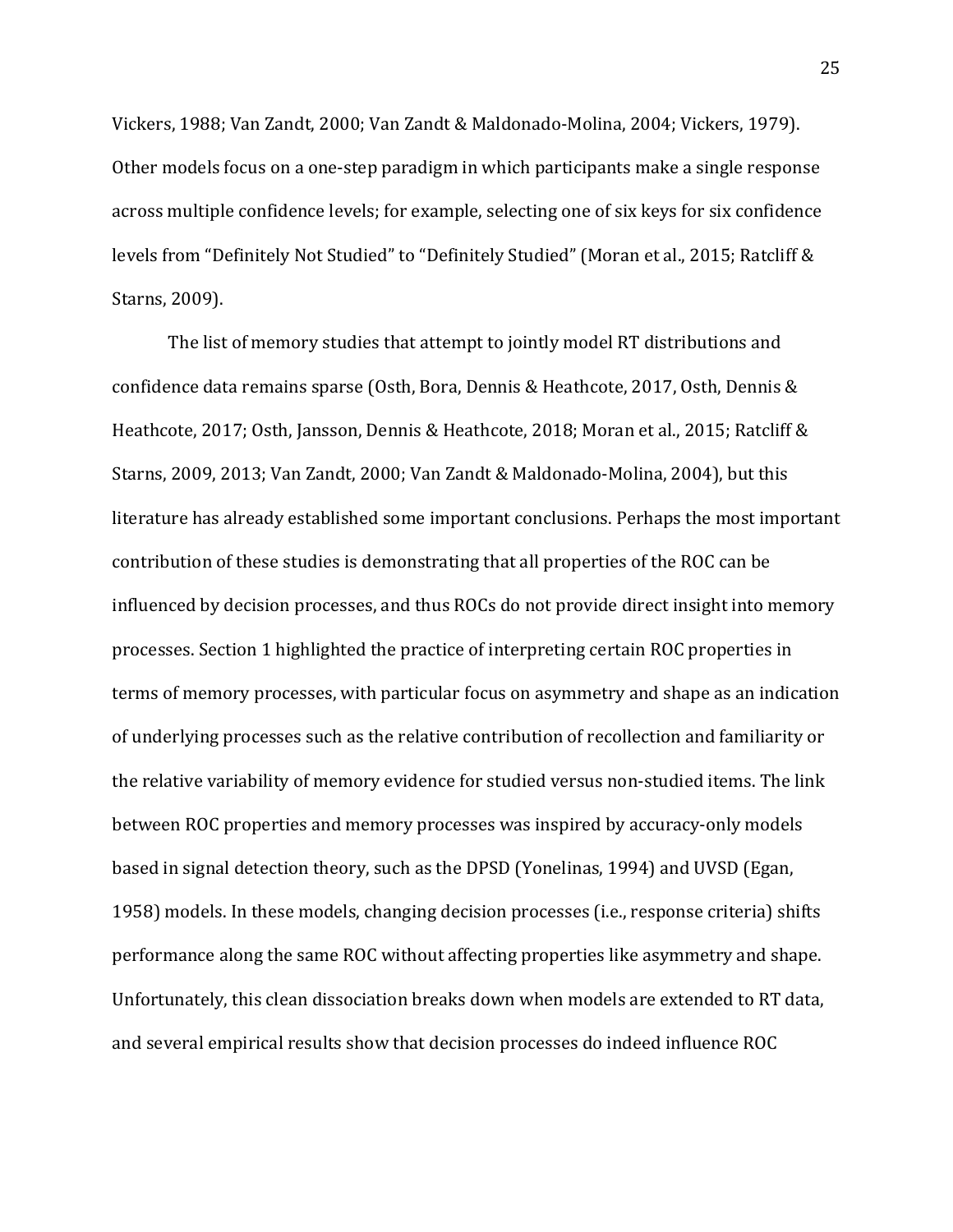properties in the manner predicted by RT models (Mueller & Weidemann, 2008; Ratcliff  $\&$ Starns, 2009; Van Zandt, 2000).

Van Zandt (2000) provided a compelling demonstration of the uncertainties inherent in ROC interpretation. In this study, participants completed a recognition test across conditions designed to manipulate response biases (e.g., changing the proportion of studied items on the test) and were also asked to rate their confidence in each response. As expected, conditions that encouraged people to make "not studied" responses (e.g., a test list in which only 25% of the items were studied) had lower hit and false-alarm rates than conditions that encouraged people to make a "studied" response (e.g., 75% studied items). A more surprising result was that the bias manipulations also changed the asymmetry of the ROC. Van Zandt demonstrated that an evidence-accumulation model predicted the change in ROC asymmetry and also correctly predicted the effect of the bias manipulation on RT medians. Thus, this study offers both an empirical demonstration that ROC asymmetry is not a pure measure of memory processes and a theoretical demonstration that predicted ROCs can change dramatically when accuracy-only decision mechanisms are replaced with mechanisms capable of accommodating RT data.

Work by Ratcliff and Starns (2009) reinforces the message that dynamic decision processes can complicate ROC interpretation. They developed the RTCON model for the one-step confidence procedure with the goal of accommodating the proportion of responses and the full RT distribution at each level of the confidence scale. The model is similar to a signal-detection approach to confidence, as it assumes Gaussian distributions of memory strength with criteria to segment the evidence continuum into regions associated with each confidence level. However, the proportion of the strength distribution in each

26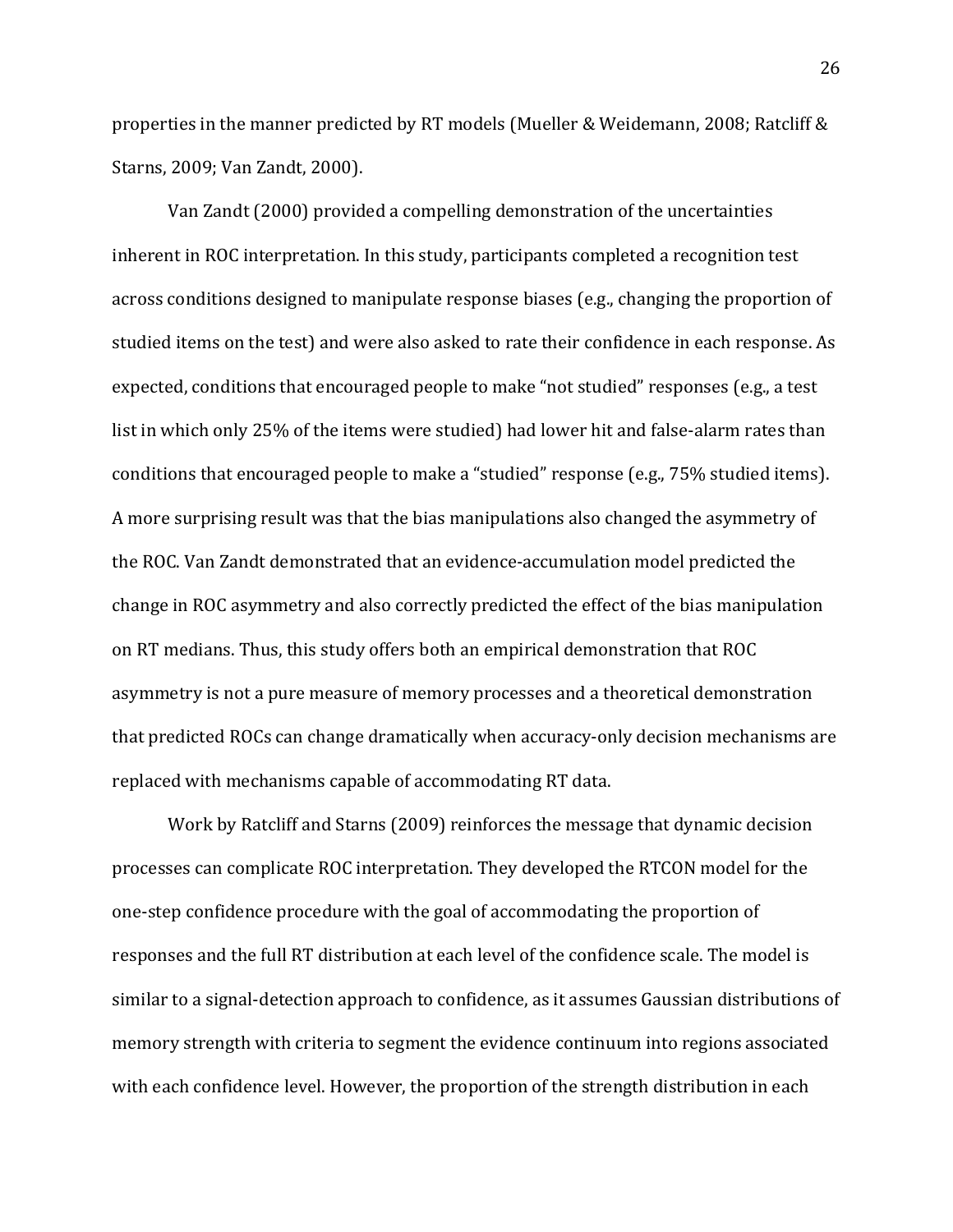region does not directly determine the distribution of confidence responses; instead, the proportions are translated into drift rates for evidence accumulators associated with each confidence response. The accumulators race and RT is the time taken by the first accumulator to reach its response boundary plus non-decision time. The accumulators differ from the DDM in that they have only one boundary. This type of accumulator has a different distribution of the time to reach the boundary than the DDM (a Wald distribution, see Heathcote, 2004) and has been used in a range of applications where there are more than two possible responses (e.g., Leite & Ratcliff, 2010; Logan, Van Zandt, Verbruggen & Wagenmakers, 2014).

Ratcliff and Starns (2009) demonstrated that the RTCON model could match data from a speeded confidence judgement experiment and noted a number of ways in which switching to an evidence accumulation mechanism changes the interpretation of ROCs. Just like the evidence accumulation model used by Van Zandt (2000), the RTCON model predicts that response-bias manipulations should affect ROC asymmetry, and empirical results again confirmed this prediction for sequential-dependency biases (i.e., a bias to repeat the previous response). Moreover, ROC shape is also affected by the relative position of the accumulation boundaries across confidence levels in RTCON. These changes in accumulation boundaries should be accompanied by changes in the RT distributions across the confidence levels, and Ratcliff and Starns (2013) showed that individual differences in ROC shape are linked to differences in the RT-confidence relationship in the manner predicted by RTCON (they actually explore an extension of this model that they creatively dubbed RTCON2).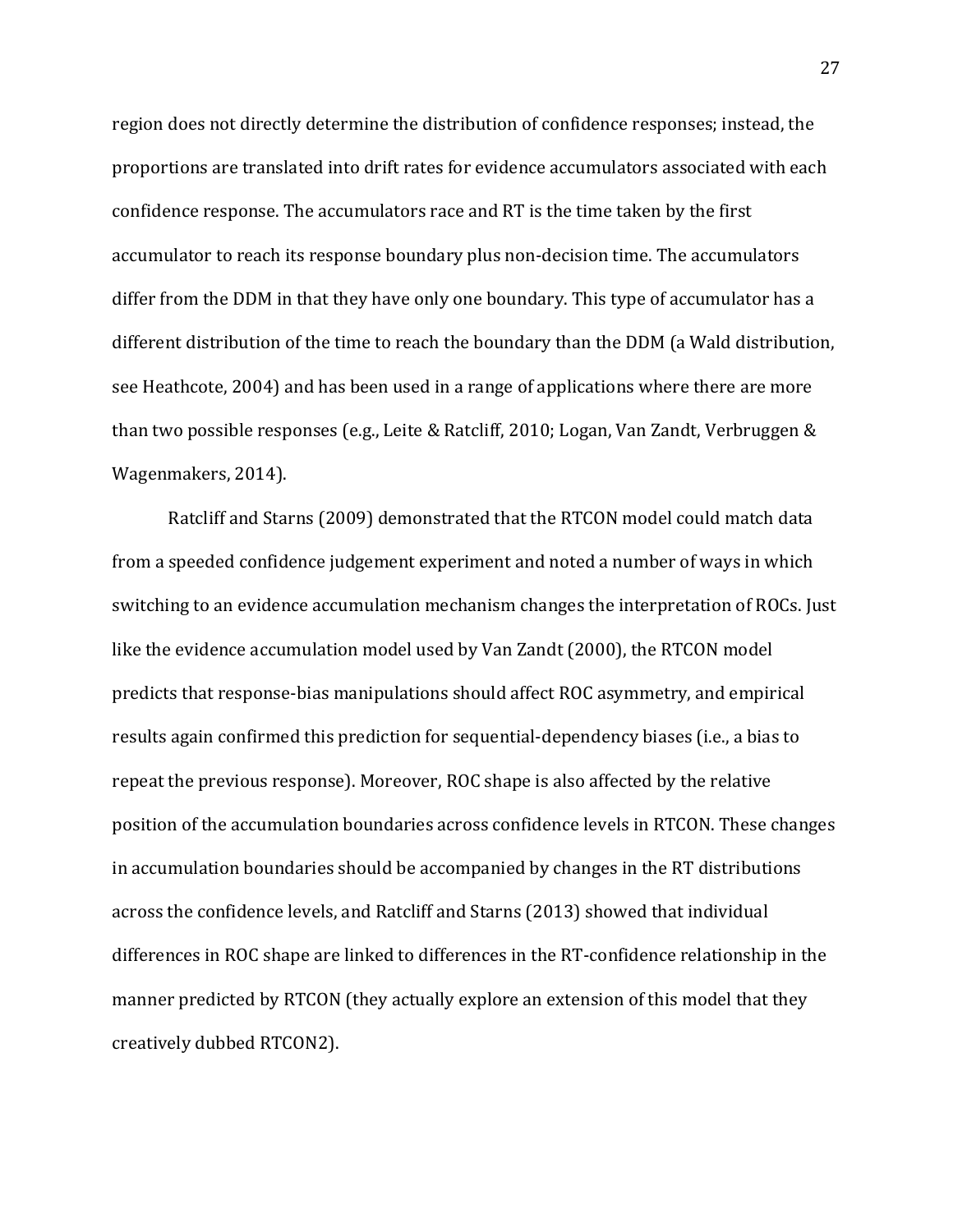Overall, RT models of confidence ROCs show that the ROC properties used to support conclusions about memory are also affected by decision processes. Thus, developing models with appropriate decision mechanisms is critical for making accurate conclusions about memory, and RT data provide important constraints to test whether or not a model appropriately characterizes the decision process. Many of the critical theoretical advances are still ahead of us when it comes to jointly modeling RT and confidence, and certainly none of the available models have establishing anything like the widespread success of accumulation models for two-choice tasks (see Wagenmakers, 2009). However, there is no reason to doubt that future models will share the critical property of those reviewed here, namely that decision processes can affect the asymmetry and curvature of ROCs.

*Bias Manipulation ROCs.* RT modeling also plays an increasingly important role in studies exploring ROCs formed from bias manipulations as opposed to confidence ratings (Dube, Starns, Rotello, & Ratcliff; Heck & Erdfelder, 2016; Klauer & Kellen, 2018; Osth, Bora, Dennis, & Heathcote, 2017; Starns, Ratcliff, and McKoon, 2012). For example, Starns et al. (2012) modeled data from a recognition task in which the proportion of studied items was manipulated across test lists in an attempt to encourage a range of response biases. In addition, participants responded under either speed or accuracy stress as a manipulation of response caution, and different levels of memory performance were created by manipulating the number of study attempts and the natural-language frequency of the stimulus words. The diffusion model was able to closely match the response proportions and RT distributions with psychologically meaningful parameter changes, and this success held across the many conditions defined by the factorial combination of the bias, caution,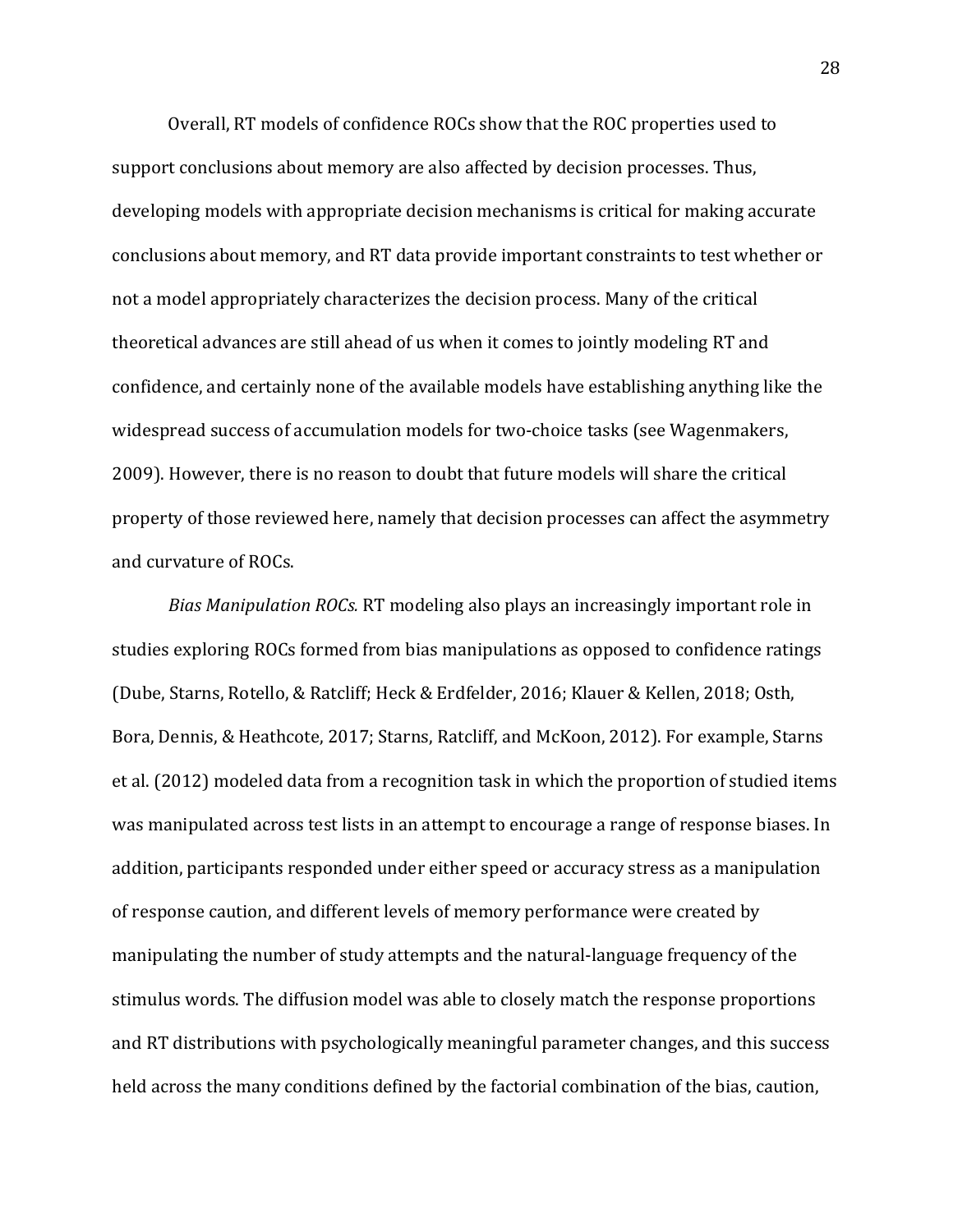encoding strength, and word frequency variables. The model matched ROC asymmetry with the same mechanism as the UVSD model; that is, the between-trial variability was higher for studied items than non-studied items.

Much like the confidence-ROC results in the last section, applying an RT model changed critical conclusions about memory processes. For one, the relative variability of memory evidence for studied and non-studied items was quite different in the diffusion results compared to a standard accuracy-only UVSD model fit to the same ROCs, with a more unbalanced ratio for the diffusion model. Evidence variability has figured prominently in several theoretical debates (e.g., Ratcliff et al., 1992; Glanzer et al., 1993; Wixted, 2007; Yonelinas, 2007), so it is important to acknowledge the possibility that conclusions about this quantity will change when a more complete decision model is applied. For another, results showed that speed pressure had the intended effect of making participants less cautious (lower boundary width in the diffusion model), but did not produce more symmetrical ROCs compared to accuracy emphasis conditions. The diffusion model was able to match the ROC asymmetry in both the speed and accuracy conditions, but this result could be challenging for dual-process models. For example, the DPSD model assumes that disrupting recollection should produce a more symmetrical ROC, and speed pressure is often assumed to affect recollection to a greater extent than familiarity (Yonelinas, 2002). As such, developing a version of the DPSD model that is capable of fitting RT distributions is an important step in testing this model against alternatives.

#### *Corroborating ROC Conclusions*

As an alternative to jointly modeling RT and ROC data, some recent studies have attempted to use RT modeling as an independent way to validate conclusions from the ROC

29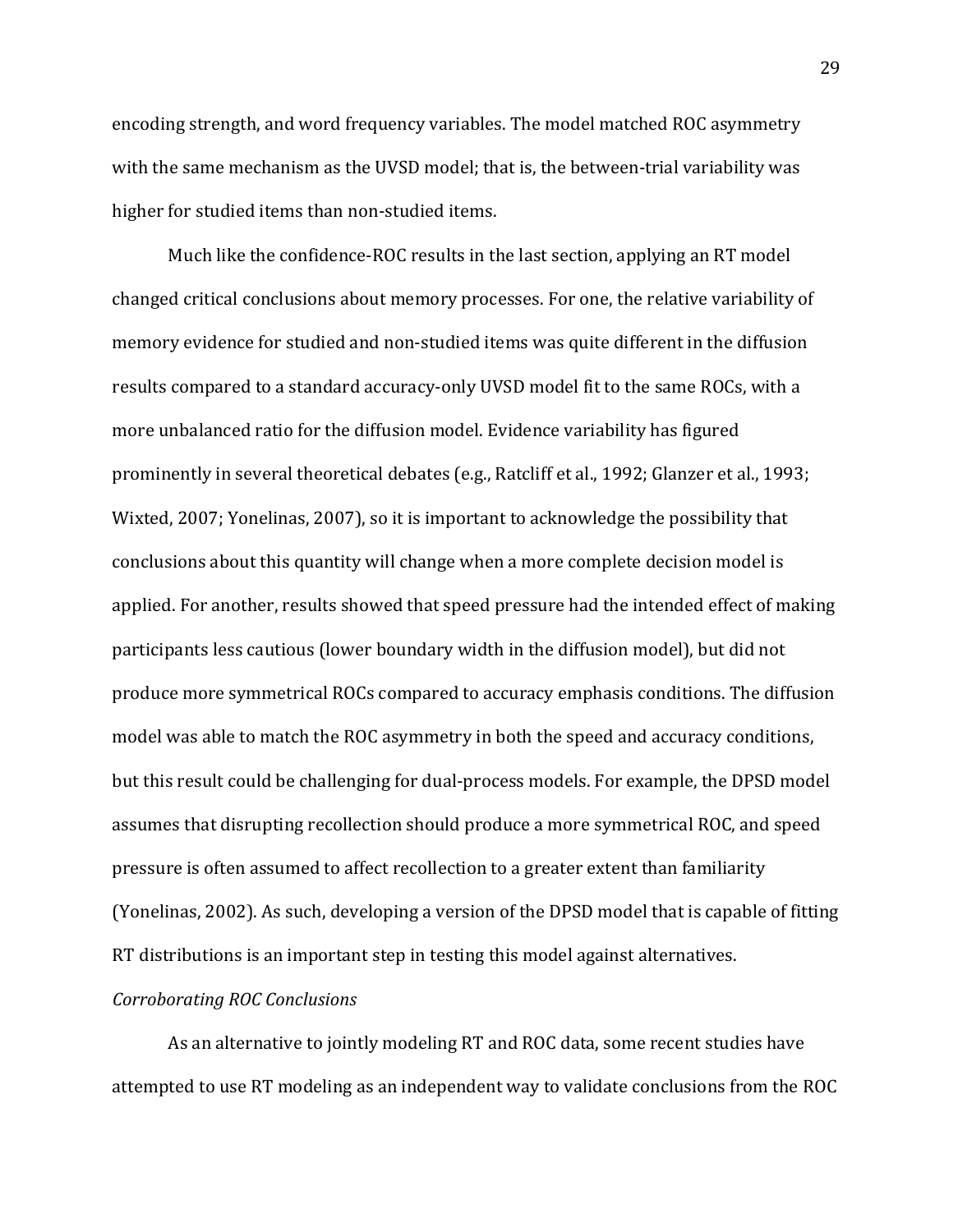literature (Osth et al., 2017; Osth, Dennis, & Heathcote, 2017; Starns, 2014; Starns & Ratcliff, 2014). These studies have focused on measuring the relative variability of memory strength for studied and non-studied items in recognition and source tasks. As noted above, assessing item-to-item variability in memory strength informs a number of central theoretical questions. Notably, assessing variability plays a key role in attempts to distinguish dual process theories positing independent memory systems from "strength" models that base memory decisions on a single combined strength value produced by a coherent memory system (e.g., Wixted, 2007). The diffusion model falls into the "strength" category, because the memory strength for a given item is represented by a single drift rate. Figure 1C shows distributions of these drift rates across items. The studies reviewed in this section applied models in which the variability of drift distributions could vary between studied and non-studied items to determine if RT distributions provide evidence that variability in memory strength is higher for studied items. This finding would bolster "strength" models that match ROC asymmetry using an unequal-variance mechanism as opposed to dual-process models that match the asymmetry by combining decisions based on separate memory systems.

Starns and Ratcliff (2014) approached this task by estimating the between-trial variability in drift rate for the diffusion model (the standard deviation of the distributions shown in Figure 1C; often labeled  $\eta$ ). They noted that RT distributions can be used to estimate between-trial variability in memory evidence, but that RT data place only subtle constraint on variability estimates (see also Ratcliff & Tuerlinckx, 2002). Basically, increasing variability in drift rates slightly increases the extent to which errors are slower than correct responses, but this change is quite small relative to the typical variability in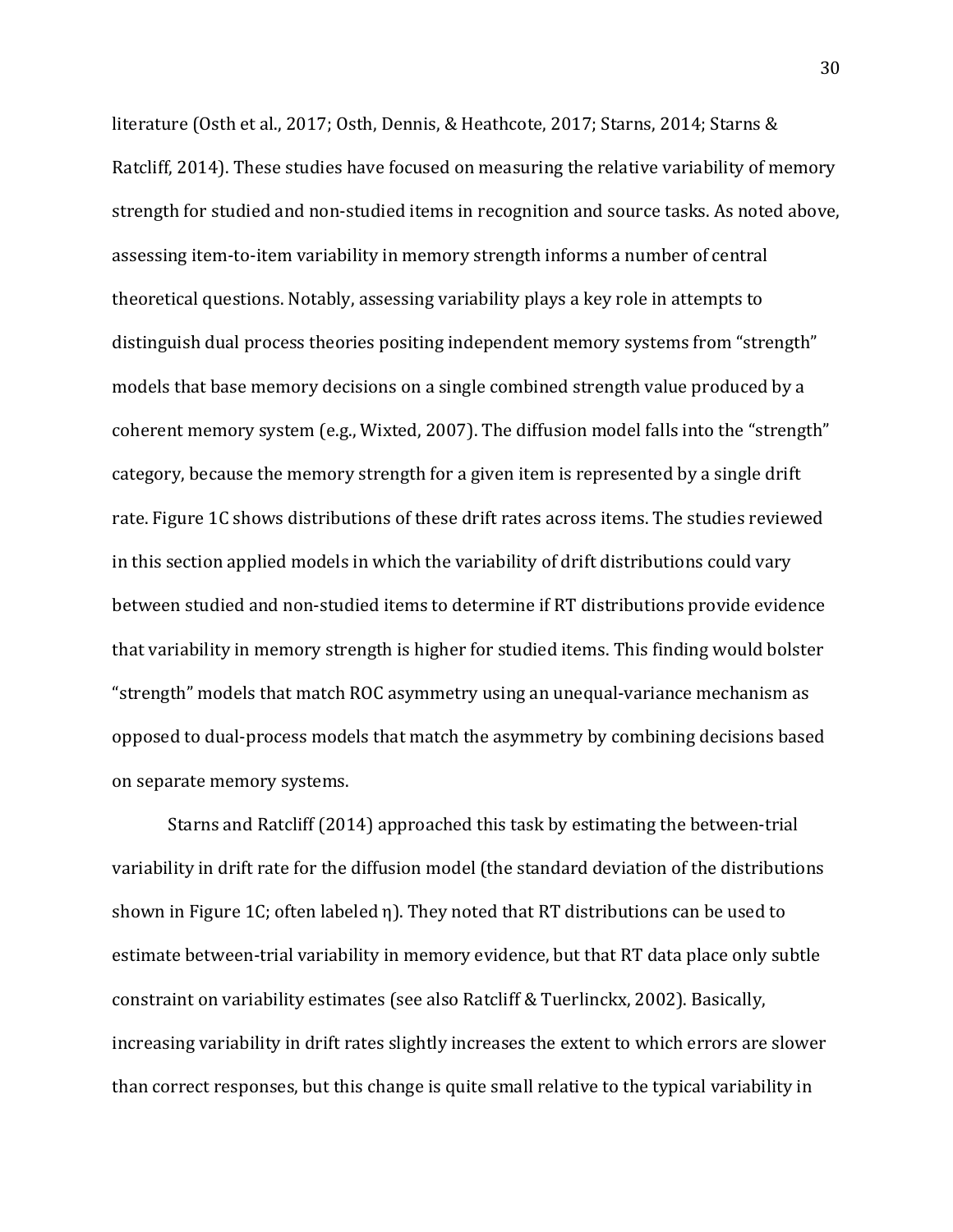response times. To counteract the high uncertainty in RT-based variability estimates, Starns and Ratcliff (2014) compiled a large set of recognition memory studies that reported RT data. These studies were fit with versions of the diffusion model that had separate between-trial variability estimates for studied and non-studied items. Matching the results from ROC studies, the diffusion fits consistently indicated that between-trial variability was higher for studied than non-studied items. However, the ratio of the two variances was more extreme in the diffusion results than in accuracy-only ROC models (but similar to the ratios obtained by jointly fitting the diffusion model to RT and ROC data simultaneously, Starns, Ratcliff, & McKoon, 2012). The RT-based estimates were consistent with ROC estimates in that the variability ratio remained constant across learning variables like providing extra encoding attempts. However, the RT-based estimates did not show variability differences across natural-language word frequency, in contrast to the large effects of this variable on ROC-based estimates (e.g., Glanzer et al., 1993). In summary, fitting RT distributions supported the same general conclusions about variability in memory strength that are needed to account for ROC data, with a few differences in specific details.

Several subsequent studies replicated the finding that RT-based estimates show higher between-trial variability for studied than non-studied items (Osth, Bora et al., 2017; Osth, Dennis, & Heathcote, 2017; Starns, 2014). Starns (2014) replicated the recognition result and also explored RT-based variability estimates in a source task. The source results showed that evidence variability was higher for a strong than a weak source (defined by a higher or lower number of learning trials, respectively), which matches the results of ROC studies (Yonelinas, 1999). To make sure that the model could accurately estimate drift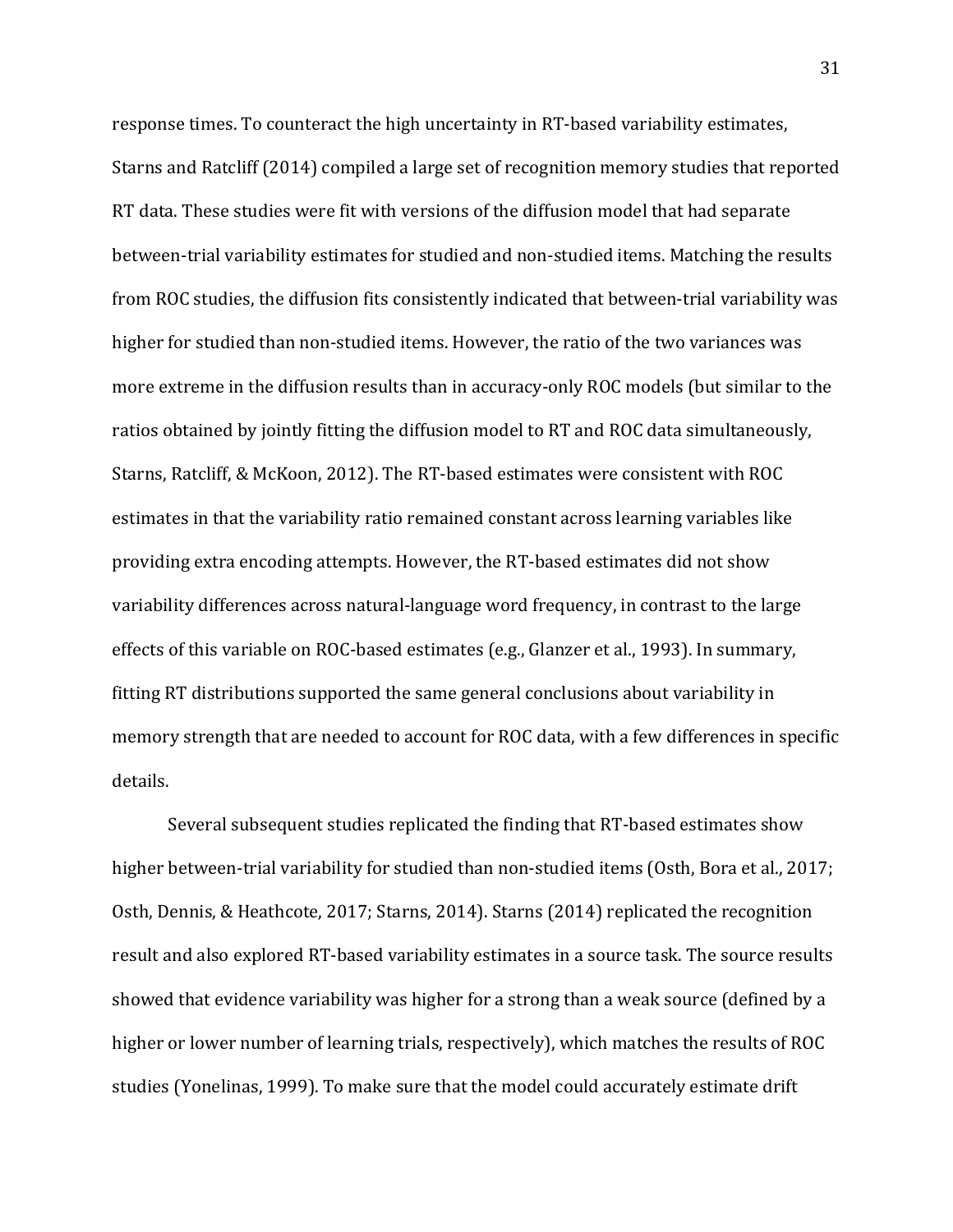variability, Starns also tested a task that allowed for strict control over the strength of evidence available for a given judgment. In the task, subjects quickly decided whether there were under or over 50 asterisks on the screen, and evidence strength was varied by changing the number of asterisks appearing on a given trial (close to  $50 =$  low evidence strength; far from  $50 =$  high evidence strength). Some conditions were designed to have high trial-to-trial variability in evidence strength (high variability in the number of asterisks that appeared) and other conditions had low variability. Diffusion fits accurately discriminated data sets with high and low between-trial variability, which lends credibility to the conclusions derived from applying the model to memory tasks.

Osth, Dennis, and Heathcote developed a likelihood ratio version of the diffusion model, and fits of this new model again showed higher between-trial variability for studied than non-studied items. Osth, Bora, et al. showed that the diffusion model and the linear ballistic accumulator (LBA) model produce different between-trial variability estimates when applied to the same data sets. Notably, they also fit both models to the Starns  $(2014)$ asterisk-task data and found that the diffusion model produced more accurate variability estimates than the LBA model (Brown & Heathcote, 2008, see Section 3 for further discussion), suggesting that estimates from the former model should be given higher credibility. Their diffusion results showed higher variability for studied than non-studied items, so this has proven to be a highly consistent result.

#### **Information Format in RT Models**

Modeling RT distributions is also beginning to play a role in the "retrieval format" debate contrasting models that assume continuous versus discrete evidence states. Before

32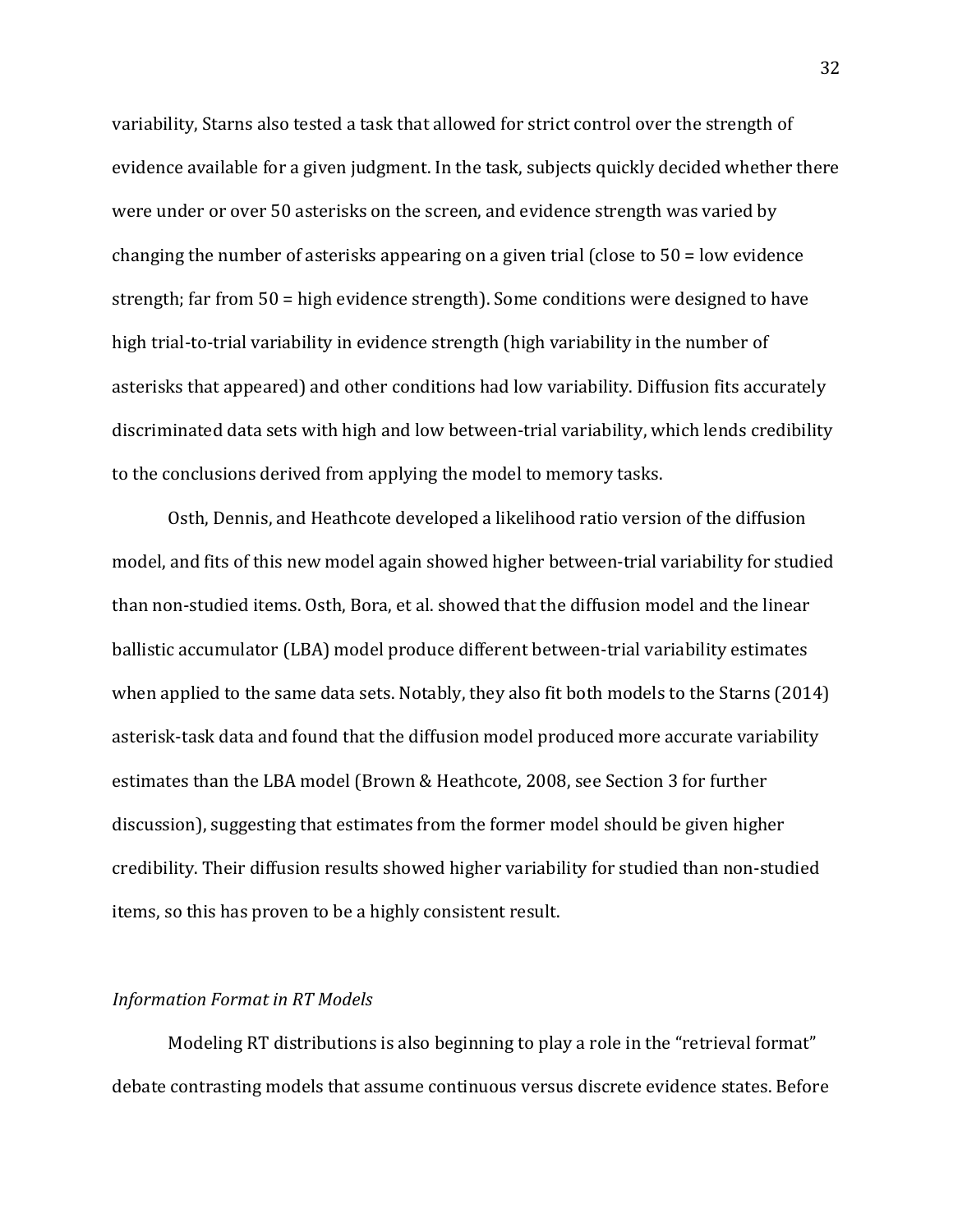discussing the modeling efforts here, we will summarize the theoretical issues at stake. As an analogy to deciding if an event was experienced or not, imagine that the decision task is to determine whether or not a young adult has a disease that does not produce symptoms until later in life. To analogize a discrete-evidence model, we could imagine that this disease is based on a single gene mutation, so people with one allele of a certain gene will get the disease and people with a different allele will not. If a genetic test identifies which allele the patient has, then the patient can be unambiguously categorized as having or not having the disease. Errors are produced only when the genetic test fails to identify the allele, thus providing no information about disease status. To analogize a continuousevidence model, we could imagine a disease that has imperfect risk factors as opposed to a single marker. Perhaps people with high blood pressure are more likely to develop the disease later in life, but there is considerable overlap in blood pressure between people who will and will not develop the disease. In this scenario, errors are based on the inherent uncertainty in the information used for the decision; for example, sometimes a person without the disease will have very high blood pressure for other reasons.

So the basic question for this section is whether memory retrieval is like a genetic test that either succeeds and gives certain evidence or fails and gives no evidence or like a fuzzy risk factor that provides a continuous range of more-or-less ambiguous evidence states. Discrete-state theorists hold that the former analogy is more appropriate; for example, they commonly apply a two-high-threshold (2HT) model with a *Detect Old* retrieval state that gives certain evidence that an item was studied, a *Detect New* states that gives certain evidence that it was not studied, and a *Guess* state that represents the failure to retrieve diagnostic evidence (e.g., Snodgrass & Corwin, 1988). Continuous theorists hold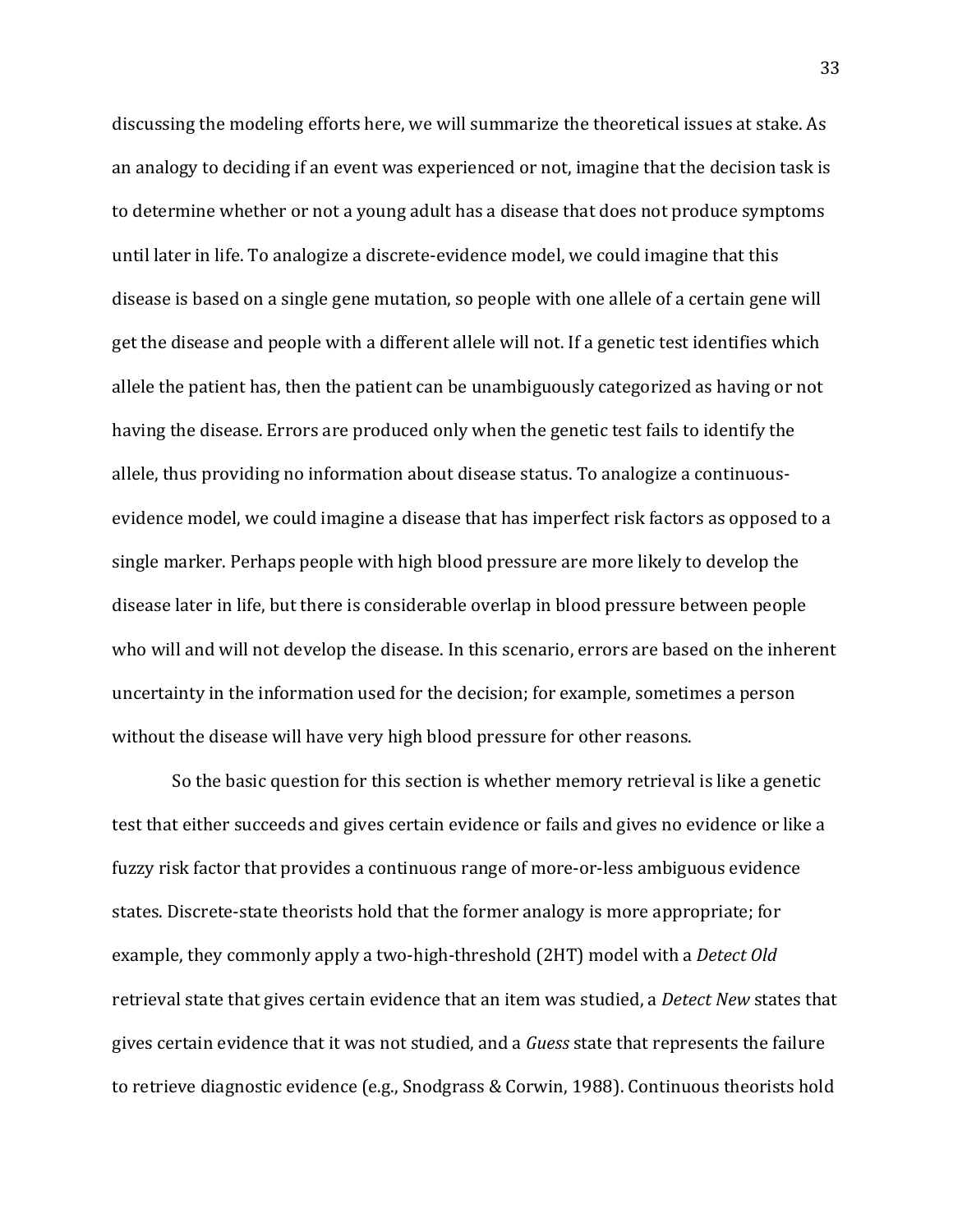that the latter analogy is more appropriate, and they use models with overlapping evidence distributions. For example, the diffusion model assumes that some studied items can have very low memory strengths (i.e., drift rates) and some non-studied items can have very high memory strengths, as represented in the distributions seen in Figure 1C. Distinguishing these possibilities has a number of theoretical implications, such as how measures of memory ability should be corrected for differences in response biases. Another related question is whether memory errors can be produced by misleading retrieval; i.e., is it possible to "remember" things that didn't happen in the same way one remembers real events?. Continuous models allow for this sort of compelling false memory by assuming that non-studied items sometimes produce high memory strength values.

Although discrete-state theorists have considered RT data in the past (Hu, 2001; Kellen, Singmann, Vogt, & Klauer, 2015; Province & Rouder, 2012), discrete-state models that are capable of fitting full RT distributions have only recently appeared (Heck  $&$ Erdfelder, 2016; Klauer & Kellen, 2018; Starns, 2018). These models employ different strategies for accommodating RTs. The most direct approach is to simply model separate RT distributions for responses from each underlying evidence state (e.g., Heck & Erdfelder, 2016). For example, one could describe the RT distribution associated with each evidence state using an exGaussian distribution, which has a steep Gaussian "ramp up" on the low side of the distribution and a long exponential tail on the high side. Together, these features make the exGaussian a very good match for most empirical RT distributions (Van Zandt, 2000). The predicted RT distributions from this sort of discrete-state model are mixtures of the distributions for the different evidence states; for example, if 80% of targets called "old" are based on successful retrieval and 20% are lucky guesses, then the RT distribution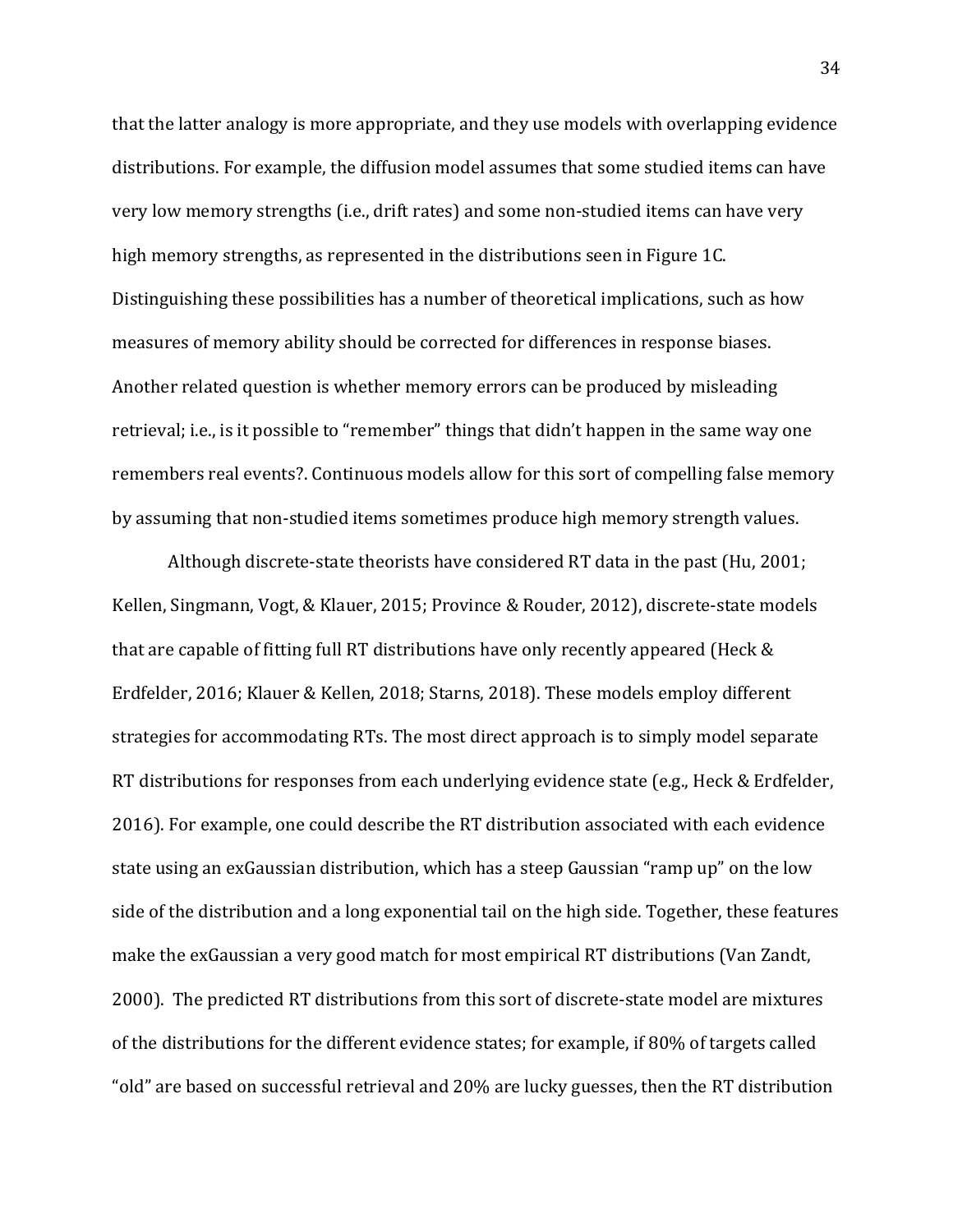for targets called "old" is produced by mixing the *Detect Old* and *Guess* RT distributions with mixing weights of .8 and .2, respectively. Even this simple approach is a substantial theoretical advance over accuracy-only models. For example, Heck and Erdfelder showed that an RT-extended model allows researchers to address new research questions, such as characterizing whether responses based on guessing are slower than responses based on detection. Adding RT also creates a more stringent test of discrete-state models, because the models can only match the RT data if the RT distributions from all conditions can be produced by making different mixtures of the few underlying distributions for each discrete evidence state (Province & Rouder, 2012). A variant of this approach, the discrete race model, allows for the possibility that decision makers will sometimes make a guess response even for items that could have been detected if they waited longer to respond, implementing a speed-accuracy tradeoff (Starns, 2018).

Another approach to modeling RT in a discrete-state model involves specifying finishing-time distributions for each step in the decision tree that maps the process of determining a response (Klauer & Kellen, 2018). For example, one simple way to characterize a discrete-state decision process is to assume that the decision maker first determines if they will be able to detect the item (i.e., whether retrieval will succeed), responds based on detection if it succeeds (e.g., hits the "old" key if the item produces the *Detect Old* state), or selects a guess response if detection fails. One could posit that the time needed to determine if detection succeeds and the time needed to select a guess both follow an exponential distribution, say (Klauer & Kellen, 2018). The decision time for a trial is determined by adding the finishing times for all the component processes; for example, the decision time for a guess in the simple model outlined above would be the sum of two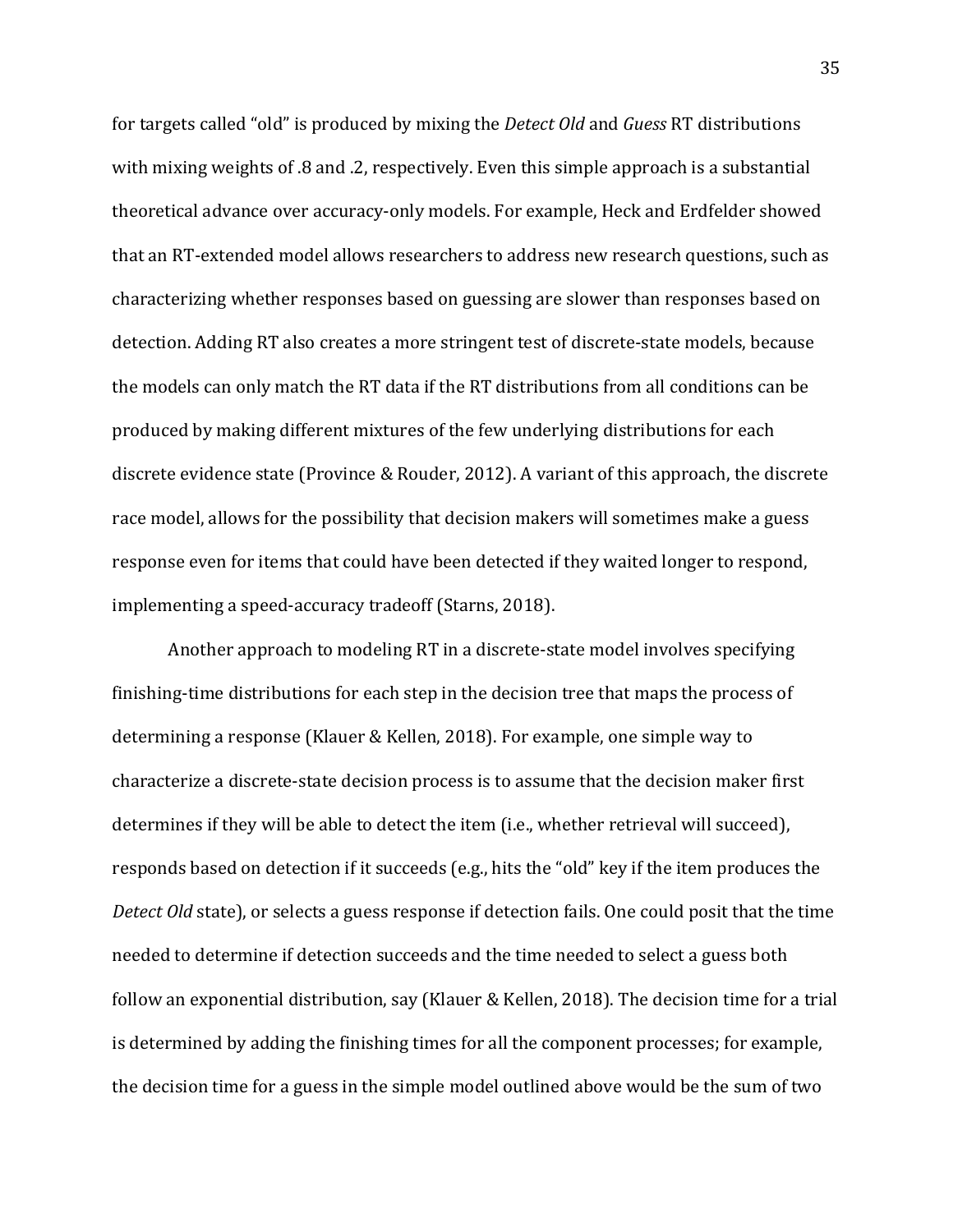exponentially distributed random variables representing the time needed to figure out that detection failed and the time needed to select a guess response. Klauer & Kellen (2018) developed a complete framework of discrete-state models using this approach and demonstrated that these models can be used to investigate processing questions, such as questions about the order of component processes in a decision task.

In summary, discrete-state theorists are developing sophisticated approaches to modeling full RT distributions in addition to response proportions. Most of the discoveries still remain on the horizon, but RT data are beginning to play a much larger role in this research area. Future studies will be needed to contrast the different approaches to accommodating RT distributions in a discrete-state model and to thoroughly compare these models to RT models assuming continuous evidence distributions, like the diffusion model (Ratcliff, 1978).

#### **Section 3: Evidence-accumulation process models in memory research**

In this section we review three recent developments that, to different degrees, specify the processes that give rise to the inputs to evidence-accumulation models of decision processes. Our coverage is far from exhaustive, and focuses only on episodic memory. Evidence accumulation models have been applied to learning in other areas, most notably Nosofsky and Palmeri's (1997) Exemplar-Based Random-Walk model, which has been used to explain skill acquisition and the development of automaticity (Palmeri, 1997, 1999) and incorporated into Logan's (2002) broader Instance Theory of Attention and Memory.

The first example, Osth, Dennis and Heathcote (2017), took a process-oriented approach to specifying DDM drift rates in recognition memory, assuming that memory 36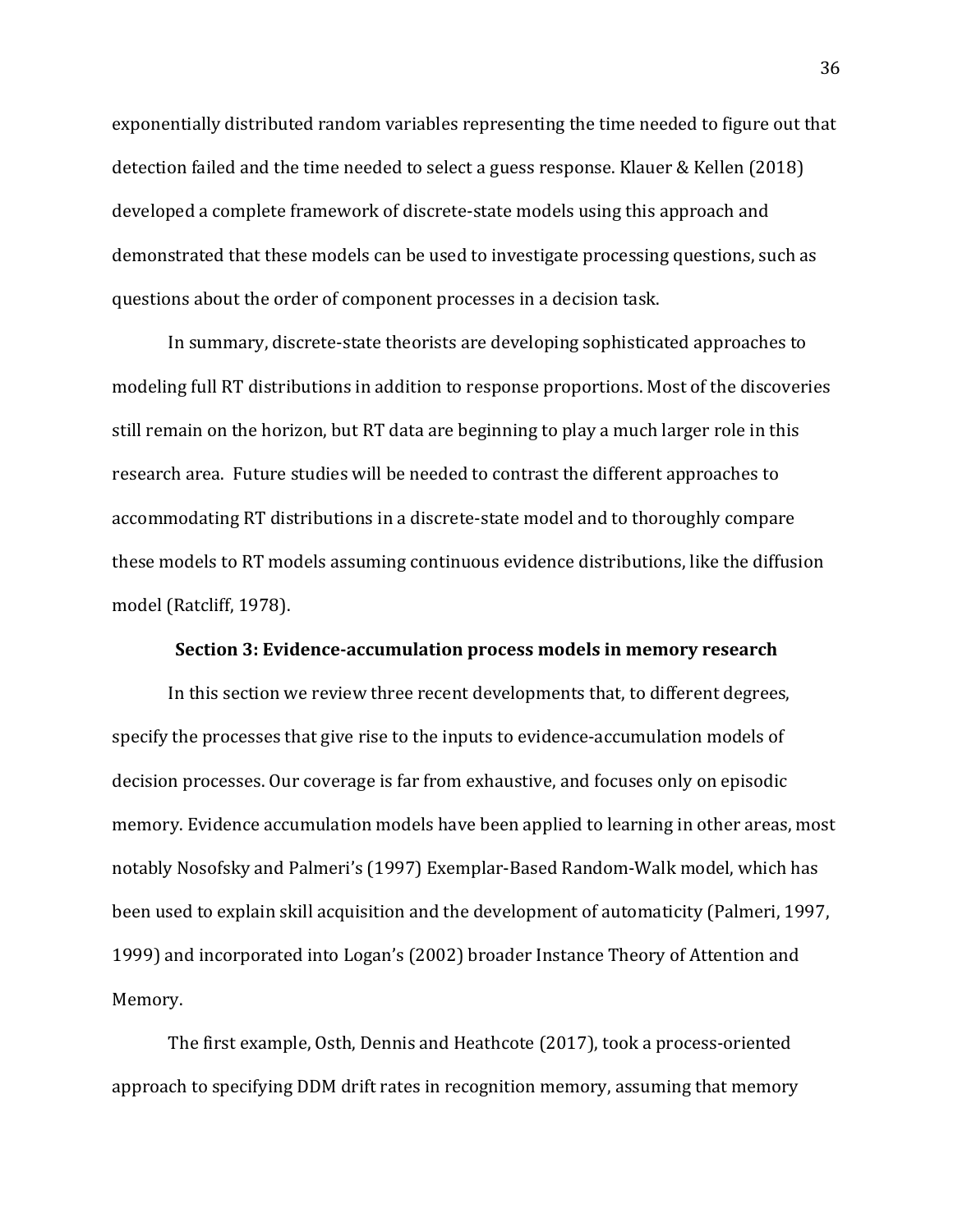strength is first translated into an estimate of the relative likelihood of the observed match assuming the test item was vs. was not studied (Glanzer, Hilford, & Maloney, 2009). The second example, Cox and Shiffrin (2017), describes a comprehensively dynamic process model of recognition memory, assuming that within-trial variability in decision processing is caused by sampling different features of the test probe over time. Although on the surface resembling the DDM, their approach differs fundamentally in dropping the assumption that the decision process integrates its inputs. Like Osth et al., the inputs are based on log-likelihood estimates, but the estimates approach an asymptote after initially increasing, and so resemble a leaky-integration dynamic (e.g., Usher & McClelland, 2001). Another difference is that the within-trial fluctuations are much less pronounced than the DDM, so their smoother ballistic trajectories more closely resemble nonlinear deterministic accumulation (e.g., Brown & Heathcote, 2005). The final example, Osth and Farrell (2019), completely drops the single-decision-unit architecture and within-trial noise of the DDM, and instead uses racing LBA evidence-accumulation processes (Brown & Heathcote, 2008) to provide a dynamic characterization of free recall as multi-alternative decision making. The seminal SAM global-memory model (Raaijmakers & Shiffrin, 1981, See Chapter 1) assumed memory strength determines each memory trace's success in competing for retrieval, with recall probability described by Luce's choice rule. More recent recall theories (Polyn, Norman, & Kahana, 2009; Sederberg, Howard, & Kahana, 2008) have modeled trace competition as a race between leaky competing evidence accumulators (i.e., Usher & McClelland's, 2001, LCA model). Race processes produce a similar outcome in terms of recall probability to Luce's choice rule (Bundesen, 1983) but, because they can account for decision time based on the winning runner's time, the newer models were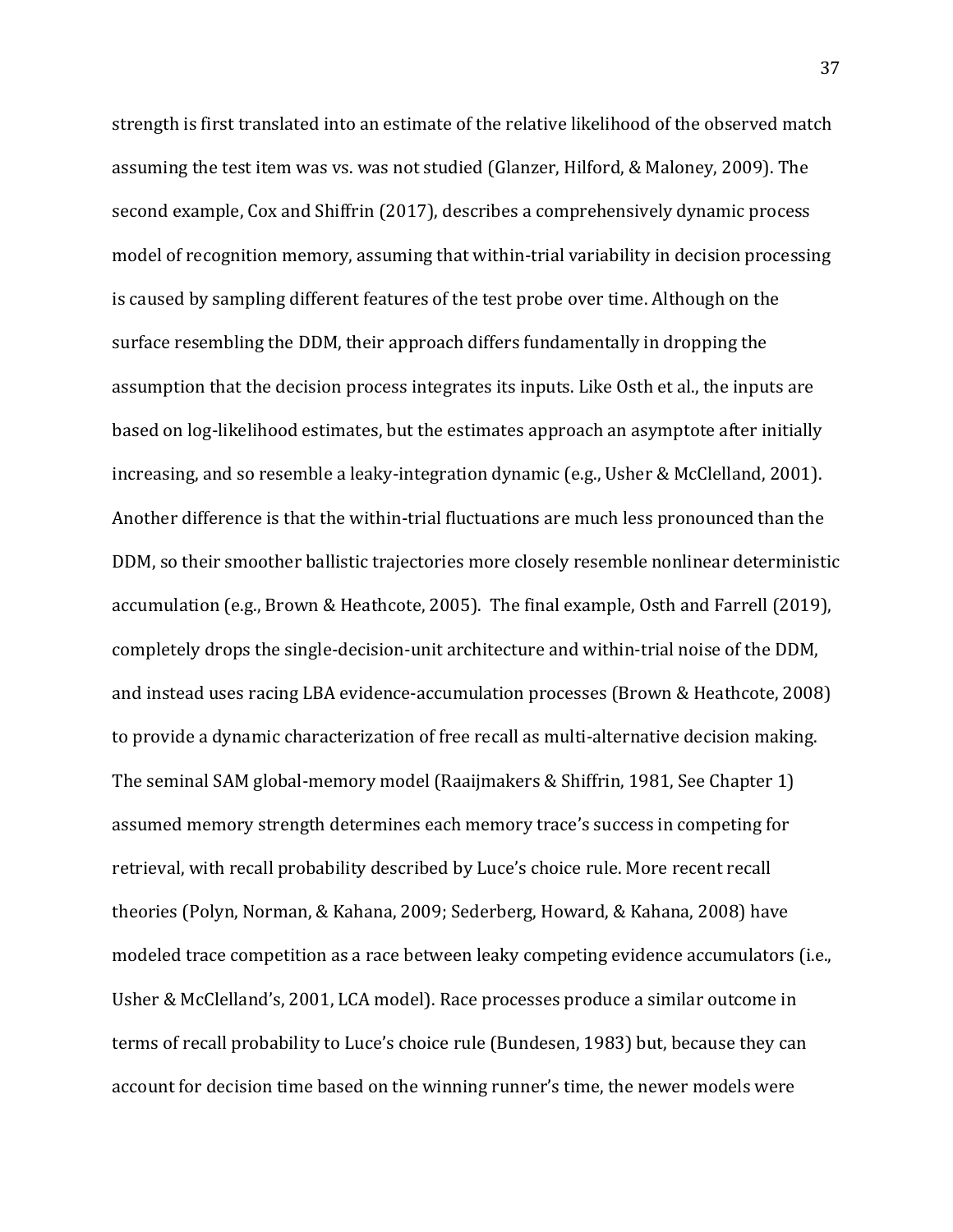applied to mean RT as well as recall-probability findings. Osth and Farrell used simpler independent race models, where each racer was either an LBA or the same single-barrier diffusion or Wald processes used in the RTCON models discussed previously. The LBA assumes a linear accumulation mechanism that drops within-trial variability in favor of purely between-trial variability; normally distributed in the case of accumulation rates and uniformly distributed for the initial evidence value on each trial, with both independently sampled for each accumulator. Although simple, these race models are capable of providing a comprehensive account of benchmark phenomena in choice RT (for the LBA race see Brown & Heathcote, 2008, and for the Wald race see Tillman, Van Zandt & Logan, in press). The computational tractability of these models makes them ideal for complex applications such as free recall, and their mathematical tractability allowed Osth and Farrell to use powerful Bayesian hierarchical methods to model the full distribution of RT. *Evidence as log-likelihoods*

Almost all modern process models of memory share a common feature: they base recognition decisions on the logarithms of estimated likelihood ratios (Dennis  $&$ Humphreys, 2001; McClelland & Chappell, 1998; Osth & Dennis, 2015; Shiffrin & Steyvers, 1997). The likelihood ratios are based on the estimated probability that a studied item (numerator) or an unstudied item (denominator) would produce a memory strength value that matches the memory strength of the test item. This approach arose from Glanzer and Adam's (1990) proposal that in order to explain pervasive mirror effects in recognition memory – the observation that many performance manipulations produce opposite effects on the hit rates and false alarm rates - signal-detection theory based on memory strength should be replaced with signal detection theory based on log-likelihood ratios.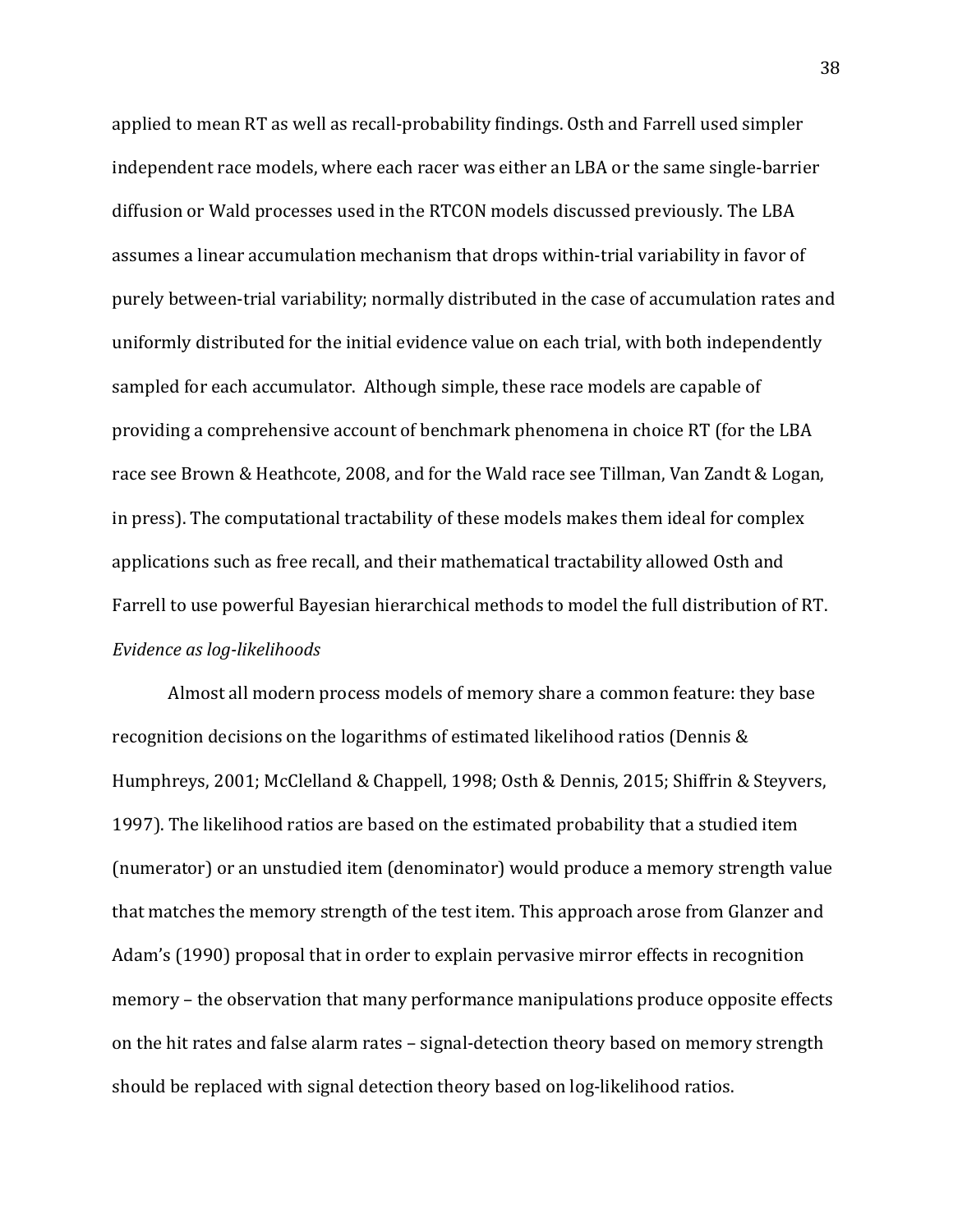Figure 4 illustrates how the log-likelihood approach explains one type of mirror effect, the strength-based mirror effect (Stretch & Wixted, 1998), which occurs in a comparison between study-test list conditions that differ in the memory strength of studied (old) items when false alarm rates for un-studied (new) items in the stronger condition are reduced relative to the weak condition. The strength-based mirror effect occurs with a variety of manipulations to create weak and strong conditions (e.g., study time and study repetitions); we will use the example of retention time, where strength is greater for more recently studied lists (Singer & Wixted, 2006). At first the false alarm difference seems paradoxical as new items should have the same memory strength in both conditions. This is illustrated in Figure 4A, where the memory-strength distributions for new items in the weak and strong conditions are identical standard normal distributions, as is conventional in signal-detection analysis. However, on reflection it is clear that the false alarm difference could arise if the rememberer takes account of the retention interval when setting their decision criterion. Otherwise they would too often reject test items for lists studied further in the past or too often accept test times for recently studied lists.

This problem can be solved by making recognition decisions based on the relative probabilities or likelihoods that the observed memory strength arose from a new vs. old item rather than directly based on memory strength. An ideal unbiased decision is based on a criterion where this likelihood ratio is one (or equivalently where the logarithm of the ratio is zero), which corresponds to the memory strength at which the new and old densities cross (as the height of the density is equivalent to the likelihood). Figure 4A indicates these "ideal observer" criteria as a dotted vertical lines, on left for the weak condition and the right for the strong condition. Figure 4B illustrates the densities plotted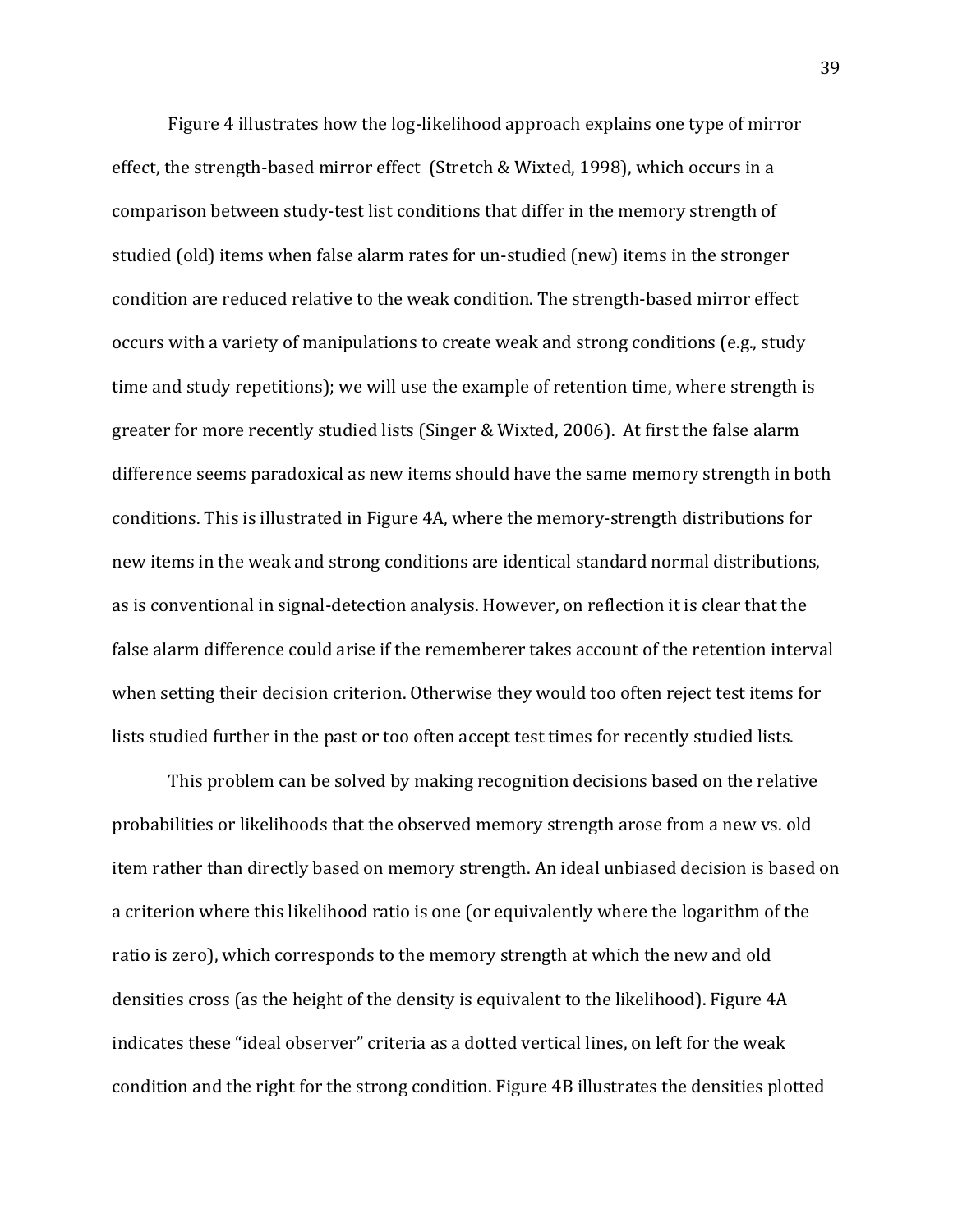as a function of log-likelihood (logarithms are used by convention; the same conclusions hold for raw likelihood ratios), which brings the two ideal decision criteria into registration and produces a mirror effect pattern where the new-strong distribution lies to the left of the new-weak distribution (and so the strong condition has a lower false-alarm rate) while the old-strong distribution lies to the right of the old-weak distribution (and so the strong condition still has a higher hit rate).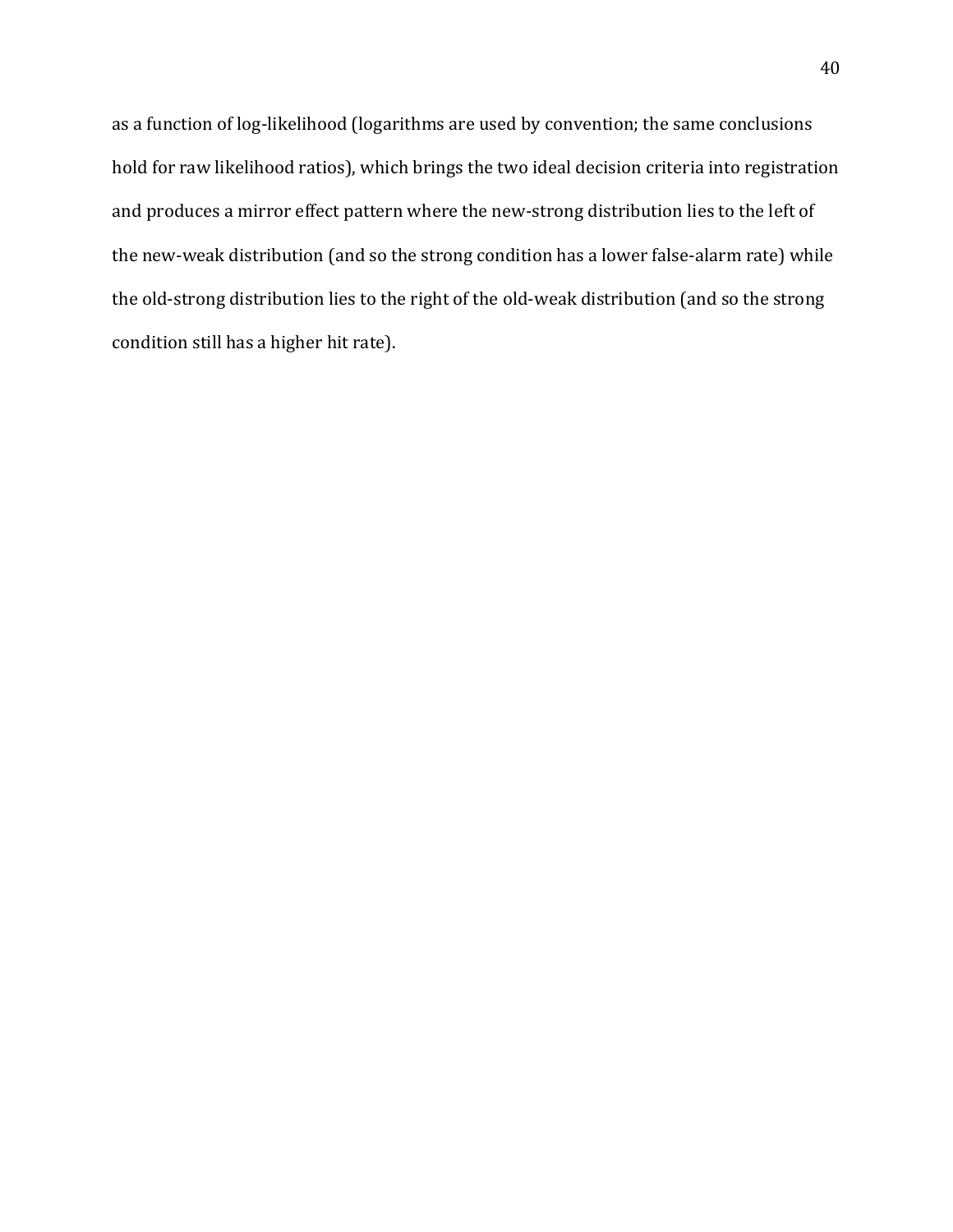

Figure 4. Memory strength and log-likelihood distributions for a list strength paradigm. Decision criteria are indicated as dotted vertical lines.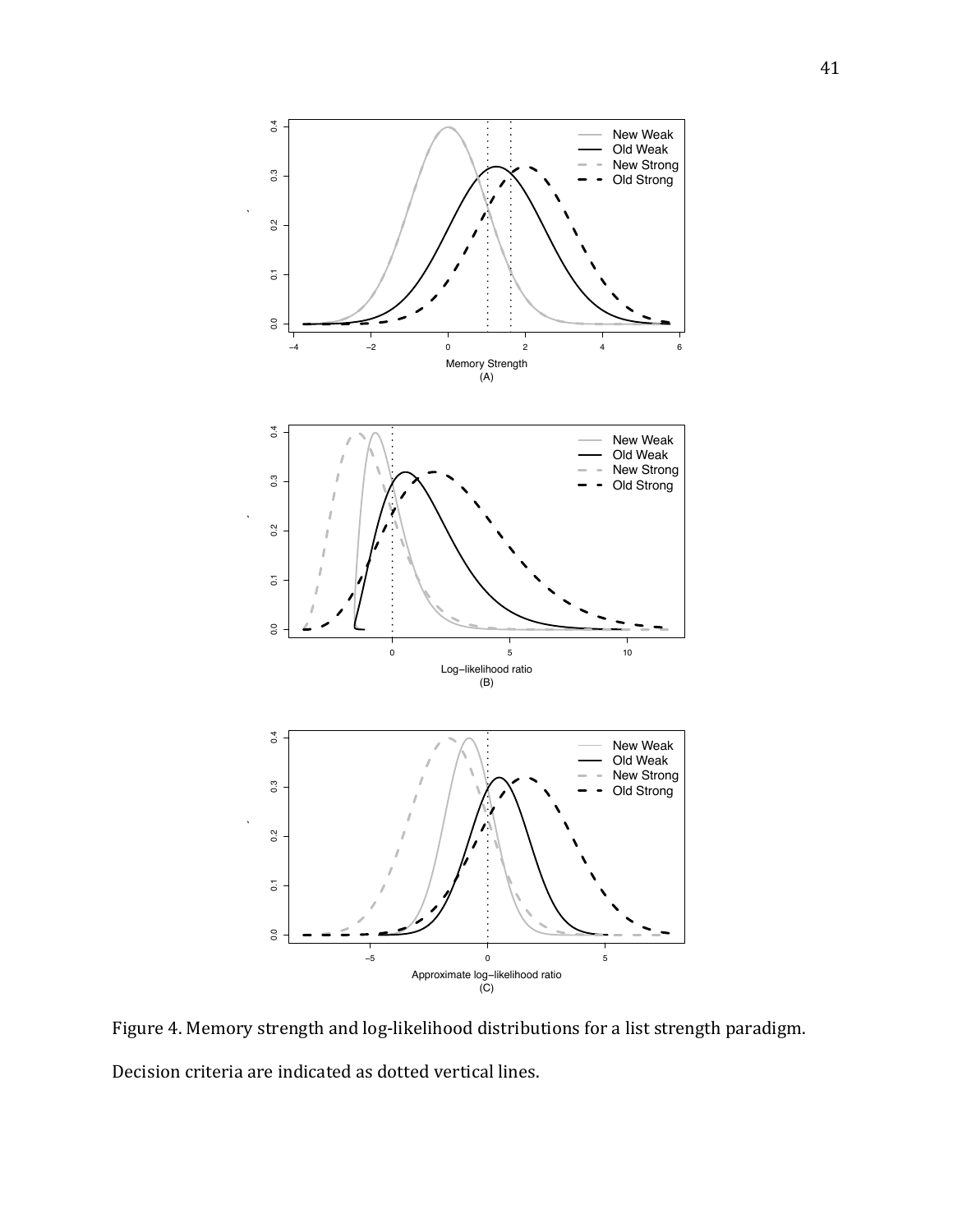As summarized by Glanzer et al. (2009), a very large number of studies have confirmed further predictions of likelihood-ratio signal-detection theory, ranging from concentering (a version of the mirror effect applying to two-alternative forced choice), to regularities revealed by ROC analysis, the zROC length effect (i.e., plots of z transformed ROCs are shorter when performance is higher) and the variance effect (zROC slopes indicate greater underlying variance for both studied and unstudied items in conditions with higher performance). In the neurosciences it has been suggested that the evidence accumulated in perceptual-decision tasks corresponds to the log- likelihood of each option in a racing-accumulator model (Carpenter & Williams, 1995) or the log-likelihood ratio in a diffusion model (Gold & Shadlen, 2001).

Osth et al.  $(2017)$  applied this approach to modeling recognition memory with the DDM. They noted that if memory strength has a Gaussian distribution and the variance of the old and new distributions is unequal then the log-likelihood ratio is not compatible with the Gaussian trial-to-trial distribution of drift-rates assumed by the DDM because the required transformation is quadratic. This is evident in Figure 4B in the positively-skewed nature of the distributions<sup>1</sup>. However, they developed a linear approximation to the transformation, illustrated in Figure 4C, that both preserves a Gaussian distribution and all of the mirror-effect and ROC regularities documented by Glanzer et al. (2009). They tested the combination of this approximation and the DDM, which they dubbed the LR-DDM by fitting it to recognition memory data from over 150 participants in four recognition

 $1$  With unequal variance the likelihood transformation is also non-monotonic as evidenced by the left-hand edge of the weak distributions in Figure 3B. This occurs because very low values of memory strength are more likely to arise from old items because of their higher variance. This rather unintuitive property does not arise with Osth et al.'s (2016) linear approximation.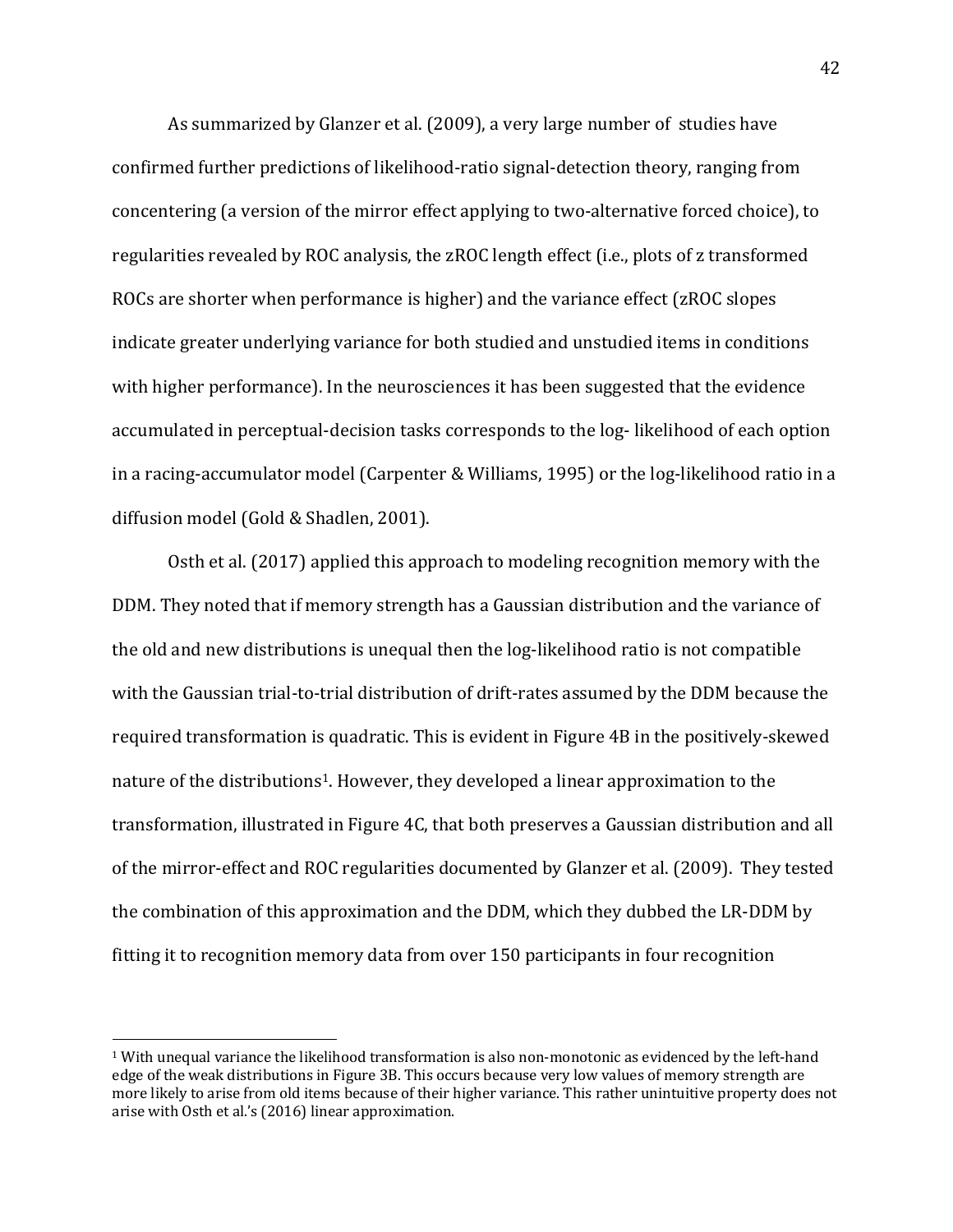memory experiments. The LR-DDM required fewer parameters to specify drift rates than the standard DDM and provided a good fit to the data that was preferred by Bayesian model selection methods that weight model simplicity along with goodness-of-fit. Their results indicate that log-likelihood based models are an elegant explanation of the regularities of recognition memory – not only in terms of choice accuracy but also in terms of  $RT$  – and suggests that it may be useful to use the LR-DDM as a more process-plausible measurement model for recognition memory.

The approximate log-likelihood ratio transformation developed by Osth et al. (2017) has also been combined with the comprehensive process model of memory proposed by Osth and Dennis (2015). In Osth, Fox et al. (2018) it was used to replace the exact but computationally expensive transformation used in the original Osth and Dennis model and found to provide a good account of list-length effects on accuracy data in a source-memory paradigm. Osth, Jansson et al. (2018) combined the Osth and Dennis model with the LR-DDM to investigate the dynamics of recognition testing. The DDM component enabled one account that explains the test-position effect—a decline in performance over the course of testing—in terms of a speed-accuracy tradeoff whereby participants gradually require less evidence (i.e., they lower their thresholds). The model enabled them to partial out threshold effects and to adjudicate between explanations in terms of interference caused by learning of test items and a shift in the context representation used to cue memory caused by test items, and results favored the latter explanation. This application illustrates that accounting for RT using evidence-accumulation modeling can be the key to testing process-model explanations of memory performance.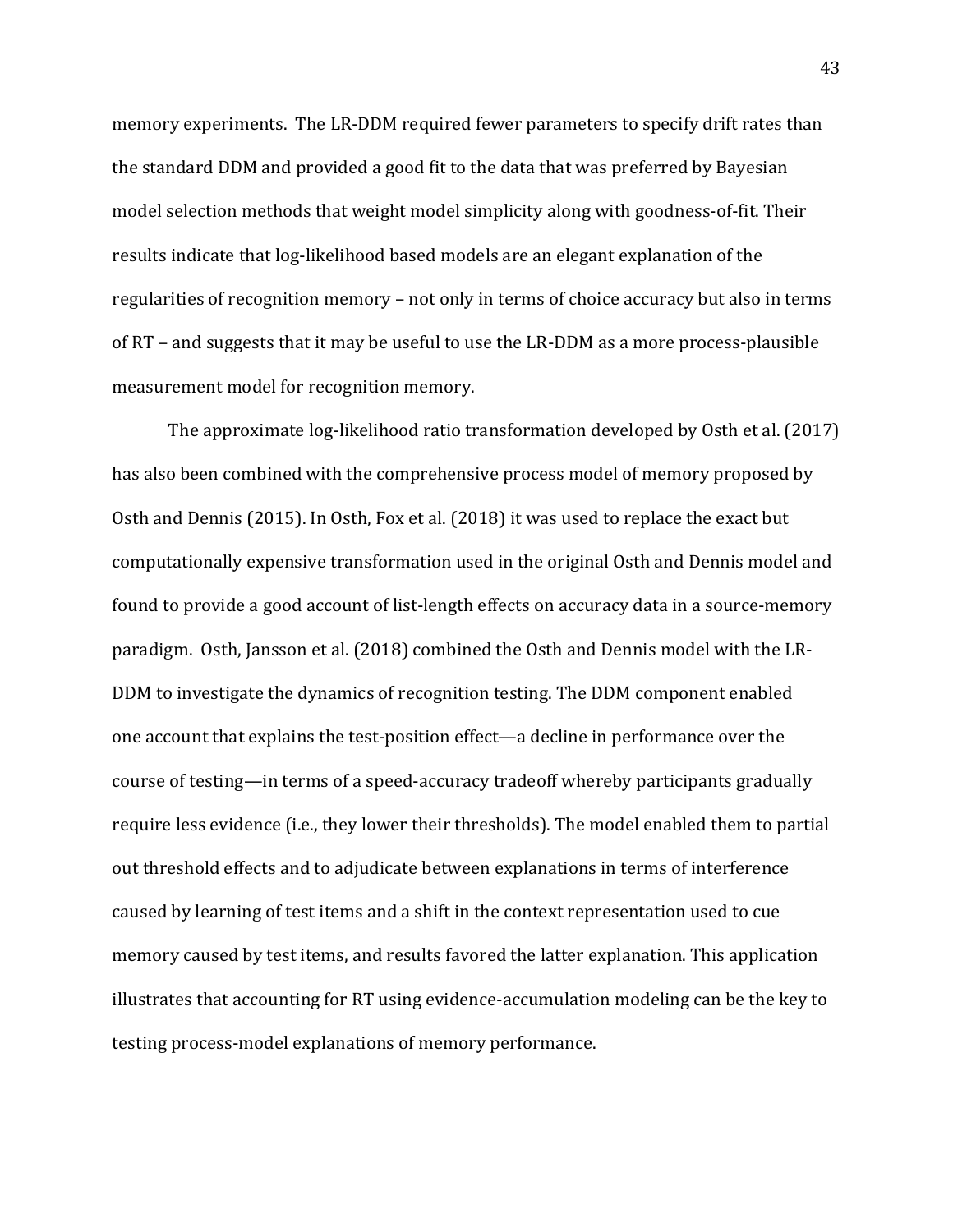### *A dynamic account of recognition memory*

Cox and Shiffrin (2017) proposed a model that accounts for both RT and choices and provides a process account of how recognition memory log-likelihoods arise. It shares some similarities with the DDM in that choices correspond to which of two boundaries are crossed by a value that evolves over time, but the value ("familiarity") is a function of the log-likelihood that a test item was studied rather than the integral of that log-likelihood. Episodes are represented as context and content features that are probabilistically encoded in to memory traces. Context features represent times, locations and the participant's internal states. Content features represent perceptual information and knowledge associated with the percept. Recognition testing proceeds by constructing a memory probe, at first containing only the test context, with perceptual and knowledge content features derived from the test item then being probabilistically added over time. The probe is constantly matched in parallel to all memory traces and for each an estimate of the likelihood that it corresponds to the test item is computed. Logarithms of the likelihood values are summed to create a "familiarity" value that fluctuates as the features in the probe change. Recognition decisions are based on familiarity, which begins at a delay after the test item it presented, and which fluctuates over time thereafter due to the changing probe, providing a process explanation of within-trial noise. In particular, decisions are based on the difference in familiarity between its initial and current state, controlling for baseline differences in familiarity between items (Cox & Shiffrin, 2012).

Early in a test trial in a typical study-test list paradigm context dominates the probe, so the best matches are to traces from items on the study list, which for a studied test item correspond to both the target-item trace and non-target item traces. However, as content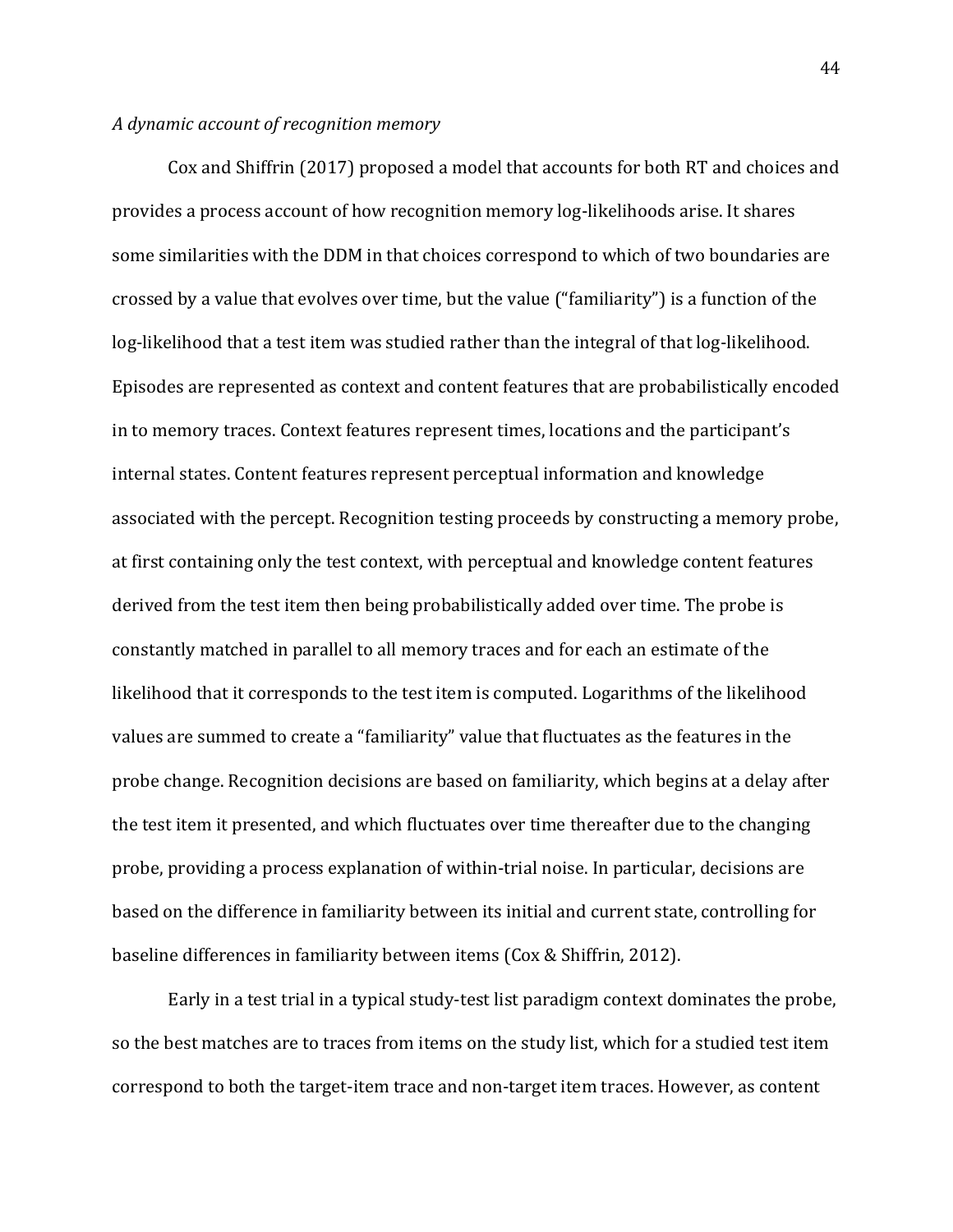features are added non-target matches decrease and matches to target-item traces (both from the study episode and earlier episodes) increase. As a result, familiarity for target items tends to increase over time relative to its initial level when the probe contained only context features and matches to non-target items tend to decrease. In a free-response paradigm, where participants decide when to respond, the familiarity difference is compared to positive and negative thresholds corresponding to studied and non-studied responses. As the probe can only contain a fixed maximum number of features of each type, familiarity approaches a maximum or minimum value. In order to ensure a response occurs the thresholds collapse together at a rate related to the expected rate of change in familiarity over time. In a response-signal paradigm, the probability of a choice is determined by whether the familiarity is above or below a threshold that does not change with time when the response signal occurs.

Cox and Shiffrin (2017) compared different explanations for dynamic recognition phenomena. They first investigated word frequency effects, showing that the model provided a good account of interactions with speed-accuracy tradeoffs—both choice probabilities in response-signal paradigms and choice probabilities and the distribution of RT in free-response paradigms—and supported an account in terms of low frequency words having more distinctive features rather than interference from past episodes. They next found that the model was able to account for response-signal performance in a listdiscrimination paradigm on the assumption that the initial features in the probe came from the current context, but with context features representing the list-before-last accruing gradually when this list was the target context. The initial makeup of the probe also accounted for both accuracy and RT in masked-priming paradigms, due to incorporation of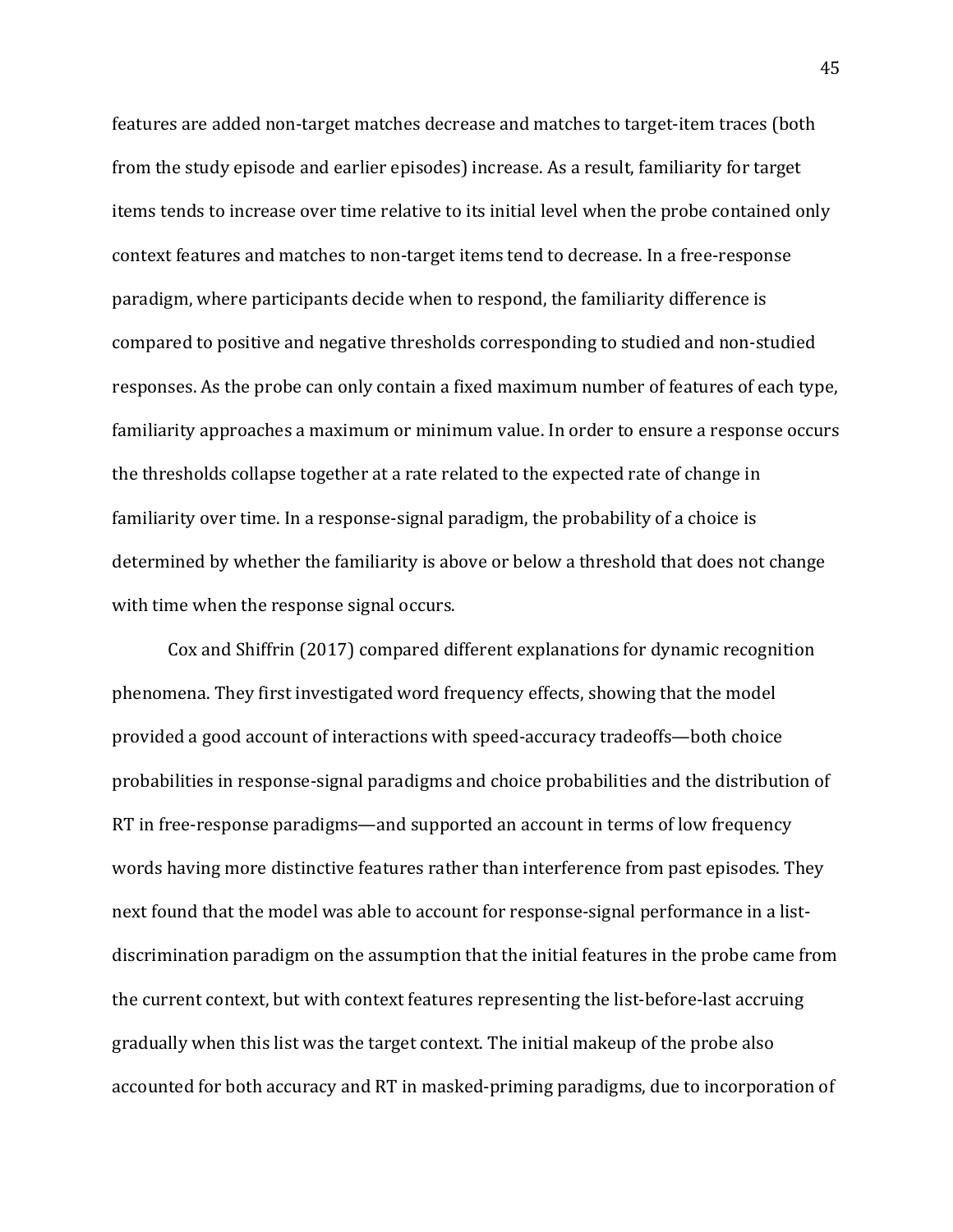features from the prime and they also found that identity primes could affect the delay before new features were sampled into the probe, which they attributed to pre-activation of the lexical trace of the test item. Their final investigations were of the effects of different types of content features entering the probe at different times. In recognition memory they accounted for non-monotonic false-alarm response-signal functions as due to delayed encoding of plurality and modality information and contrasted it with the early availability of word-form and semantic information corresponding to monotonic false-alarm responsesignal functions. In associative recognition they accounted for non-monotonic false-alarm response-signal functions for rearranged pairs in terms of the later entry of association features into the probe because sampling them requires item features in the probe to be sufficiently encoded first. They also explored extensions of the model to explain recallbased phenomena in signal-respond probabilities based on trace-sampling mechanisms similar to those of the SAM global memory model (Raaijmakers & Shiffrin, 1981). In the next section we explore another recent approach to recall that focuses on RT.

## *Free recall as multi-alternative decision making*

Osth and Farrell (2019) avoided the complexities associated with sequential dependencies in full recall series (Farrell, 2012) by modeling only the first free-recall response. They focused on two such phenomena pertaining to serial-position curves (i.e., recall probability as a function of an item's study position), the *recency effect*, an advantage for the later list items, and the *primacy effect*, a weaker advantage for the early items. Their modeling addressed three sets of hypotheses about: 1) the shape of the reduction in memory strength with increased study test lag that mediates the recency effect, either a power or exponential function; 2) primacy being caused by strength, rehearsal, or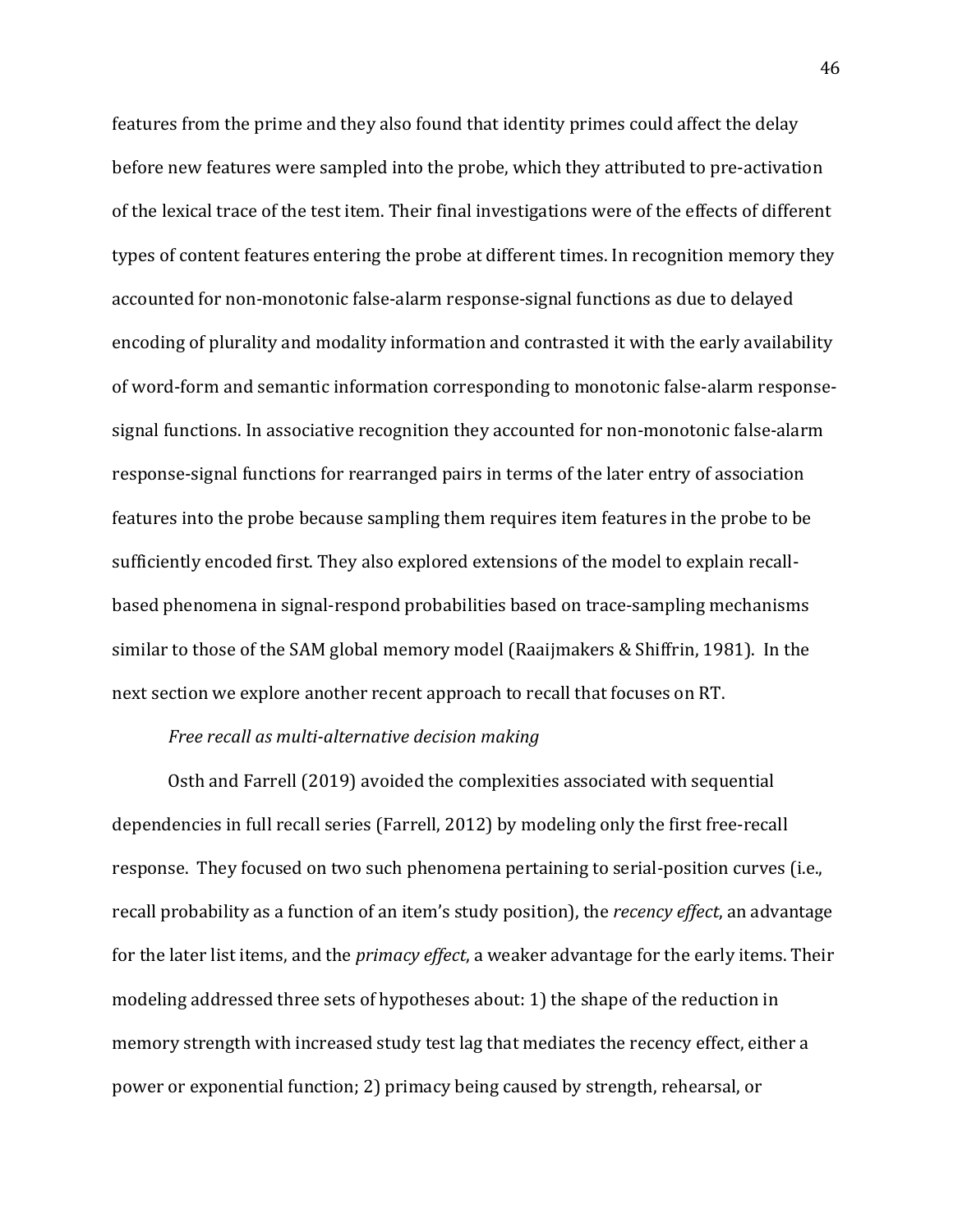reinstatement mechanisms; and 3) whether a recall cue initiates the recall process, or instead whether it can be started before the cue.

Their two modeling frameworks used either standard LBA or shifted Wald accumulators discussed earlier, with the exception that accumulation-rate standard deviations (i.e., for within-trial variation in the Wald and from trial-to-trial variation in the LBA) were a linear increasing function of their means (see also Ratcliff, Voskuilen & Teodorescu, 2018; van Ravenzwaaij, Brown, Marley, & Heathcote, submitted). This modification was necessary to ensure that accumulators with zero rates could not finish a race. Both Wald and LBA models supported essentially the same conclusions for the 14 data sets fit by Osth and Farrell (2019). In most of the experiments the onset of the recall cue was predictable, and there was clear evidence that at least some participants-initiated recall prior to its appearance, as evidenced by negative non-decision time estimates relative to the cue onset.

Their results also clearly supported an exponential recency function, which might appear surprising because recall probability is typically better fit by a power function (e.g., Averell & Heathcote, 2012). However, Osth and Farrell's finding applies to a latent quantity, accumulation rate, that is nonlinearly mapped to recall probability and an exponential function is consistent with the TCM model of free recall (Howard & Kahana, 2002). On the other hand, Donkin and Nosofsky (2012b) also compared recency functions for LBA rates and supported a power over an exponential function in probed item-recognition tasks. Power functions can result from a mixture of exponential functions decaying on different time scales (Brown & Heathcote, 2003) and Howard et al. (2015) suggested that they might emerge if memory is cued at a range of temporal scales. Osth and Farrell proposed this framework could provide a unified account of findings

47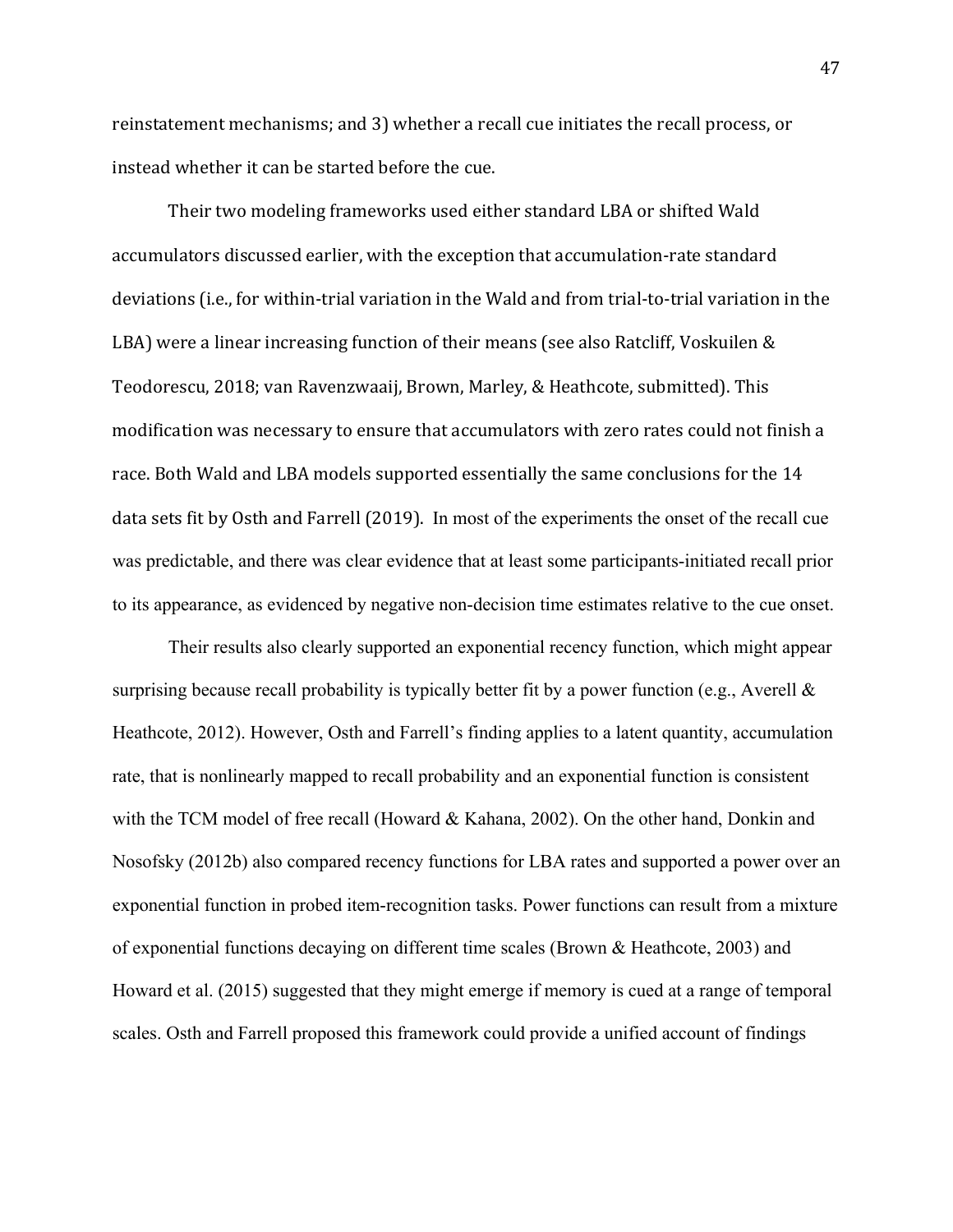from different tasks, with their results suggesting participants in the experiments they examined used focused single-scale cues.

The first *strength* account of primacy tested by Osth and Farrell (2019) assumes primacy items receive extra strength that exponentially reduces with increasing serial position, with both primacy and recency gradients influencing the race. The second *rehearsal* account assumes that the first item is sometimes rehearsed through to the end of the list so had the greatest memory strength of any item, because it is effectively at the head of the recency function. The third *reinstatement* model assumes that participants sometimes use a start of list retrieval cue instead of an end of list cue, in which case primacy items race without any competition from the recency gradient. They showed that these three accounts produce very similar effects of serial position on recall probability but very different effects on RT because, in a race model, the RT distributions for each serial position are mostly determined by the fastest competitor, meaning that RTs can be very similar for each serial position despite very different recall probabilities. Consequently, RT changes little with serial position for the strength model. The same is true for the rehearsal model, except for the first position, which is slightly faster in proportion to the probability of rehearsing the first item. For the reinstatement model, in contrast, there is a decrease with serial position, particularly for slower RT, in this case in proportion to the probability of using the start-of-list cue. Model selection results that took advantage of the Bayesian estimation methods to account for both goodness-of-fit and model complexity, favored the context reinstatement model with exponential gradients for both primacy and recency.

Osth and Farrell's (2019) results in long-term recall underline the utility of RT distributions, and hence of evidence-accumulation models, in discriminating among distinct theoretical positions that cannot be discriminated by recall probability. In this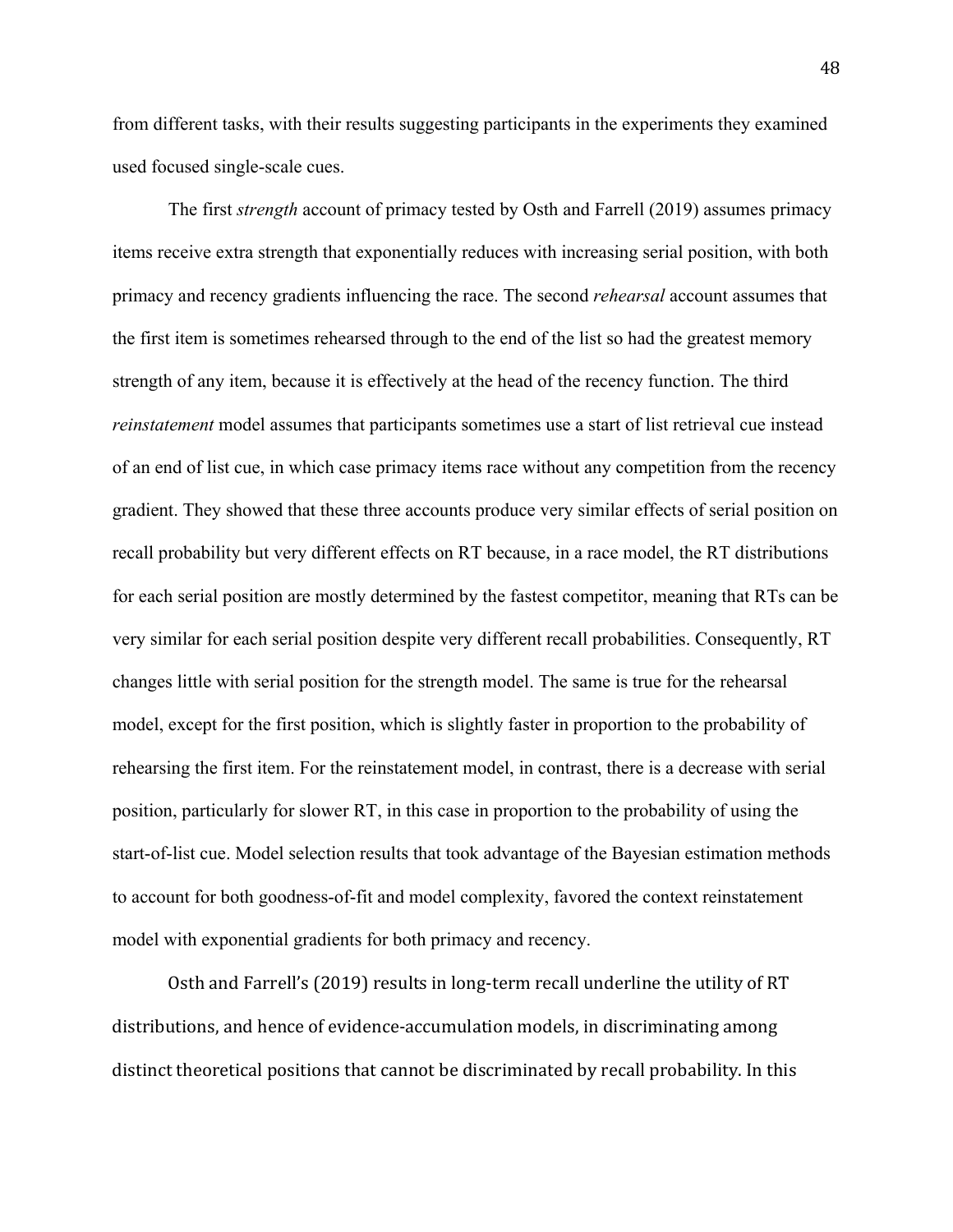regard they join the results of Donkin and Nosofsky (2012a) and Ratcliff and Murdock (1976) who showed that the shapes of RT distributions provided critical constraints allowing then to adjudicate among different models of short-term recall. These specific results with respect to primacy favor theories such as Farrell's (2012) grouping model that can selectively focus on primacy or recency items at recall initiation. However, they are also compatible with models in the temporal context family, as Osth and Farrell showed that like the independent Wald and LBA race models, RT in the LCA model is also largely determined by the fastest competitor, and models within this family have incorporated context reinstatement mechanisms (e.g., Morton & Polyn, 2016).

### Conclusion

Remembering an event is essentially a process of making a series of decisions about what likely happened in the past. Understanding how these decisions are made is just as important as understanding the memory processes that inform them. A rich literature demonstrates that accounting for RT data in addition to response proportions dramatically improves researchers' ability to identify the most effective models of decision making as well as their ability to map empirical results onto psychologically meaningful processes. Evidence-accumulation models of RT data are beginning to play a prominent role in memory research because of the many advantages they offer. In terms of measurement, they provide an important advance over older accuracy-only models by revealing that some data patterns previously attributed to memory processes are likely produced by decision processes. Although it is still far from standard practice, modeling RT distributions from memory tasks has proven to be an effective way to advance theoretical understanding, and the evidence-accumulation models that underpin this enterprise are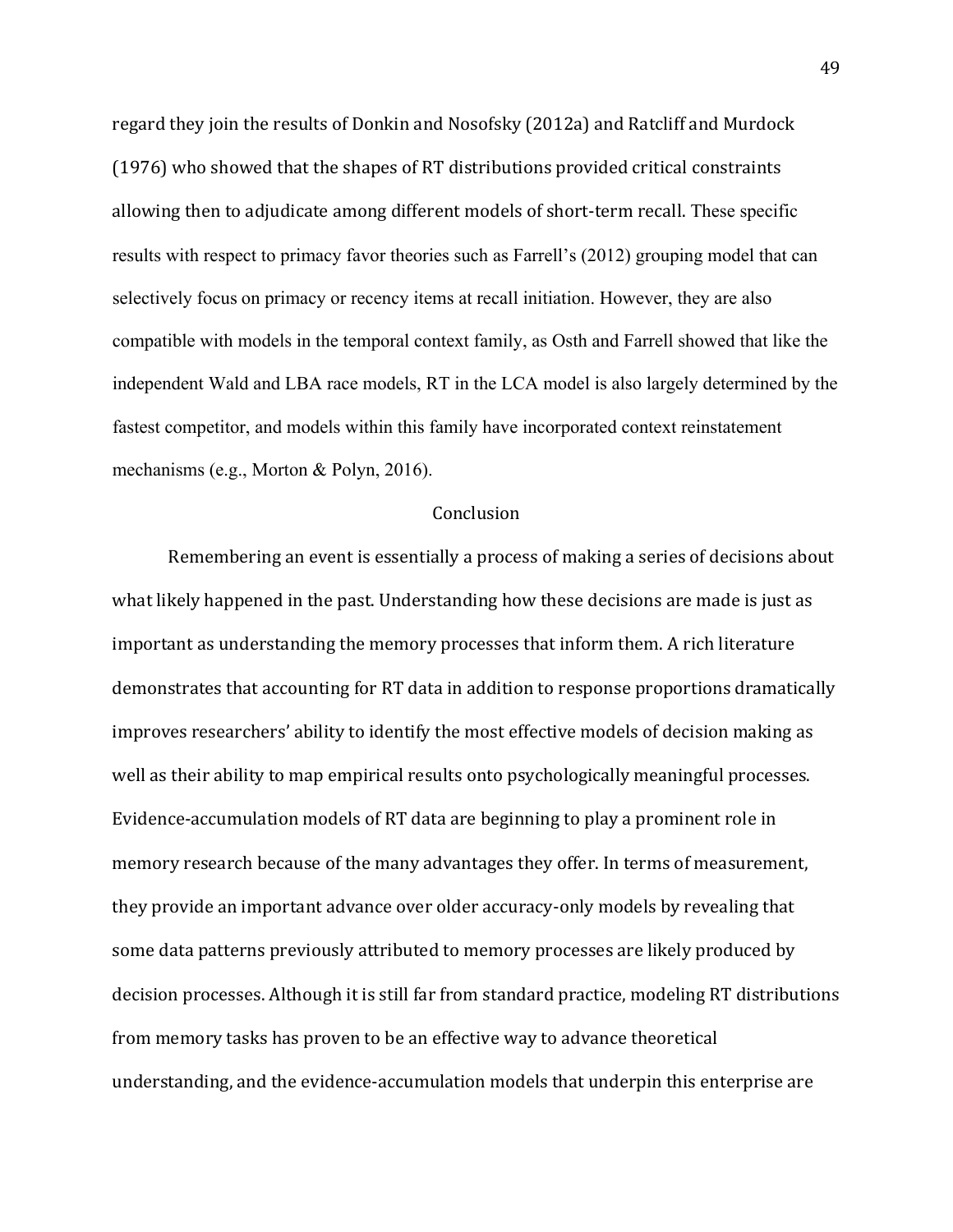becoming integral to process theories of memory. Like rememberers who must piece together clues to build a case about what happened in the past, memory researchers are quickly catching on to the value of dynamic models of decision processes to provide clues about how memory works.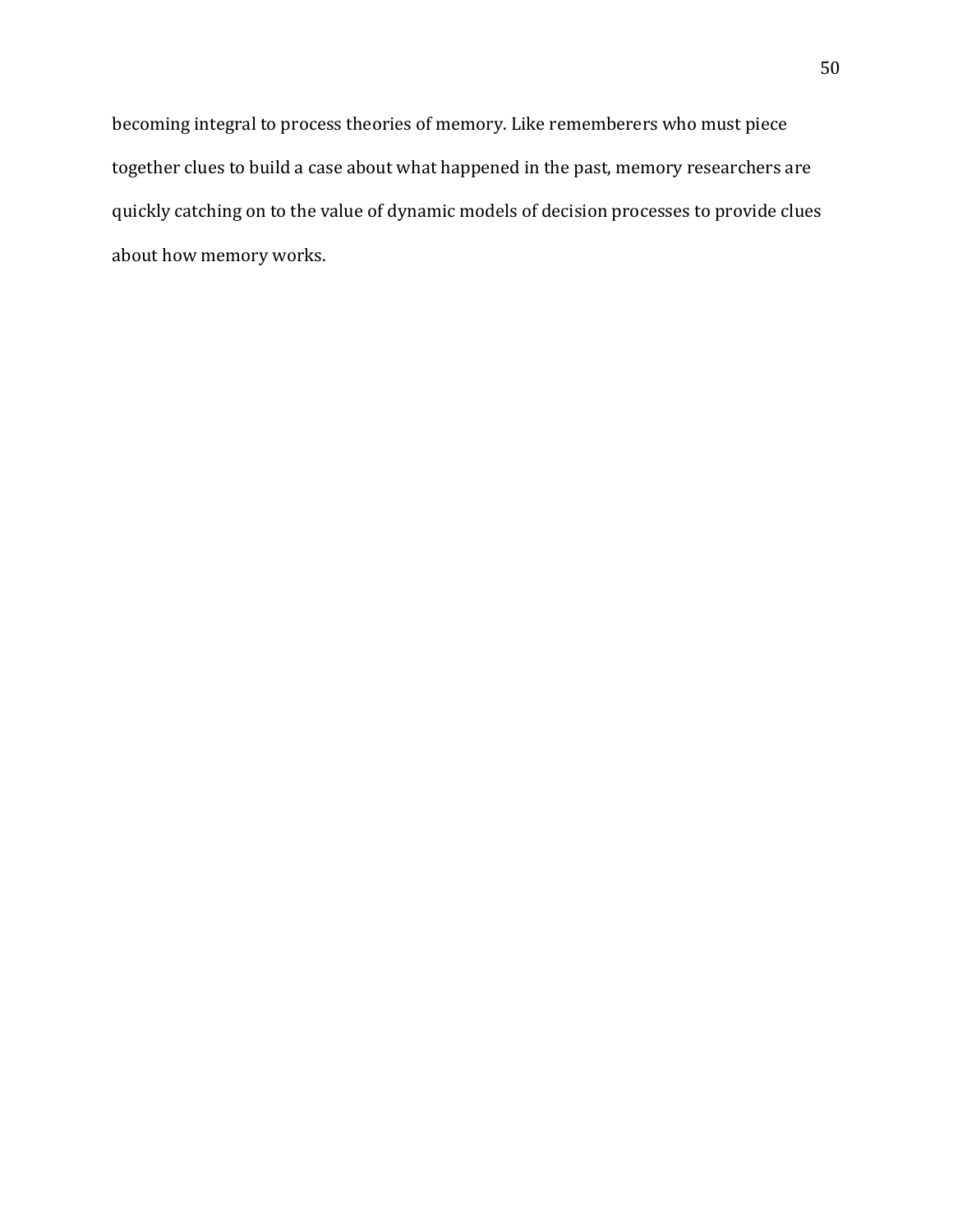#### References

- Anderson, J. R., & Bower, G. H. (1972). Recognition and retrieval processes in free recall. *Psychological Review*, *79*, 97-123.
- Banks, W. P. (1970). Signal detection theory and human memory. *Psychological Bulletin*, 74, 81-99.
- Batchelder, W. H., & Alexander, G. E., (2013). Discrete-state models: Comment on Pazzaglia, Dube, and Rotello (2013). Psychological Bulletin, 6, 1204-1212.
- Batchelder, W. H., & Riefer, D. M. (1990). Multinomial processing models of source monitoring. *Psychological Review*, *97*(4), 548-564.
- Bröder, A., & Schütz, J. (2009). Recognition ROCs are curvilinear—or are they? On premature arguments against the two-high-threshold model of recognition. *Journal* of Experimental Psychology: Learning, Memory, and Cognition, 35, 587-606.
- Brown, S.D. & Heathcote, A. (2003). Averaging learning curves across and within participants. *Behavior Research Methods, Instruments & Computers, 35, 11-21.*
- Brown, S.D. & Heathcote, A. (2005). A ballistic model of choice response time. *Psychological Review*, *112*, 117-128.
- Brown, S. D., Heathcote, A. (2008). The Simplest Complete Model of Choice Response Time: Linear Ballistic Accumulation. *Cognitive Psychology*, *57*, 153-178.
- Bundesen, C. (1993). The relationship between independent race models and Luce's choice axiom. Journal of Mathematical Psychology, 37, 446-471.
- Carpenter, R. H. S., & Williams, M. L. L. (1995). Neural computation of log likelihood in control of saccadic eye movements. *Nature, 377*, 59-62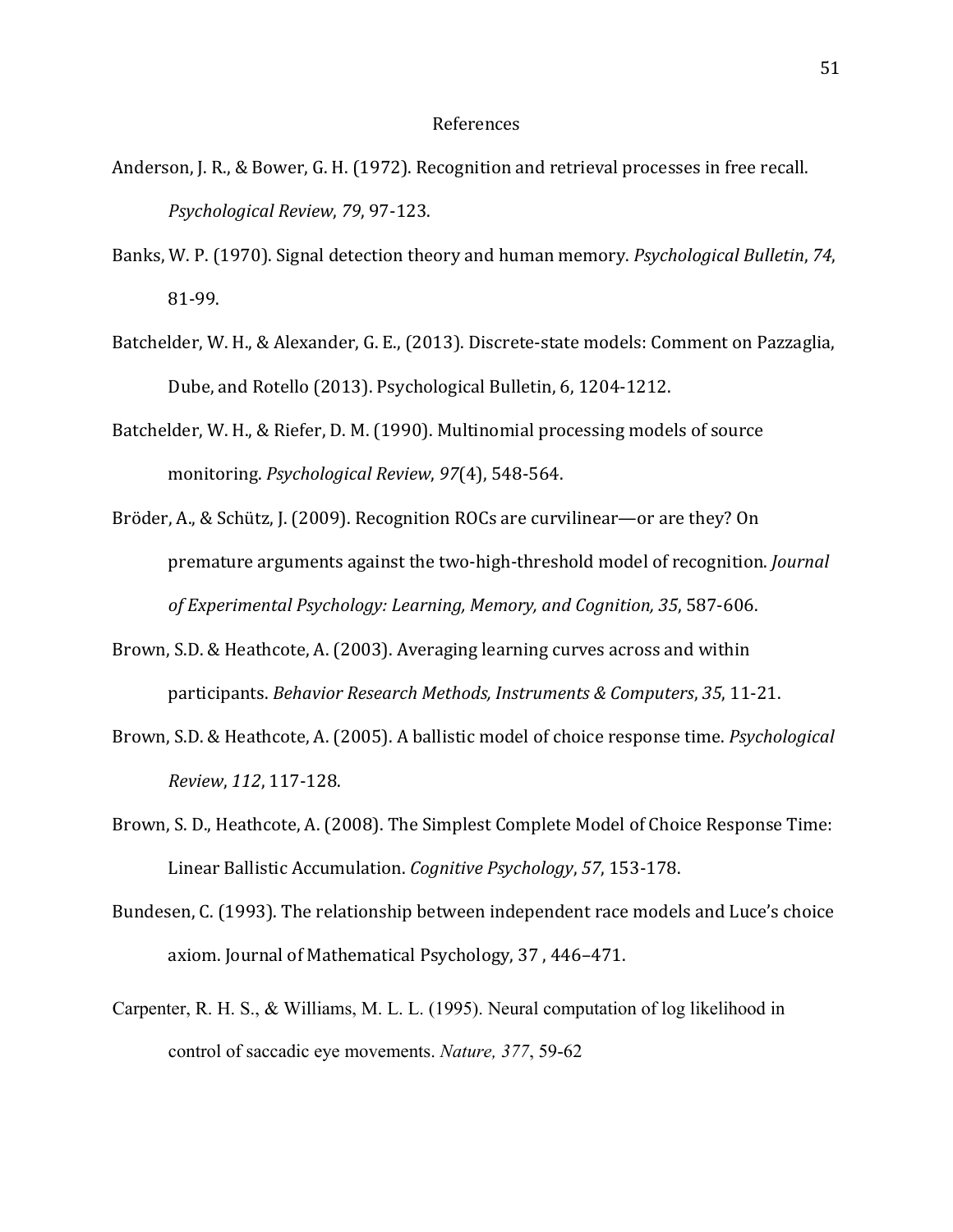- Clark, S. E., & Gronlund, S. D. (1996). Global matching models of recognition memory: How the models match the data. *Psychonomic Bulletin & Review, 3*, 37-60.
- Cox, G. E., & Shiffrin, R. M. (2012). Criterion setting and the dynamics of recognition memory. *Topics in Cognitive Science*, 4, 135-150.
- Cox, G. E., & Shiffrin, R. M. (2017). A dynamic approach to recognition memory. *Psychological Review*, *124*, 795-861.
- Criss, A. H. (2010). Differentiation and response bias in episodic memory: Evidence from reaction time distributions. *Journal of Experimental Psychology: Learning, Memory, and Cognition, 36*, 484-499.
- DeCarlo, L. T. (2002). Signal detection theory with finite mixture distributions: Theoretical developments with applications to recognition memory. *Psychological Review, 109*, 710-721.
- Dennis, S., & Humphreys, M. S. (2001). A context noise model of episodic word recognition. *Psychological Review*, *108*(2), 452-478.
- Donkin, C., & Brown, S. D. (2018). Response Times and Decision-Making. In E.-J. Wagenmakers (Ed.), *The Stevens Handbook of Experimental Psychology and Cognitive Neuroscience* (4 ed., Vol. 5).
- Donkin, C., & Nosofsky, R. M. (2012a). The structure of short-term memory scanning: an investigation using response time distribution models. *Psychonomic Bulletin & Review*, *19*, 363–394.
- Donkin, C., & Nosofsky, R. M. (2012b). A power-law model of psychological memory strength in short- and long-term recognition. Psychological Science, 23 (6), 625-634.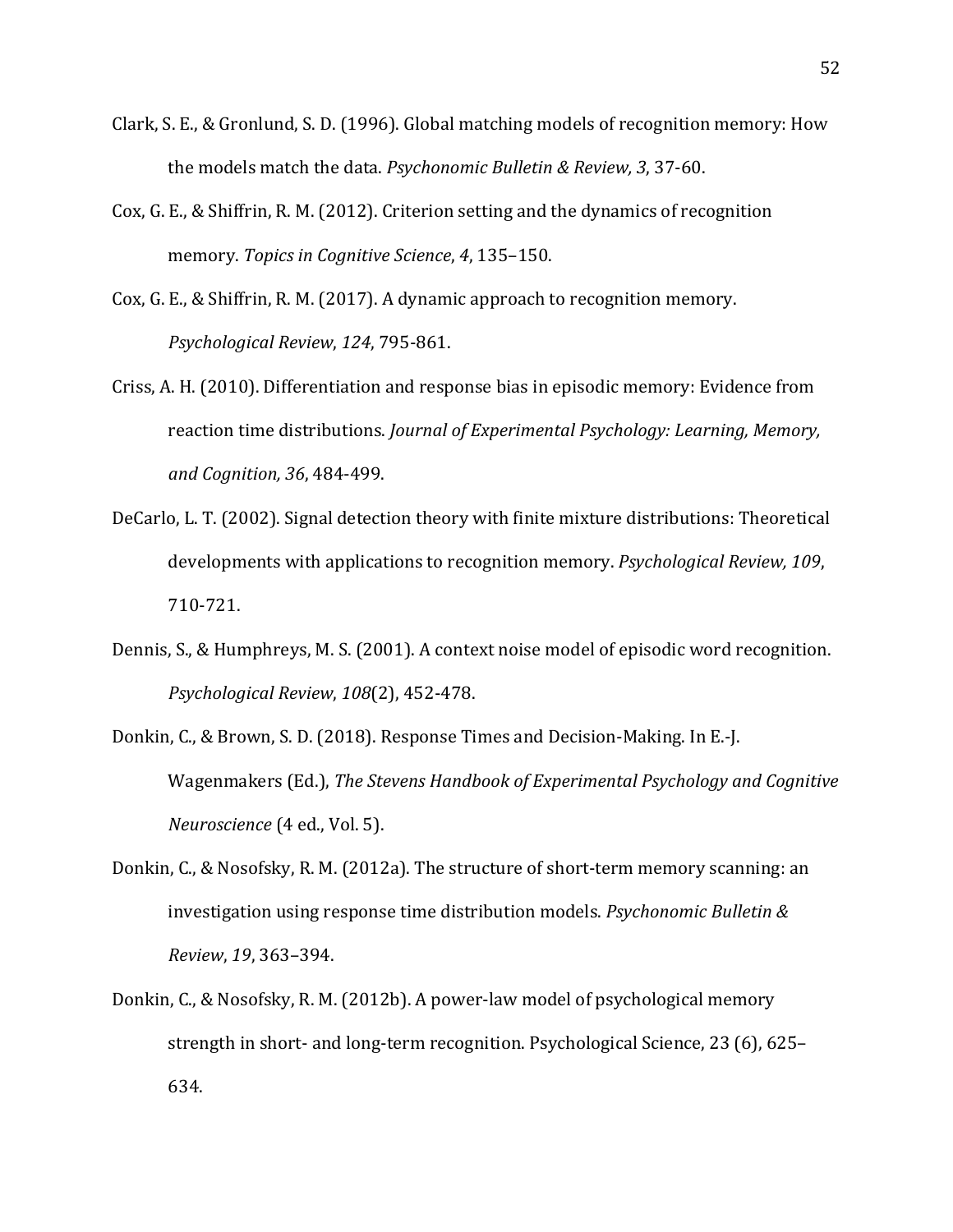- Dube, C., & Rotello, C. M. (2012). Binary ROCs in perception and recognition memory are curved. *Journal of Experimental Psychology: Learning, Memory, and Cognition, Vol 38*, 130-151.
- Dube, C., Starns, J. J., Rotello, C. M., & Ratcliff, R. (2012). Beyond ROC curvature: Strength effects and response time data support continuous-evidence models of recognition memory. *Journal of Memory and Language, 67, 389-406.*
- Egan, J. P. (1958). Recognition memory and the operating characteristic (Tech. Note AFCRC-TN-58-51). Hearing and Communication Laboratory, Indiana University.
- Erdfelder, E., & Buchner, A. (1998). Comment: Process-dissociation measurement models: Threshold theory or detection theory? Journal of Experimental Psychology: General, 127, 83-96.
- Farrell, S. (2012). Temporal clustering and sequencing in short-term memory and episodic memory. *Psychological Review*, 119, 223-271.
- Garton, R., Reynolds, A., Hinder, M. R. & Heathcote, A. (2019). Equally flexible and optimal response bias in older compared to younger adults. *Psychology and Aging*, 34, 821-835. http://doi.org/10.1037/pag0000339
- Gold, J. I., & Shadlen, M. N. (2001). Neural computations that underlie decisions about sensory stimuli. *Trends in Cognitive Sciences*, 5, 10-16.
- Glanzer, M., Adams, J. K., Iverson, G. J., & Kim, K. (1993). The regularities of recognition memory. *Psychological Review*, 3, 546-567.
- Glanzer, G., Hilford, A., & Maloney, L. T. (2009). Likelihood ratio decisions in memory: Three implied regularities. *Psychonomic Bulletin and Review*, 16, 431-455.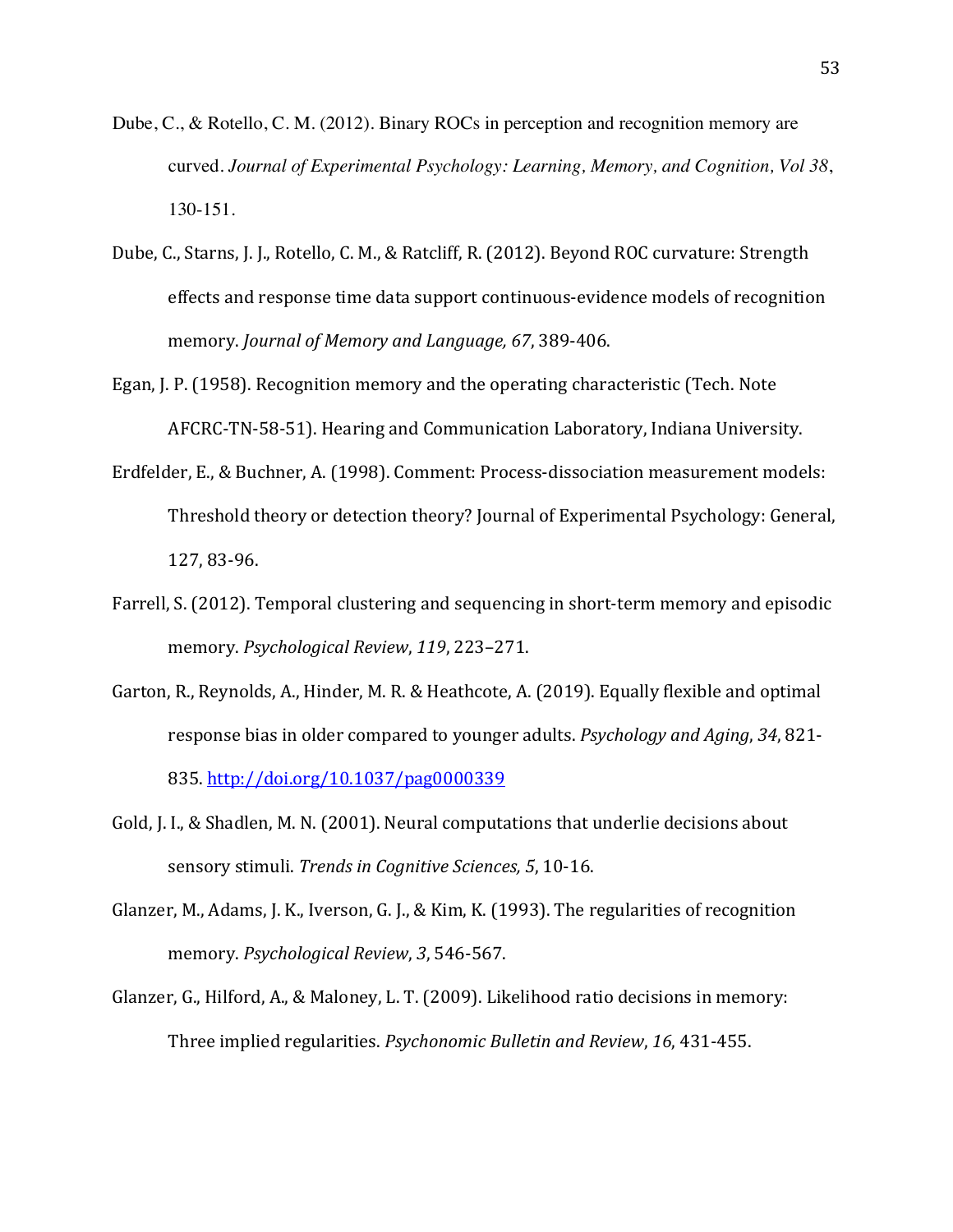- Gold J. I., & Shadlen M. N. (2007). The Neural Basis of Decision Making. Annual Review of *Neuroscience*, *30*, 535–574.
- Gombos, V., Pezdek, K., & Haymond, K. (2012). Forced confabulation affects memory sensitivity as well as response bias. Memory & Cognition, 40, 127-134.
- Green, D. M., & Swets, J. A. (1966). Signal detection theory and psychophysics. Oxford, England: John Wiley.
- Healy, M. R., Light, L. L., & Chung, C. (2005). Dual-Process Models of Associative Recognition in Young and Older Adults: Evidence From Receiver Operating Characteristics Journal of Experimental Psychology: Learning, Memory, and Cognition, 31, 768-788.
- Heck, D. W.; Erdfelder, E. (2016). Extending multinomial processing tree models to measure the relative speed of cognitive processes. *Psychonomic Bulletin & Review*, *23*, 1440-1465.
- Heathcote, A. (2003). Item recognition memory and the ROC. *Journal of Experimental Psychology: Learning, Memory and Cognition, 29, 1210-1230.*
- Heathcote, A. (2004). Fitting the Wald and Ex-Wald Distributions to Response Time Data, Behavior Research Methods, Instruments & Computers, 36, 678-694.
- Howard, M. W., & Kahana, M. J. (2002). A distributed representation of temporal context. *Journal of Mathematical Psychology*, 46, 268–299.
- Howard, M. W., Shankar, K. H., Aue, W. R., & Criss, A. H. (2015). A distributed representation of internal time. Psychological Review, 122 (1), 24–53.
- Hu, X. (2001). Extending general processing tree models to analyze reaction time experiments. *Journal of Mathematical Psychology*, 45(4), 603-634.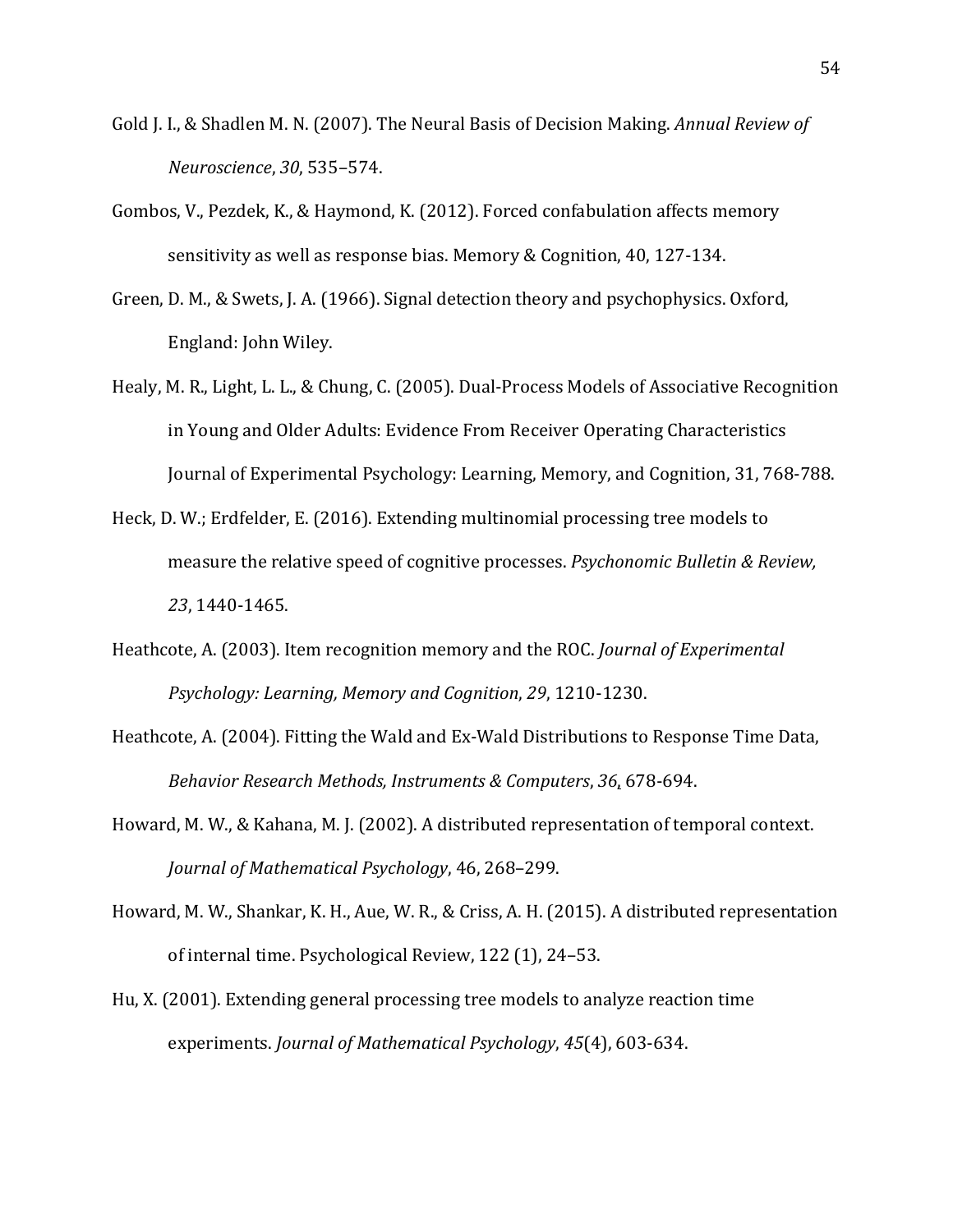- Laming, D. R. J. (1968). *Information theory of choice-reaction times*, London, Academic Press.
- Jacoby, L. L., & Hollingshead, A.  $(1990)$ . Toward a generate/recognize model of performance on direct and indirect tests of memory. Journal of Memory & Language, 29, 433-454.
- Johnson, M. K., Hashtroudi, S., & Lindsay, D. S. (1993). Source monitoring. *Psychological Bulletin, 114*, 3-28.
- Kellen, D., Erdfelder, E., Malmberg, K. J., Dube, C., & Criss, A. H. (2016). The ignored alternative: An application of Luce's low-threshold model to recognition memory. Journal of Mathematical Psychology, 75, 86-95.
- Kellen, D., & Klauer, C. K. (2015). The flexibility of models of recognition memory: The case of confidence ratings. *Journal of Mathematical Psychology, 67, 8-25.*
- Kellen, D., Klauer, K. C., & Bröder, A. (2013). Recognition memory models and binaryresponse ROCs: A comparison by minimum description length. *Psychonomic Bulletin & Review, 20,* 693-719.
- Kellen, D., Singmann, H., Vogt, J., & Klauer, K. C. (2015). Further evidence for discrete-state mediation in recognition memory. *Experimental Psychology, 62, 40-53.*
- Klauer, K. C., & Kellen, D. (2018). RT-MPTs: Process models for response-time distributions based on multinomial processing trees with applications to recognition memory. *Journal of Mathematical Psychology, 82, 111-130.*
- Kinchla, R. A. (1994). Comments on Batchelder and Riefer's multinomial model for source monitoring. Psychological Review, 101, 166-171.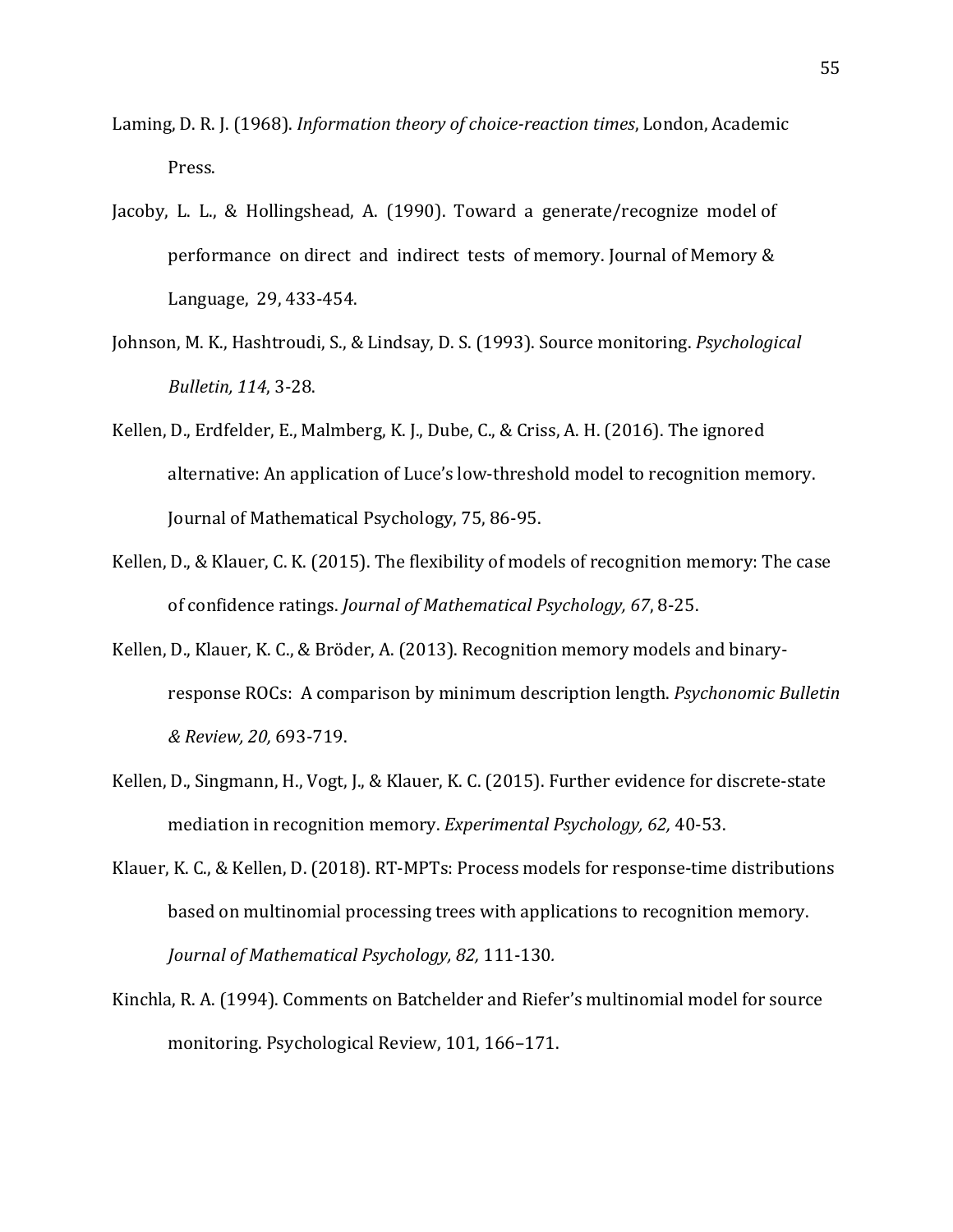- Kintsch, W. (1967). Memory and decision aspects of recognition learning. *Psychological Review*, *74*, 496–504.
- Leite, F. P., & Ratcliff, R.  $(2010)$ . Modeling reaction time and accuracy of multiplealternative decisions. Attention, Perception, & Psychophysics, 72(1), 246-273. http://doi.org/10.3758/APP.72.1.246
- Logan, G. D. (2002). An instance theory of attention and memory. *Psychological Review*, 109(2), 376-400. http://doi.org/10.1037//0033-295X.109.2.376
- Logan, G. D., Van Zandt, T., Verbruggen, F., & Wagenmakers, E.-J. (2014). On the ability to inhibit thought and action: General and special theories of an act of control. *Psychological Review*, *121*(1), 66–95. http://doi.org/10.1037/a0035230.supp
- Lockhart, R. S., & Murdock, B. B. (1970). Memory and the theory of signal detection. *Psychological Bulletin*, *74*, 100-109.
- Luce, R. D. (1963). A threshold theory for simple detection experiments. *Psychological Review*, *70*, 61–79.
- McClelland, J. L., & Chappell, M. (1998). Familiarity breeds differentiation: A subjectivelikelihood approach to the effects of experience in recognition memory. *Psychological Review*, *105*(4), 724-760.
- Merkle, E. C., & Van Zandt, T. (2006). An application of the Poisson race model to confidence calibration. Journal of Experimental Psychology: General, 135, 391–408.
- Mickes, L., Flowe, H. D., Wixted, J. T. (2012). Receiver operating characteristic analysis of eyewitness memory: Comparing the diagnostic accuracy of simultaneous versus sequential lineups. Journal of Experimental Psychology: Applied, 18, 361-376.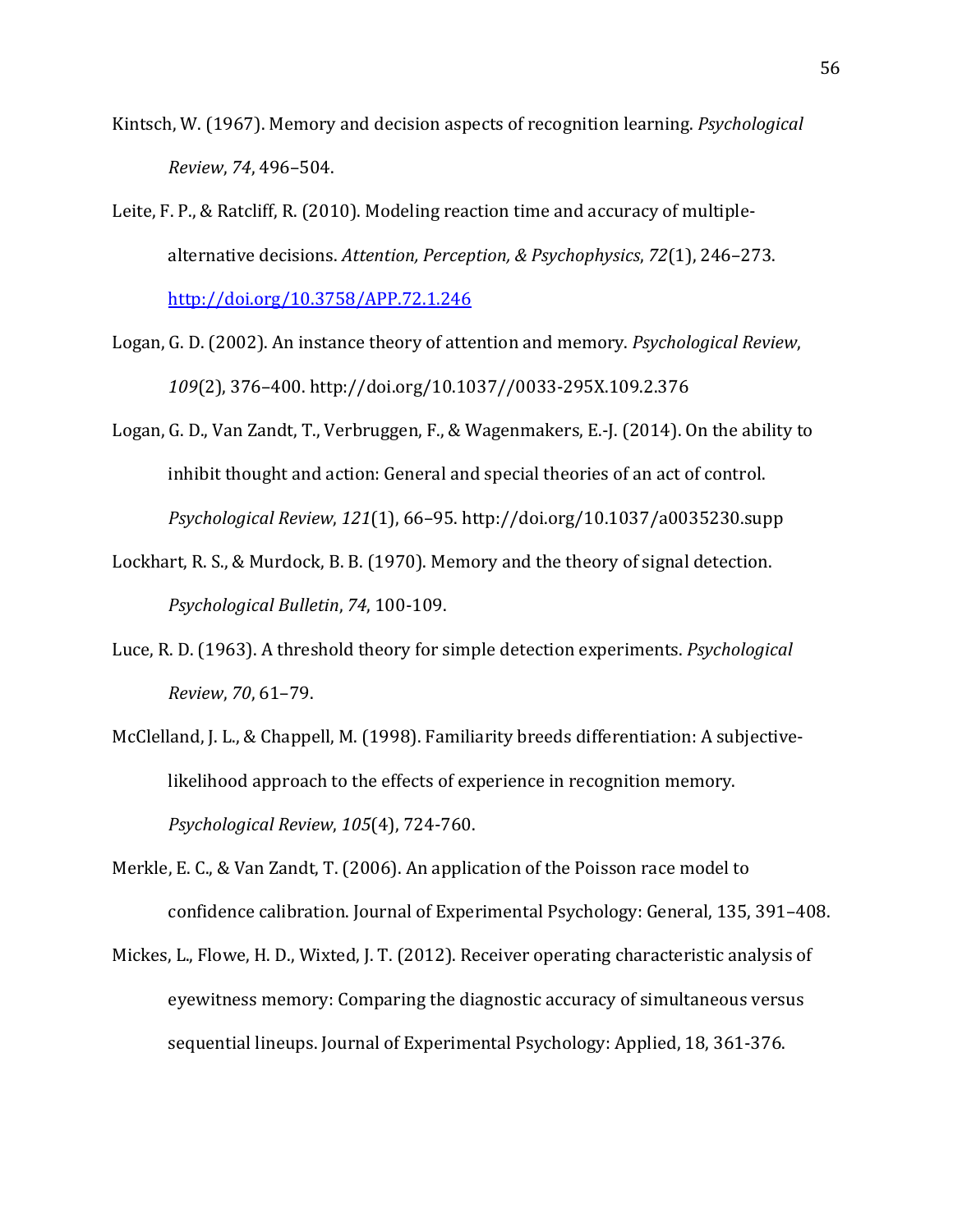- Moran, R., Teodorescu, A. R., & Usher, M. (2015). Post choice information integration as a causal determinant of confidence: Novel data and a computational account. Cognitive Psychology, 78, 99-147.
- Morton, N. W., & Polyn, S. M. (2016). A predictive framework for evaluating models of semantic organization in free recall. *Journal of Memory and Language*, 86, 119-140.
- Mueller, S. T., & Weidemann, C. T. (2008). Decision noise: An explanation for observed violations of signal detection theory. Psychonomic Bulletin and Review, 15, 465-494
- Nosofsky, R. M., & Palmeri, T. J. (1997). An exemplar-based random walk model of speeded classification. *Psychological Review*, *104*, 266-300.
- Osth, A., Bora, B., Dennis, S. & Heathcote, A. (2017). Diffusion vs. linear ballistic accumulation: Different models, different conclusions about the slope of the zROC in recognition memory. *Journal of Memory and Language*, 96, 36-61.
- Osth, A. F., & Dennis, S. (2015). Sources of interference in item and associative recognition memory. Psychological Review, 122(2), 260-311.
- Osth, A. F., Dennis, S., & Heathcote, A. (2017). Likelihood ratio evidence-accumulation models of recognition memory. *Cognitive Psychology*, 92, 101-126.
- Osth, A. and Farrell, S. (2019). Using response time distributions and race models to characterize primacy and recency effects in free recall initiation, *Psychological Review*, *126*, 578-609.
- Osth, A. F., Fox, J., McKague, M., Heathcote, A., & Dennis, S. (2018). The list strength effect in source memory\_ Data and a global matching model. *Journal of Memory and Language*, *103*, 91–113.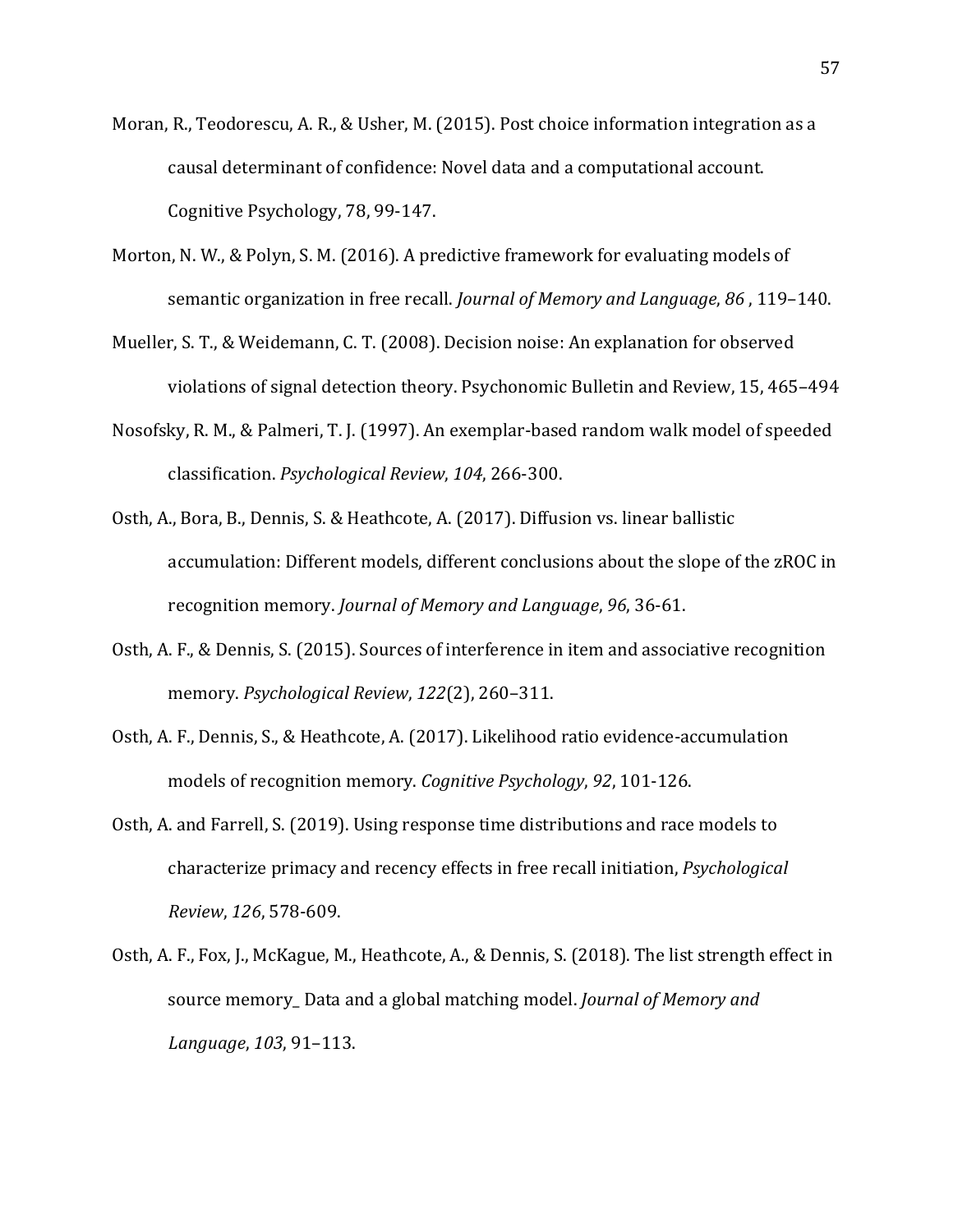- Osth, A., Jansson, A., Dennis, S. & Heathcote. A. (2018). Modeling the dynamics of recognition memory testing with a combined model of retrieval and decision making. *Cognitive Psychology*, 104, 106-142.
- Palmeri, T. J. (1997). Exemplar similarity and the development of automaticity. *Journal of Experimental Psychology: Learning, Memory, and Cognition, 23(2), 324.*
- Palmeri, T. J. (1999). Theories of automaticity and the power law of practice. *Journal of Experimental Psychology: Learning, Memory, and Cognition, 25, 543-551.*
- Pazzaglia, A. M., Dube, C., & Rotello, C. M. (2013). A critical comparison of discrete-state and continuous models of recognition memory: Implications for recognition and beyond. *Psychological Bulletin, 139*, 1173-1203.
- Pleskac, T. J. & Busemeyer, J. R. (2010). Two stage dynamic signal detection theory: A dynamic and stochastic theory of confidence, choice, and response time. *Psychological Review, 117,* 864-901*.*
- Polyn, S. M., Norman, K. A., & Kahana, M. J. (2009). A context maintenance and retrieval model of organizational processes in free recall. *Psychological Review*, 116, 129–156.
- Pratte, M. S., & Rouder, J. N. (2012). Assessing the dissociability of recollection and familiarity in recognition memory. Journal of Experimental Psychology: Learning, Memory, and Cognition, 38, 1591-1607.
- Province, J. M., & Rouder, J. N. (2012). Evidence for discrete-state processing in recognition memory. PNAS Proceedings of the National Academy of Sciences of the United States *of America, 109*, 14357-14362.
- Raaijmakers, J. G. W., & Shiffrin, R. M. (1981). Search of associative memory. *Psychological Review*, *88*, 93–134.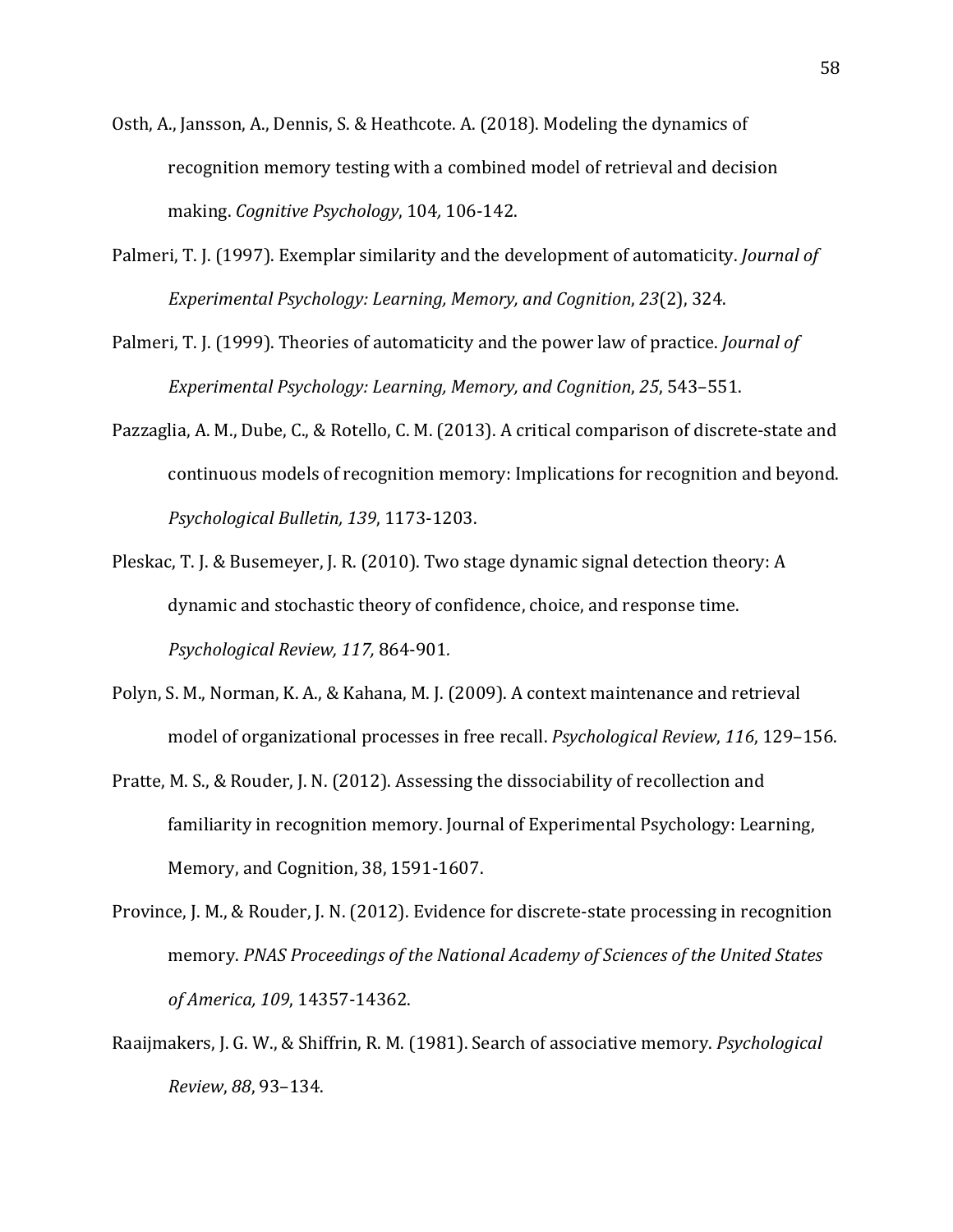Ratcliff, R. (1978). A theory of memory retrieval. *Psychological Review, 85*, 59-108.

- Ratcliff, R., & McKoon, G. (2008). The diffusion decision model: Theory and data for twochoice decision tasks. Neural Computation, 20, 873-922.
- Ratcliff, R., McKoon, G. & Tindall, M.H. (1994). Empirical generality of data from recognition memory receiver-operating characteristic functions and implications for the global memory models. *Journal of Experimental Psychology: Learning, Memory, and Cognition, 20*, 763-785.
- Ratcliff, R., & Rouder, J. N. (1998). Modeling response times for two-choice decisions. *Psychological Science*, *9*(5), 347–356.
- Ratcliff, R., & Tuerlinckx, F. (2002). Estimating parameters of the diffusion model: Approaches to dealing with contaminant reaction times and parameter variability. *Psychonomic Bulletin & Review*, *9*(3), 438–481.
- Ratcliff, R., & Smith, P. L. (2004). A Comparison of Sequential Sampling Models for Two-Choice Reaction Time. *Psychological Review*, *111*, 333-367.
- Ratcliff, R., Sheu, C-F., & Gronlund, S. (1992). Testing global memory models using ROC curves. *Psychological Review, 99,* 518-535.
- Ratcliff, R., & Starns, J. J. (2009). Modeling confidence and response time in recognition memory. Psychological Review, 116, 59-83.
- Ratcliff, R., & Starns, J. J. (2013). Modeling confidence judgments, response times, and multiple choices in decision making: Recognition memory and motion discrimination. *Psychological Review, 120, 697-719*.
- Ratcliff, R., Thapar, A., & McKoon, G. (2004). A diffusion model analysis of the effects of aging on recognition memory. *Journal of Memory and Language, 50, 408-424*.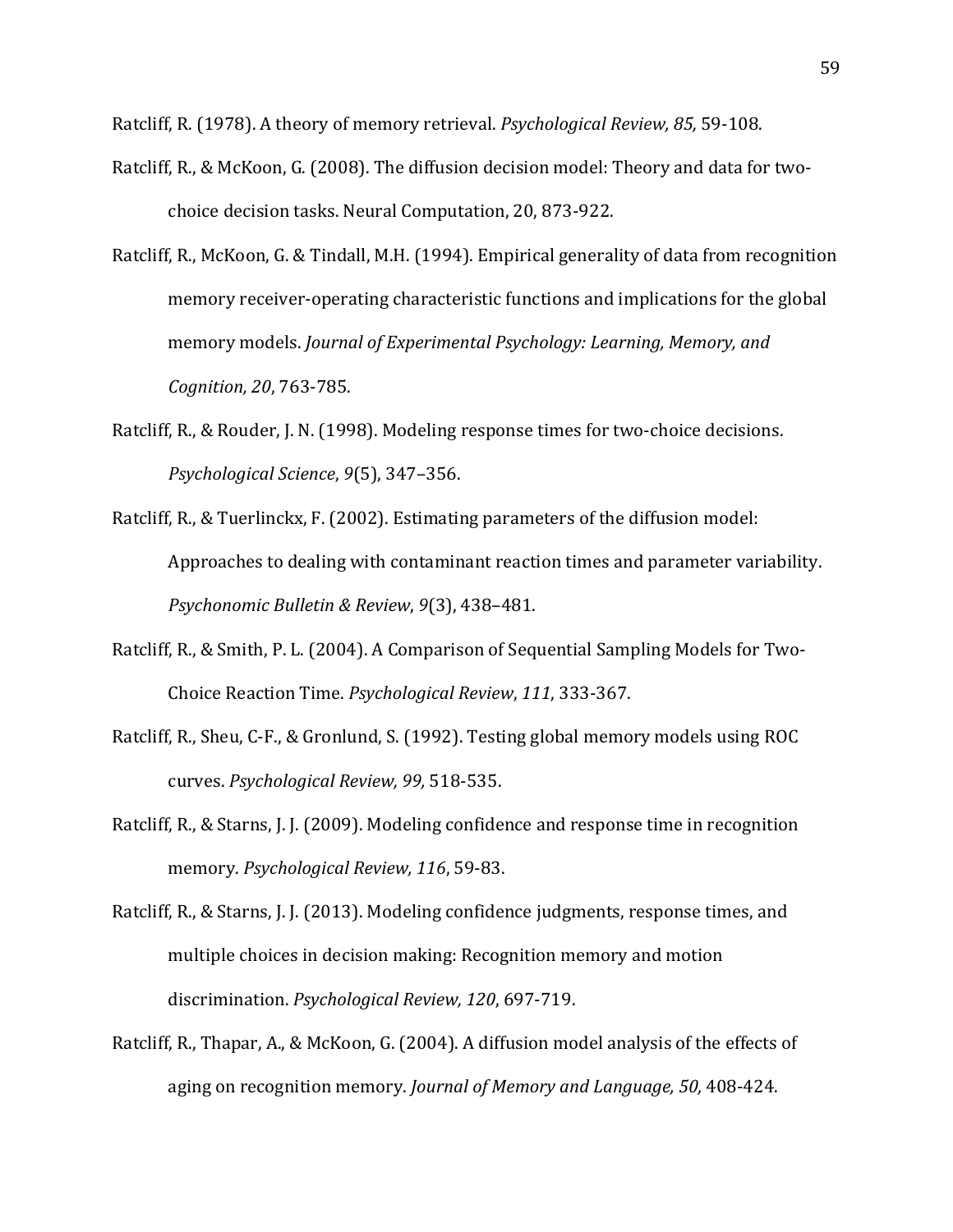Ratcliff, R., & Tuerlinckx, F. (2002). Estimating parameters of the diffusion model: Approaches to dealing with contaminant reaction times and parameter variability. *Psychonomic Bulletin and Review, 9*, 438-481.

- Ratcliff, R., Voskuilen, C., & Teodorescu, A. (2018). Modeling 2-alternative forced-choice tasks Accounting for both magnitude and difference effects. *Cognitive Psychology*, *103*, 1–22.
- Salthouse, T. A., & Somberg, B. L. (1982). Isolating the age deficit in speeded performance. Journal of Gerontology, 37, 59-63.
- Sederberg, P. B., Howard, M. W., & Kahana, M. J. (2008). A context-based theory of recency and contiguity in free recall. *Psychological Review*, 115, 893-912.
- Shiffrin, R. M., & Steyvers, M. (1997). A model for recognition memory: REM—retrieving effectively from memory. *Psychonomic Bulletin & Review*, 4(2), 145-166.
- Singer, M., & Wixted, J. T. (2006). Effect of delay on recognition decisions: Evidence for a criterion shift. Memory & Cognition, 34, 125-137. doi: 10.3758/BF03193392
- Slotnick, S. D., & Dodson, C. S. (2005). Support for a continuous (single-process) model of recognition memory and source memory. Memory & Cognition, 33, 151-170.
- Snodgrass, J. G., & Corwin, J. (1988). Pragmatics of measuring recognition memory: Applications to dementia and amnesia. Journal of Experimental Psychology: General, 117, 34–50.
- Starns, J. J. (2014). Using response time modeling to distinguish memory and decision processes in recognition and source tasks. Memory and Cognition, 42, 1357-1372.
- Starns, J. J. (2018). Adding a speed-accuracy trade-off to discrete-state models: A comment on Heck and Erdfelder (2016). Psychonomic Bulletin & Review, 25, 2406-2416.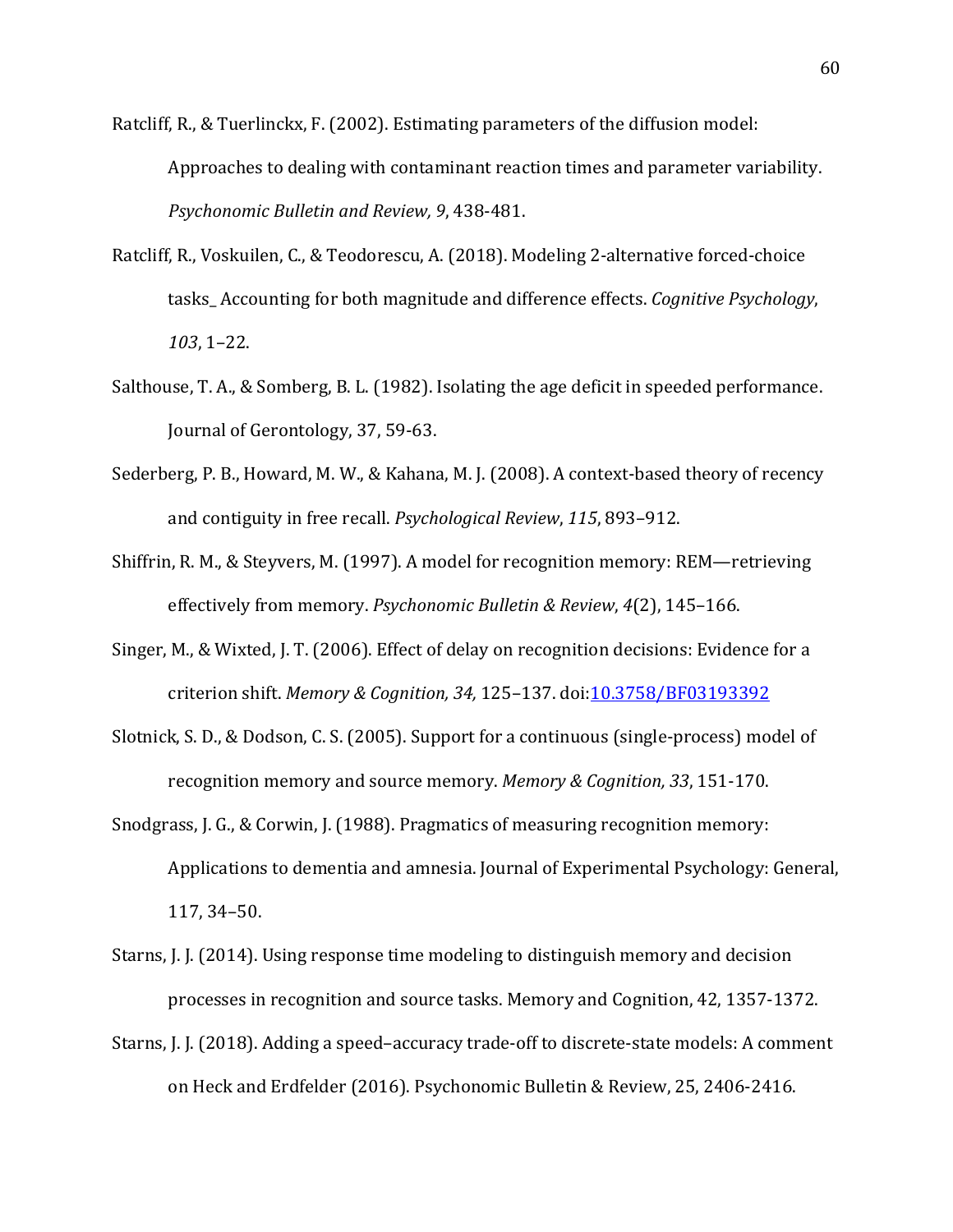- Starns, J. J., Dubé, C., & Frelinger, M. E. (2018). The speed of memory errors shows the influence of misleading information: Testing the diffusion model and discrete-state models. Cognitive Psychology, 102, 21-40.
- Starns, J. J., Pazzaglia, A. M., Rotello, C. M., Hautus, M. J., & Macmillan, N. A. (2013). Unequalstrength source zROC slopes reflect criteria placement and not (necessarily) memory processes. Journal of Experimental Psychology: Learning, Memory, and Cognition, 39, 1377-1392.
- Starns, J. J., & Ratcliff, R. (2010). The effects of aging on the speed/accuracy compromise: Boundary optimality in the diffusion model. *Psychology and Aging, 25, 377-390.*
- Starns, J. J., & Ratcliff, R. (2012). Age-related differences in diffusion model boundary optimality with both trial-limited and time-limited tasks. Psychonomic Bulletin and Review, 19, 139-145.
- Starns, J. J., & Ratcliff, R. (2014). Validating the Unequal-Variance Assumption in Recognition Memory Using Response Time Distributions instead of ROCs: A Diffusion Model Analysis. Journal of Memory And Language, 70, 36-52.
- Starns, J. J., Ratcliff, R., & McKoon, G. (2012). Evaluating the unequal-variance and dualprocess explanations of zROC slopes with response time data and the diffusion model. Cognitive Psychology, 64, 1-34.
- Starns, J. J., Ratliff, R., & White, C. N. (2012). Diffusion model drift rates can be influenced by decision processes: An analysis of the strength-based mirror effect. Journal of Experimental Psychology: Learning, Memory, and Cognition, 38, 1137-1151.
- Starns, J. J., Rotello, C. M., & Hautus, M. J. (2014). Recognition memory zROC slopes for items with correct versus incorrect source decisions discriminate the dual process and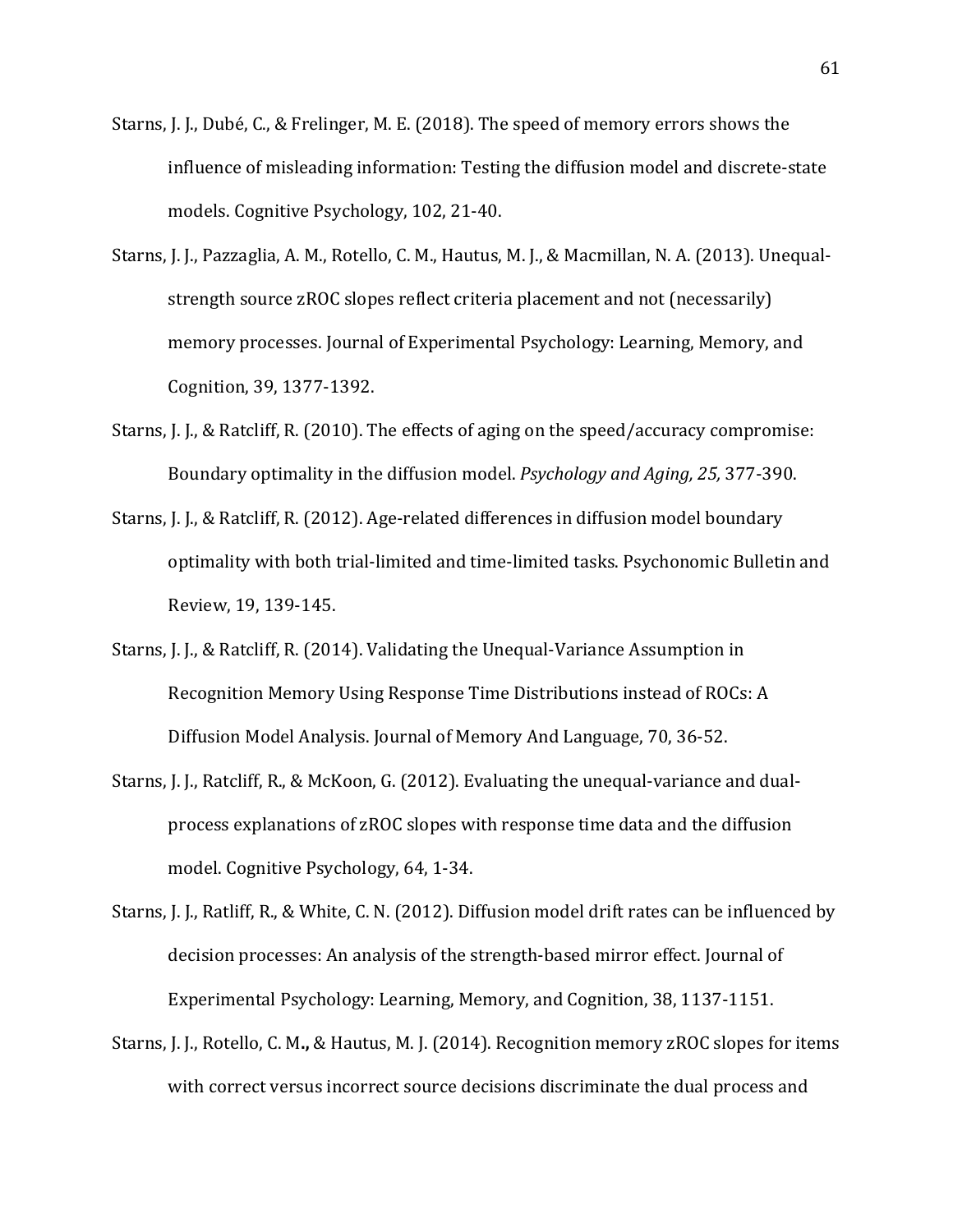unequal variance signal detection models. *Journal of Experimental Psychology:* Learning, Memory, and Cognition, 40, 1205-1225.

Stone, M. (1960). Models for choice-reaction time. *Psychometrika*, 25(3), 251–260.

- Stretch, V., & Wixted, J. T. (1998). On the difference between strength-based and frequencybased mirror effects in recognition memory. *Journal of Experimental Psychology:* Learning, Memory, and Cognition, 24, 1379-1396.
- Thomas, E., Myers, J. L., 1972. (1972). Implications of latency data for threshold and nonthreshold models of signal detection. *Journal of Mathematical Psychology*, 9(3), 253–285. http://doi.org/10.1016/0022-2496(72)90018-1
- Usher, M., & McClelland, J. L.  $(2001)$ . The time course of perceptual choice: The leaky, competing accumulator model. *Psychological Review*, 108, 550-592.
- Tanner, W. P. Jr., & Swets, J. A. (1954). A decision-making theory of visual detection. *Psychological Review, 61*, 401-409.
- Tillman, G., Van Zandt, T., & Logan, G. D. (in press). Sequential sampling models without random between-trial variability: The racing diffusion model of speeded decision making. *Psychonomic Bulletin & Review*.
- Verde, M. F., & Rotello, C. M. (2003). Does Familiarity Change in the Revelation Effect? Journal of Experimental Psychology. Learning, Memory & Cognition, 29, 739-747.
- Van Zandt, T., & Maldonado-Molina, M. M. (2004). Response reversals in recognition memory. Journal of Experimental Psychology: Learning, Memory, and Cognition, 30, 1147–1166.